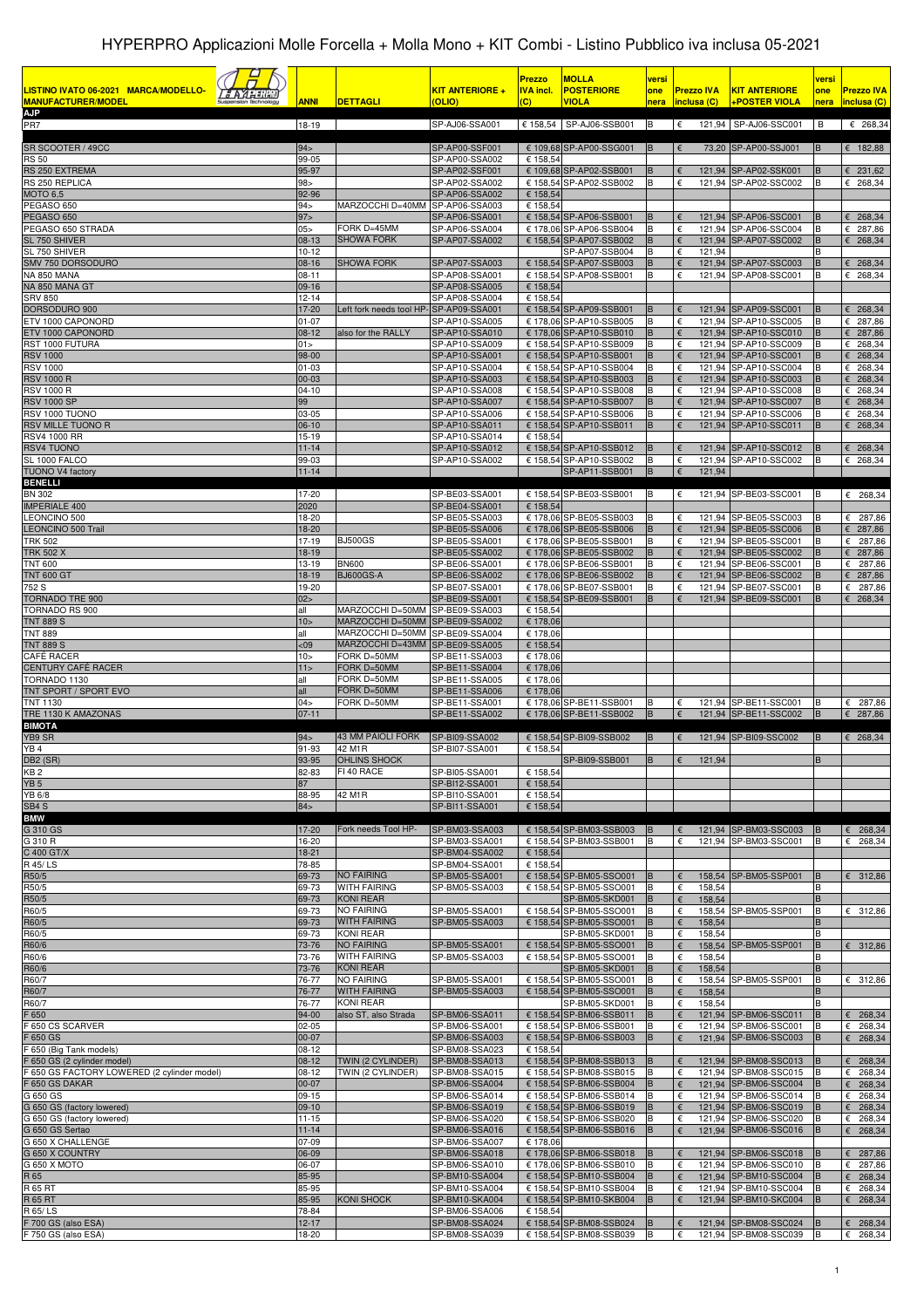| LISTINO IVATO 06-2021 MARCA/MODELLO-<br><u> 5 A A A Timil</u><br><b>MANUFACTURER/MODEL</b><br>F 750 GS Factory Lowered | <b>ANNI</b><br>18-20   | <b>DETTAGLI</b>                                                    | <b>KIT ANTERIORE +</b><br>(OLIO)<br>SP-BM08-SSA041 | Prezzo<br><u>IVA incl.</u><br>$\overline{c}$ | <b>MOLLA</b><br><b>POSTERIORE</b><br><b>VIOLA</b><br>€ 158,54 SP-BM08-SSB041 | versi<br>one<br>nera<br>в | <b>Prezzo IVA</b><br>inclusa (C) | <b>KIT ANTERIORE</b><br>+POSTER VIOLA<br>121,94 SP-BM08-SSC041 | versi<br>one<br>nera | <b>Prezzo IVA</b><br>inclusa (C)<br>$E$ 268,34 |
|------------------------------------------------------------------------------------------------------------------------|------------------------|--------------------------------------------------------------------|----------------------------------------------------|----------------------------------------------|------------------------------------------------------------------------------|---------------------------|----------------------------------|----------------------------------------------------------------|----------------------|------------------------------------------------|
| K75<br>K75                                                                                                             | 83-91<br>92-96         | 16V BREMBO FORK<br><b>SHOWA FORK</b>                               | SP-BM07-SSA001<br>SP-BM07-SSA003                   |                                              | € 158,54 SP-BM07-SSB001<br>€ 158,54 SP-BM07-SSB003                           | B<br>B.                   | €<br>€                           | 121,94 SP-BM07-SSC001<br>121,94 SP-BM07-SSC003                 | В<br>B               | €<br>268,34<br>$E$ 268,34                      |
| K75 C                                                                                                                  | $86 -$                 |                                                                    | SP-BM07-SSA004                                     | € 158,54                                     |                                                                              |                           |                                  |                                                                |                      |                                                |
| <b>K75 S</b><br>R75/5                                                                                                  | 86-90<br>69-73         | <b>NO FAIRING</b>                                                  | SP-BM07-SSA005<br>SP-BM05-SSA001                   | € 158,54                                     | € 158,54 SP-BM05-SSO001                                                      | В                         | €                                | 158.54 SP-BM05-SSP001                                          | в                    | 312,86<br>€                                    |
| R75/5                                                                                                                  | 69-73                  | WITH FAIRING                                                       | SP-BM05-SSA003                                     |                                              | € 158,54 SP-BM05-SSO001                                                      | В                         | €<br>158,54                      |                                                                | B                    |                                                |
| R75/5                                                                                                                  | 69-73                  | KONI REAR                                                          |                                                    |                                              | SP-BM05-SKD001                                                               | в                         | 158,54<br>€                      |                                                                | в                    |                                                |
| R75/6<br>R75/6                                                                                                         | 73-76<br>73-76         | NO FAIRING<br><b>WITH FAIRING</b>                                  | SP-BM05-SSA001<br>SP-BM05-SSA003                   | € 158,54                                     | SP-BM05-SSO001<br>€ 158,54 SP-BM05-SSO001                                    | В<br>B                    | 158,54<br>€<br>€<br>158,54       | SP-BM05-SSP001                                                 | B<br>В               | 6312,86                                        |
| R75/6                                                                                                                  | 73-76                  | KONI REAR                                                          |                                                    |                                              | SP-BM05-SKD001                                                               | B                         | 158,54<br>€                      |                                                                |                      |                                                |
| R75/7<br>R75/7                                                                                                         | 76-77<br>76-77         | NO FAIRING<br>WITH FAIRING                                         | SP-BM05-SSA001<br>SP-BM05-SSA003                   |                                              | € 158,54 SP-BM05-SSO001<br>€ 158,54 SP-BM05-SSO001                           | в<br>в                    | €<br>€<br>158,54                 | 158,54 SP-BM05-SSP001                                          | B                    | € 312,86                                       |
| R75/7                                                                                                                  | 76-77                  | KONI REAR                                                          |                                                    |                                              | SP-BM05-SKD001                                                               | B                         | 158,54<br>€                      |                                                                |                      |                                                |
| F 800 GS                                                                                                               | 08-12                  | <b>SKF</b> seals                                                   | SP-BM08-SSA009                                     |                                              | € 178,06 SP-BM08-SSB009                                                      | B                         | €                                | 121,94 SP-BM08-SSC009                                          | B                    | $E$ 287,86                                     |
| 800 GS (BIGTANK)<br>- 800 GS (also ESA. Also adventure)                                                                | 08-12<br>$13 - 18$     | <b>SKF</b> seals<br><b>SKF</b> seals                               | SP-BM08-SSA017<br>SP-BM08-SSA027                   |                                              | € 178,06 SP-BM08-SSB017<br>€ 178,06 SP-BM08-SSB027                           | В<br>B                    | €<br>€                           | 121,94 SP-BM08-SSC017<br>121,94 SP-BM08-SSC027                 | в                    | 287,86<br>€<br>287,86<br>€                     |
| 800 GS Factory lowered                                                                                                 | 13-18                  |                                                                    | SP-BM08-SSA033                                     |                                              | € 178,06 SP-BM08-SSB033                                                      | В                         | €                                | 121,94 SP-BM08-SSC033                                          | B                    | 287,86<br>€                                    |
| <sup>5</sup> 800 GT (also ESA)                                                                                         | 13-19                  |                                                                    | SP-BM08-SSA031                                     |                                              | € 178,06 SP-BM08-SSB031                                                      | B                         | €                                | 121.94 SP-BM08-SSC031                                          |                      | 287,86<br>€                                    |
| <sup>=</sup> 800 R<br>900 R                                                                                            | 09-14<br>$15-19$       |                                                                    | SP-BM08-SSA019<br>SP-BM08-SSA036                   |                                              | € 178,06 SP-BM08-SSB019<br>€ 178,06 SP-BM08-SSB036                           | в<br>B                    | €                                | 121,94 SP-BM08-SSC019<br>121,94 SP-BM08-SSC036                 | в                    | 287,86<br>€<br>287,86<br>€                     |
| $= 800 S$                                                                                                              | $05-12$                |                                                                    | SP-BM08-SSA002                                     |                                              | € 158,54 SP-BM08-SSB002                                                      | B                         | €                                | 121,94 SP-BM08-SSC002                                          | B                    | 268,34<br>€                                    |
| 5 800 ST<br>R 80                                                                                                       | $05-12$<br>85-95       |                                                                    | SP-BM08-SSA002<br>SP-BM10-SSA004                   |                                              | € 158,54 SP-BM08-SSB002<br>€ 158,54 SP-BM10-SSB004                           | B<br>в                    | €                                | 121,94 SP-BM08-SSC002<br>121,94 SP-BM10-SSC004                 |                      | 268,34<br>€<br>268,34<br>€                     |
| R 80 G/S                                                                                                               | 80-87                  |                                                                    | SP-BM08-SSA022                                     | € 158,54                                     |                                                                              |                           |                                  |                                                                |                      |                                                |
| R 80 G/S PD (Big tank)                                                                                                 | 80-87                  |                                                                    | SP-BM08-SSA021                                     | € 158,54                                     |                                                                              |                           |                                  |                                                                |                      |                                                |
| <b>R 80 GS</b><br><b>R 80 GS</b>                                                                                       | 88 ><br>88-97          | <b>CARTRIDGE (BMW</b><br>PARALEVER                                 | SP-BM08-SSA004<br>SP-BM08-SSA006                   | € 158,54<br>€ 158,54                         |                                                                              |                           |                                  |                                                                |                      |                                                |
| R 80 GS PARIS DAKAR                                                                                                    | 88-97                  | <b>PARALEVER</b>                                                   | SP-BM08-SSA005                                     | € 158,54                                     |                                                                              |                           |                                  |                                                                |                      |                                                |
| R 80 R                                                                                                                 | 92-96                  |                                                                    | SP-BM08-SSA007                                     | € 158,54                                     |                                                                              |                           |                                  |                                                                |                      |                                                |
| <b>R 80 RT</b><br><b>R 80 RT</b>                                                                                       | 85-95<br>85-95         | <b>KONI SHOCK</b>                                                  | SP-BM10-SSA004<br>SP-BM10-SKA004                   |                                              | € 158,54 SP-BM10-SSB004<br>€ 158,54 SP-BM10-SKB004                           | в<br>В                    | €                                | 121,94 SP-BM10-SSC004<br>121,94 SP-BM10-SKC004                 | B                    | 268,34<br>€<br>€<br>268,34                     |
| <b>R 80 ST</b>                                                                                                         | 82-84                  |                                                                    | SP-BM08-SSA008                                     | € 158,54                                     |                                                                              |                           |                                  |                                                                |                      |                                                |
| R 80/7                                                                                                                 | 77-84                  | <b>NO FAIRING</b>                                                  | SP-BM05-SSA001                                     |                                              | € 158,54 SP-BM05-SSO001                                                      | в                         | €                                | 158,54 SP-BM05-SSP001                                          | в                    | € 312,86                                       |
| R 80/7<br>R 80/7                                                                                                       | 77-84<br>77-84         | <b>WITH FAIRING</b><br>KONI REAR                                   | SP-BM05-SSA003                                     |                                              | € 158,54 SP-BM05-SSO001<br>SP-BM05-SKD001                                    | В<br>B                    | 158,54<br>€<br>€<br>158,54       |                                                                | В                    |                                                |
| $= 850$ GS                                                                                                             | 18-20                  | ESA and non-ESA,                                                   | SP-BM08-SSA038                                     |                                              | € 178,06 SP-BM08-SSB038                                                      | B                         | €                                | 121,94 SP-BM08-SSC038                                          | В                    | & 287,86                                       |
| 850 GS Factory Lowered                                                                                                 | 18-20                  | FR+RE MONO SHOCK SP-BM11-SSN003                                    | SP-BM08-SSA043                                     |                                              | € 178,06 SP-BM08-SSB043                                                      | в<br>B                    | €                                | 121,94 SP-BM08-SSC043                                          |                      | €<br>287,86                                    |
| R 850 GS<br>R 850 R                                                                                                    | 94-98<br>93-96         | FR+RE MONO                                                         | SP-BM08-SSN011                                     |                                              | € 121,94 SP-BM11-SSB003<br>€ 121,94 SP-BM08-SSB011                           | В                         | €<br>€                           | 121,94 SP-BM11-SSL003<br>121,94 SP-BM08-SSL011                 | В                    | 231,74<br>€<br>231,74<br>€                     |
| F 900 R (non ESA)                                                                                                      | 2020                   |                                                                    | SP-BM09-SSA006                                     |                                              | € 178,06 SP-BM09-SSB006                                                      | B                         |                                  | 121,94 SP-BM09-SSC006                                          |                      | 287,86<br>€                                    |
| 900 R ESA<br>F 900 XR No ESA                                                                                           | 2020<br>2020           |                                                                    | SP-BM09-SSA004<br>SP-BM09-SSA003                   | € 178,06                                     | € 178,06 SP-BM09-SSB004                                                      | В                         | €                                | 121,94 SP-BM09-SSC004                                          |                      | €<br>287,86                                    |
| F 900 XR ESA                                                                                                           | 2020                   |                                                                    | SP-BM09-SSA001                                     |                                              | € 178,06 SP-BM09-SSB001                                                      | В                         |                                  | 121,94 SP-BM09-SSC001                                          |                      | 287,86<br>€                                    |
| R 90/6                                                                                                                 | 73-76                  | <b>NO FAIRING</b>                                                  | SP-BM05-SSA001                                     |                                              | € 158,54 SP-BM05-SSO001                                                      | B                         |                                  | 158,54 SP-BM05-SSP001                                          | В                    | 312,86<br>€                                    |
| R 90/6<br>R 90/6                                                                                                       | 73-76<br>73-76         | WITH FAIRING<br>KONI REAR                                          | SP-BM05-SSA003                                     |                                              | € 158,54 SP-BM05-SSO001<br>SP-BM05-SKD001                                    | B<br>В                    | 158,54<br>€<br>158,54            |                                                                | R                    |                                                |
| R 90/S                                                                                                                 | 73-76                  | NO FAIRING                                                         | SP-BM05-SSA001                                     |                                              | € 158,54 SP-BM05-SSO001                                                      | B                         | €                                | 158,54 SP-BM05-SSP001                                          | B                    | € 312,86                                       |
| R 90/S                                                                                                                 | 73-76                  | <b>WITH FAIRING</b>                                                | SP-BM05-SSA003                                     |                                              | € 158,54 SP-BM05-SSO001                                                      | В                         | 158,54                           |                                                                |                      |                                                |
| R 90/S<br>K 100 RS 16V                                                                                                 | 73-76<br>90-92         | <b>KONI REAR</b>                                                   | SP-BM10-SSA006                                     | € 158,54                                     | SP-BM05-SKD001                                                               | B                         | 158,54<br>€                      |                                                                | B                    |                                                |
| K1                                                                                                                     | 89-93                  |                                                                    | SP-BM10-SSA005                                     | € 158,54                                     |                                                                              |                           |                                  |                                                                |                      |                                                |
| K 100<br>K 100                                                                                                         | 83-91<br>92-96         | <b>16V BREMBO FORK</b><br><b>SHOWA FORK</b>                        | SP-BM10-SSA002<br>SP-BM07-SSA007                   |                                              | € 158,54 SP-BM10-SSB002<br>€ 158,54 SP-BM07-SSB007                           | B                         | €                                | 121,94 SP-BM10-SSC002<br>121,94 SP-BM07-SSC007                 | B                    | 268,34<br>268,34<br>€                          |
| R 100 GS                                                                                                               | 87-94                  | <b>CARTRIDGE (BMW</b>                                              | SP-BM10-SSA007                                     | € 158,54                                     |                                                                              |                           |                                  |                                                                |                      |                                                |
| R 100 GS                                                                                                               | 87-95                  | PARALEVER                                                          | SP-BM10-SSA008                                     |                                              | € 158,54 SP-BM10-SSB008                                                      | B                         | €                                | 121,94 SP-BM10-SSC008                                          | в                    | 268,34<br>€                                    |
| R 100 GS (PARIS DAKAR)<br>R 100 R (Mystic)                                                                             | 88-95<br>92-96         | B-247E                                                             | SP-BM10-SSA010<br>SP-BM10-SSA001                   |                                              | € 158,54 SP-BM10-SSB010<br>€ 158,54 SP-BM10-SSB001                           | B<br>в                    | €                                | 121,94 SP-BM10-SSC010<br>121,94 SP-BM10-SSC001                 | B<br>В               | $E$ 268,34<br>$\epsilon$ 268,34                |
| <b>R 100 RS</b>                                                                                                        | 85-95                  |                                                                    | SP-BM10-SSA004                                     |                                              | € 158,54 SP-BM10-SSB004                                                      | в                         | €                                | 121,94 SP-BM10-SSC004                                          | в                    | 268,34<br>€                                    |
| R 100 RS                                                                                                               | 85-95                  | KONI SHOCK                                                         | SP-BM10-SKA004                                     |                                              | € 158,54 SP-BM10-SKB004                                                      | В                         | €                                | 121,94 SP-BM10-SKC004                                          | B                    | $\epsilon$ 268,34                              |
| R 100 RT<br>R 100 RT                                                                                                   | 85-95<br>85-95         | KONI SHOCK                                                         | SP-BM10-SSA004<br>SP-BM10-SKA004                   |                                              | € 158,54 SP-BM10-SSB004<br>€ 158,54 SP-BM10-SKB004                           | B.<br>в                   | €<br>€                           | 121,94 SP-BM10-SSC004<br>121,94 SP-BM10-SKC004                 | В                    | $E$ 268,34<br>$E$ 268,34                       |
| R 100                                                                                                                  | 80-84                  | <b>NO FAIRING</b>                                                  | SP-BM05-SSA001                                     |                                              | € 158,54 SP-BM05-SSO001                                                      | в                         | €                                | 158,54 SP-BM05-SSP001                                          | B                    | 6312,86                                        |
| R 100                                                                                                                  | 80-84                  | <b>WITH FAIRING</b>                                                | SP-BM05-SSA003                                     |                                              | € 158,54 SP-BM05-SSO001                                                      | в                         | 158,54<br>€                      |                                                                | В<br>B               |                                                |
| R 100<br>R 100/7/S                                                                                                     | 80-84<br>76-78         | <b>KONI REAR</b><br>NO FAIRING                                     | SP-BM05-SSA001                                     |                                              | SP-BM05-SKD001<br>€ 158,54 SP-BM05-SSO001                                    | в<br>в                    | €<br>158,54<br>€                 | 158,54 SP-BM05-SSP001                                          | B                    | € 312,86                                       |
| R 100/7/S                                                                                                              | 76-78                  | <b>WITH FAIRING</b>                                                | SP-BM05-SSA003                                     |                                              | € 158,54 SP-BM05-SSO001                                                      | B                         | 158,54<br>€                      |                                                                |                      |                                                |
| R 100/7/S<br>R 100/T                                                                                                   | 76-78<br>78-80         | KONI REAR<br><b>NO FAIRING</b>                                     | SP-BM05-SSA001                                     |                                              | SP-BM05-SKD001<br>€ 158,54 SP-BM05-SSO001                                    | В<br>В                    | 158,54<br>€<br>€                 | 158,54 SP-BM05-SSP001                                          | B                    | 6312,86                                        |
| R 100/T                                                                                                                | 78-80                  | <b>WITH FAIRING</b>                                                | SP-BM05-SSA003                                     |                                              | € 158,54 SP-BM05-SSO001                                                      | В                         | €<br>158,54                      |                                                                | B                    |                                                |
| R 100/T                                                                                                                | 78-80                  | <b>KONI REAR</b>                                                   |                                                    |                                              | SP-BM05-SKD001                                                               | B                         | €<br>158,54                      |                                                                | B                    |                                                |
| S 1000 RR<br>S 1000 RR (no DDC)                                                                                        | 09-14<br>$15-18$       | $1,5$ It<br>$1,5$ It.                                              | SP-BM10-SSA009<br>SP-BM10-SSA011                   | € 165,86<br>€ 165,86                         |                                                                              |                           |                                  |                                                                |                      |                                                |
| S 1000 RR (no DDC)                                                                                                     | 19-20                  |                                                                    | SP-BM10-SSA015                                     |                                              | € 158,54 SP-BM10-SSB015                                                      | В                         | €                                | 121,94 SP-BM10-SSC015                                          | B                    | $E$ 268,34                                     |
| S 1000 XR (with ESA)                                                                                                   | 15-19                  |                                                                    | SP-BM10-SSA013                                     |                                              | € 178,06 SP-BM10-SSB013                                                      | B                         | €                                | 121,94 SP-BM10-SSC013                                          | <sub>B</sub>         | $E$ 287,86                                     |
| S 1000 XR (with ESA)<br>K 1100 LT                                                                                      | 20-20<br>92-97         |                                                                    | SP-BM11-SSA001                                     |                                              | SP-BM10-SSB016<br>€ 158,54 SP-BM11-SSB001                                    | в<br>B                    | 121,94<br>€<br>€                 | 121,94 SP-BM11-SSC001                                          |                      | 268,34<br>€                                    |
| K 1100 RS                                                                                                              | 93-96                  |                                                                    | SP-BM11-SSA002                                     |                                              | € 158,54 SP-BM11-SSB002                                                      | в                         | €                                | 121,94 SP-BM11-SSC002                                          | B                    | 268,34<br>€                                    |
| R 1100 GS<br>R 1100 R                                                                                                  | 94-98<br>93-01         | FR+RE MONO SHOCK SP-BM11-SSN003<br>FR+RE MONO SHOCK SP-BM11-SSN018 |                                                    |                                              | € 121,94 SP-BM11-SSB003<br>€ 121,94 SP-BM11-SSB018                           | B<br>B                    | €<br>€                           | 121,94 SP-BM11-SSL003<br>121,94 SP-BM11-SSL018                 | в                    | 231,74<br>€<br>231,74<br>€                     |
| R 1100 RS                                                                                                              | 93-96                  | FR+RE MONO SHOCK SP-BM11-SSN017                                    |                                                    |                                              | € 121,94 SP-BM11-SSB017                                                      | B                         |                                  | 121,94 SP-BM11-SSL017                                          | B                    | 231,74<br>€                                    |
| R 1100 RS                                                                                                              | $97 - 01$              | FR+RE MONO SHOCK SP-BM11-SSN024                                    |                                                    |                                              | € 121,94 SP-BM11-SSB024                                                      | B                         | €                                | 121,94 SP-BM11-SSL024                                          | B                    | 231,74<br>€                                    |
| R 1100 RT<br>R 1100 S                                                                                                  | 95-01<br>98-04         | FR+RE MONO SHOCK SP-BM11-SSN019<br>FR+RE MONO SHOCK SP-BM11-SSN006 |                                                    |                                              | € 121,94 SP-BM11-SSB019<br>€ 121,94 SP-BM11-SSB006                           | в<br>В                    | €<br>€                           | 121,94 SP-BM11-SSL019<br>121,94 SP-BM11-SSL006                 | в<br>B               | €<br>231,74<br>€<br>231,74                     |
| R 1100 S BOXER CUP REPLICA                                                                                             | 98-04                  | FR+RE MONO SHOCK SP-BM11-SSN013                                    |                                                    |                                              | € 121,94 SP-BM11-SSB013                                                      | в                         |                                  | 121,94 SP-BM11-SSL013                                          | в                    | 231,74<br>€                                    |
| R 1150 GS                                                                                                              | 99-03                  | FR+RE MONO SHOCK SP-BM11-SSN007                                    |                                                    |                                              | € 121,94 SP-BM11-SSB007                                                      | B                         | €                                | 121,94 SP-BM11-SSL007                                          | в                    | $E$ 231,74                                     |
| R 1150 GS ADVENTURE<br>R 1150 R                                                                                        | $02 - 05$<br>$01 - 06$ | FR+RE MONO SHOCK SP-BM11-SSN021<br>FR+RE MONO SHOCK SP-BM11-SSN011 |                                                    |                                              | € 121,94 SP-BM11-SSB021<br>€ 121,94 SP-BM11-SSB011                           | B                         | €<br>€                           | 121,94 SP-BM11-SSL021<br>121,94 SP-BM11-SSL011                 | B                    | 231,74<br>€<br>231,74<br>€                     |
| R 1150 RS                                                                                                              | $01 - 04$              | FR+RE MONO SHOCK SP-BM11-SSN014                                    |                                                    |                                              | € 121,94 SP-BM11-SSB014                                                      | B                         | €                                | 121,94 SP-BM11-SSL014                                          | B                    | 231,74<br>€                                    |
| R 1150 RT + (TWIN SPARK)<br><b>HP2 SPORT</b>                                                                           | 00-06<br>$08-10$       | FR+RE MONO SHOCK SP-BM11-SSN028<br>FR+RE MONO SHOCK SP-BM12-SSN035 |                                                    |                                              | € 121,94 SP-BM11-SSB028<br>€ 121,94 SP-BM12-SSB035                           | В<br>B                    | €<br>€                           | 121,94 SP-BM11-SSL028<br>121,94 SP-BM12-SSL035                 | В<br>в               | $\epsilon$ 231,74<br>$\epsilon$ 231,74         |
| HP2 Enduro                                                                                                             | 05-06                  |                                                                    | SP-BM12-SSA055                                     | € 178,06                                     |                                                                              |                           |                                  |                                                                |                      |                                                |
| K 1200 GT                                                                                                              | $02 - 04$              | FR+RE MONO SHOCK SP-BM12-SSN023                                    |                                                    |                                              | € 121,94 SP-BM12-SSB023                                                      | В                         | €                                | 121,94 SP-BM12-SSL023                                          |                      | $\epsilon$ 231,74                              |
| K 1200 GT ESA<br>K 1200 LT                                                                                             | 05-08<br>99-08         | WITH ESA<br>FR+RE MONO SHOCK SP-BM12-SSN002                        | SP-BM12-SSN016                                     |                                              | € 121,94 SP-BM12-SSB016<br>€ 121,94 SP-BM12-SSB002                           | B<br>B                    | €<br>€                           | 121,94 SP-BM12-SSL016<br>121,94 SP-BM12-SSL002                 | В<br>В               | $\epsilon$ 231,74<br>231,74<br>€               |
| K 1200 RS                                                                                                              | 97-00                  | FR+RE MONO SHOCK SP-BM12-SSN001                                    |                                                    |                                              | € 121,94 SP-BM12-SSB001                                                      | B                         | €                                | 121,94 SP-BM12-SSL001                                          | В                    | $E$ 231,74                                     |
| K 1200 RS                                                                                                              | $01 - 04$              | MODEL WITH HPA                                                     | SP-BM12-SSN012                                     |                                              | € 121,94 SP-BM12-SSB012                                                      | В                         |                                  | 121,94 SP-BM12-SSL012                                          | В                    | $\epsilon$ 231,74                              |
| K 1200 S ESA                                                                                                           | 05-08                  | <b>WITH ESA</b>                                                    | SP-BM12-SSN017                                     |                                              | € 121,94 SP-BM12-SSB017                                                      | B                         | €                                | 121,94 SP-BM12-SSL017                                          | В                    | $\epsilon$ 231,74                              |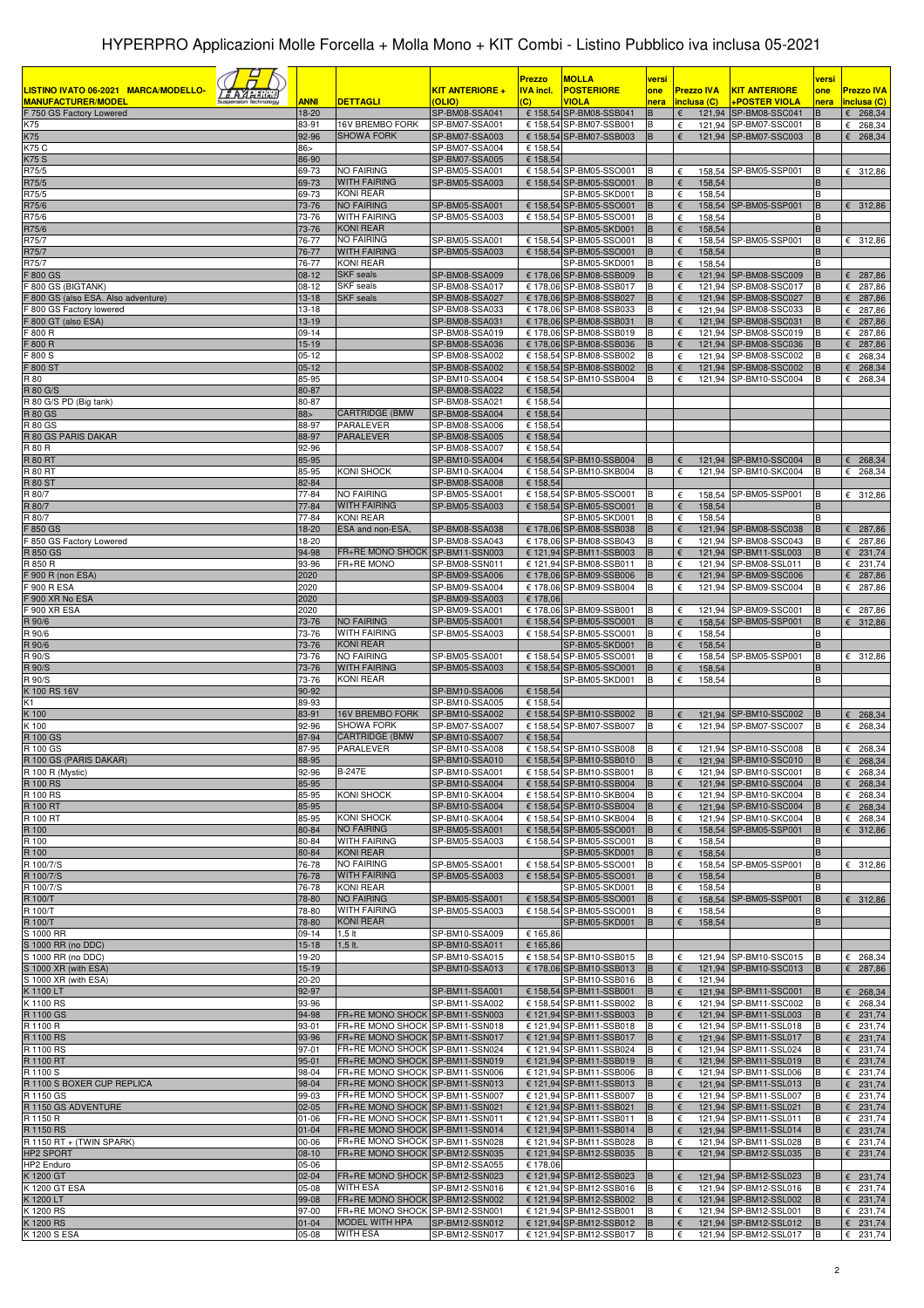|                                                                                           |                        |                                                     |                                        | <b>Prezzo</b>                      | <b>MOLLA</b>                                        | versi                   |                                  |                                                | versi       |                                        |
|-------------------------------------------------------------------------------------------|------------------------|-----------------------------------------------------|----------------------------------------|------------------------------------|-----------------------------------------------------|-------------------------|----------------------------------|------------------------------------------------|-------------|----------------------------------------|
| LISTINO IVATO 06-2021 MARCA/MODELLO-<br><i><b>FAAHIM</b></i><br><b>MANUFACTURER/MODEL</b> | <b>ANNI</b>            | <b>DETTAGLI</b>                                     | <b>KIT ANTERIORE +</b><br><b>OLIO)</b> | <b>IVA incl.</b><br>$\overline{c}$ | <b>POSTERIORE</b><br>VIOLA                          | one<br>nera             | <b>Prezzo IVA</b><br>inclusa (C) | <u>KIT ANTERIORE</u><br>+POSTER VIOLA          | one<br>nera | <b>Prezzo IVA</b><br>inclusa (C)       |
| K 1200 GT ESA                                                                             | 05-08                  | <b>WITH ESA</b>                                     | SP-BM12-SSN016                         |                                    | € 121,94 SP-BM12-SSB016                             | B                       | €                                | 121,94 SP-BM12-SSL016                          | в           | $\epsilon$ 231,74                      |
| R 1200 C CRUISER (GREY SPR)<br>R 1200 CL (GREY SPR)                                       | 97 ><br>04>            | FR+RE MONO SHOCK<br>FR+RE MONO SHOCK SP-BM12-SSN006 | SP-BM12-SSN003                         |                                    | € 121,94 SP-BM12-SSB003<br>€ 121,94 SP-BM12-SSB006  | B<br>B                  | €<br>€                           | 121,94 SP-BM12-SSL003<br>121.94 SP-BM12-SSL006 | в<br>B      | 231,74<br>€<br>231,74<br>€             |
| R 1200 GS                                                                                 | 04-05                  | FR+RE MONO                                          | SP-BM12-SSN005                         |                                    | € 121,94 SP-BM12-SSB005                             | B                       | €                                | 121,94 SP-BM12-SSL005                          |             | 231,74<br>€                            |
| R 1200 GS                                                                                 | $06-12$                | FR+RE MONO                                          | SP-BM12-SSN007                         |                                    | € 121,94 SP-BM12-SSB007                             | B                       | €                                | 121,94 SP-BM12-SSL007                          | в           | 231,74<br>€                            |
| R 1200 GS Ic (non ESA)<br><b>R 1200 GS ESA</b>                                            | $13 - 18$<br>$07-10$   | <b>FR+RE MONO</b><br>FR+RE MONO                     | SP-BM12-SSN039<br>SP-BM12-SSN022       |                                    | € 121,94 SP-BM12-SSB039<br>€ 121,94 SP-BM12-SSB022  | B<br>B                  | €<br>$\epsilon$                  | 121,94 SP-BM12-SSL039<br>121,94 SP-BM12-SSL022 | в<br>B      | 231,74<br>€<br>231,74<br>€             |
| R 1200 GS ESA                                                                             | $10 - 12$              | FR+RE MONO                                          | SP-BM12-SSN028                         |                                    | € 121,94 SP-BM12-SSB028                             | B                       | €                                | 121,94 SP-BM12-SSL028                          |             | 231,74<br>€                            |
| R 1200 GS Ic ESA<br>R 1200 GS Ic ESA                                                      | $13 - 16$<br>$17 - 18$ | FR+RE MONO<br>FR+RE MONO                            | SP-BM12-SSN037<br>SP-BM12-SSN055       |                                    | € 121,94 SP-BM12-SSB037<br>€ 121,94 SP-BM12-SSB055  | B<br>B                  | €<br>€                           | 121,94 SP-BM12-SSL037<br>121,94 SP-BM12-SSL055 | в           | 231,74<br>€<br>231,74<br>€             |
| R 1200 GS Ic factory low ESA                                                              | $13 - 18$              |                                                     | SP-BM12-SSN067                         |                                    | € 121,94 SP-BM12-SSB067                             | B                       | €                                | 121,94 SP-BM12-SSL067                          |             | 231,74<br>€                            |
| R 1200 GS ADVENTURE<br>R 1200 GS ADVENTURE ESA                                            | 06-13<br>$07 - 10$     | FR+RE MONO<br>FR+RE MONO                            | SP-BM12-SSN009<br>SP-BM12-SSN019       |                                    | € 121,94 SP-BM12-SSB009                             | B<br>B                  | €<br>€                           | 121,94 SP-BM12-SSL009<br>121,94 SP-BM12-SSL019 | B<br>в      | 231,74<br>€<br>231,74                  |
| R 1200 GS ADVENTURE ESA                                                                   | $10-13$                | FR+RE MONO                                          | SP-BM12-SSN030                         |                                    | € 121,94 SP-BM12-SSB019<br>€ 121,94 SP-BM12-SSB030  | B                       | €                                | 121,94 SP-BM12-SSL030                          | в           | €<br>€<br>231,74                       |
| R 1200 GS Ic ADVENTURE ESA                                                                | $14 - 18$              |                                                     | SP-BM12-SSN042                         |                                    | € 121,94 SP-BM12-SSB042                             | B                       | €                                | 121,94 SP-BM12-SSL042                          |             | 231,74<br>€                            |
| R 1200 GS Ic ADVENTURE (non ESA)<br>R 1200 GS Ic ADVENTURE Factory low ESA                | 14-18<br>$13 - 18$     |                                                     | SP-BM12-SSN047<br>SP-BM12-SSN071       |                                    | € 121,94 SP-BM12-SSB047<br>€ 121,94 SP-BM12-SSB071  | B<br>B                  | €<br>€                           | 121,94 SP-BM12-SSL047<br>121,94 SP-BM12-SSL071 | B<br>B      | €<br>231,74<br>231,74<br>€             |
| R 1200 GS Ic RALLYE ESA                                                                   | $17 - 18$              |                                                     | SP-BM12-SSN061                         |                                    | € 121,94 SP-BM12-SSB061                             | B                       | €                                | 121,94 SP-BM12-SSL061                          | B           | €<br>231,74                            |
| R NineT<br>R NineT                                                                        | 14-16<br>17-19         |                                                     | SP-BM12-SSA044<br>SP-BM12-SSA054       |                                    | € 158,54 SP-BM12-SSB044<br>€ 158,54 SP-BM12-SSB054  | B<br>B                  | €<br>€                           | 121,94 SP-BM12-SSC044<br>121,94 SP-BM12-SSC054 | B<br>в      | 268,34<br>€<br>268,34<br>€             |
| R NineT Pure                                                                              | $17 - 19$              |                                                     | SP-BM12-SSA051                         |                                    | € 158,54 SP-BM12-SSB051                             | B                       | €                                | 121,94 SP-BM12-SSC051                          | в           | 268,34<br>€                            |
| R NineT Pure +20mm ride height                                                            | $17-19$                |                                                     | SP-BM12-HHA055                         |                                    | € 364,78 BM12-3BFTXLH--S                            |                         | €<br>1.176,08                    |                                                |             |                                        |
| R NineT Racer<br>R NineT Racer +20mm ride height                                          | $17 - 19$<br>$17-19$   |                                                     | SP-BM12-SSA053<br>SP-BM12-HHA055       |                                    | € 158,54 SP-BM12-SSB053<br>€ 364,78 BM12-3BFTXLH--S | B                       | €<br>$E$ 1.176,08                | 121,94 SP-BM12-SSC053                          | В           | €<br>268,34                            |
| R NineT SCRAMBLER / URBAN G/S                                                             | $15-19$                |                                                     | SP-BM12-SSA048                         |                                    | € 158,54 SP-BM12-SSB048                             | B                       | €                                | 121,94 SP-BM12-SSC048                          |             | $E$ 268,34                             |
| R NineT SCRAMBLER / URBAN G/S +20mm ride height<br>R NineT Scrambler factory low          | 15-19<br>$17 - 19$     |                                                     | SP-BM12-HHA056<br>SP-BM12-SSA049       |                                    | € 364,78 BM12-3BDTXLH--S<br>€ 158,54 SP-BM12-SSB049 | B                       | $E$ 1.176,08<br>€                | 121,94 SP-BM12-SSC049                          | в           | $E$ 268,34                             |
| R 1200 R No ESA                                                                           | $07 - 14$              |                                                     | SP-BM12-SSN021                         |                                    | € 121,94 SP-BM12-SSB021                             | B                       | €                                | 121,94 SP-BM12-SSL021                          | в           | $E$ 231,74                             |
| R 1200 R ESA                                                                              | $07-10$                | FR+RE MONO                                          | SP-BM12-SSN032                         |                                    | € 121,94 SP-BM12-SSB032                             | B                       | 121,94<br>€                      | SP-BM12-SSL032                                 |             | 231,74<br>€                            |
| R 1200 R ESA<br>R 1200 R ESA                                                              | $11 - 14$<br>$15-18$   | FR+RE MONO                                          | SP-BM12-SSN036<br>SP-BM12-SSA059       | € 178,06                           | € 121,94 SP-BM12-SSB036                             | B                       | €                                | 121,94 SP-BM12-SSL036                          | в           | $\epsilon$ 231,74                      |
| R 1200 R No ESA                                                                           | $15 - 18$              |                                                     | SP-BM12-SSA058                         | € 158,54                           |                                                     |                         |                                  |                                                |             |                                        |
| R 1200 RT No ESA<br>R 1200 RT ESA                                                         | $05 - 14$<br>06-09     | FR+RE MONO SHOCK SP-BM12-SSN011                     | SP-BM12-SSN015                         |                                    | € 121,94 SP-BM12-SSB015<br>€ 121,94 SP-BM12-SSB011  | B<br>B                  | €                                | 121,94 SP-BM12-SSL015<br>121,94 SP-BM12-SSL011 | B<br>В      | $\epsilon$ 231,74<br>231,74<br>€       |
| R 1200 S (ohlins shocks)                                                                  | 05 >                   |                                                     | SP-BM12-SON022                         |                                    | € 121,94 SP-BM12-SOB022                             | B                       | €                                | 121,94 SP-BM12-SOL022                          |             | 231,74<br>€                            |
| R 1250 GS Ic ESA                                                                          | 18-20                  |                                                     | SP-BM12-SSN057                         |                                    | € 121,94 SP-BM12-SSB057                             | B                       | €                                | 121,94 SP-BM12-SSL057                          | В           | 231,74<br>€                            |
| R 1250 GS Ic factory low ESA<br>R 1250 GS Ic ADVENTURE ESA                                | 18-20<br>18-20         |                                                     | SP-BM12-SSN068<br>SP-BM12-SSN066       |                                    | € 121,94 SP-BM12-SSB068<br>€ 121,94 SP-BM12-SSB066  | B<br>B                  | €<br>€                           | 121,94 SP-BM12-SSL068<br>121,94 SP-BM12-SSL066 | в           | 231,74<br>€<br>231,74<br>€             |
| R 1250 GS Ic ADVENTURE factory low ESA                                                    | 18-20                  |                                                     | SP-BM12-SSN069                         |                                    | € 121,94 SP-BM12-SSB069                             | B                       | €                                | 121,94 SP-BM12-SSL069                          |             | 231,74<br>€                            |
| R 1250 R ESA<br>R 1250 R No ESA                                                           | 18-20<br>19-20         |                                                     | SP-BM12-SSA060<br>SP-BM12-SSA064       | € 178,06<br>€ 158,54               |                                                     |                         |                                  |                                                |             |                                        |
| R <sub>18</sub>                                                                           | 2020                   |                                                     | SP-BM18-SSA001                         |                                    | € 178,06 SP-BM18-SSB001                             | B                       | €                                | 121,94 SP-BM18-SSC001                          | B           | € 287,86                               |
| <b>BUELL</b><br>XB9-R/S                                                                   | $02 - 04$              |                                                     | SP-BU09-SSA001                         |                                    | € 158,54 SP-BU09-SSB001                             | B                       | €                                | 121,94 SP-BU09-SSC001                          | B           | $\epsilon$ 268,34                      |
| XB9-R/S                                                                                   | $05-08$                | FORK D=43MM                                         | SP-BU09-SSA002                         |                                    | € 158,54 SP-BU09-SSB002                             | B                       | €                                | 121,94 SP-BU09-SSC002                          | B           | $E$ 268,34                             |
| XB9-R/S                                                                                   | 09-10                  |                                                     | SP-BU09-SSA003                         |                                    | € 158,54 SP-BU09-SSB003                             | B                       | €                                | 121,94 SP-BU09-SSC003                          | B           | €<br>268,34                            |
| M2 CYCLONE<br>M2 CYCLONE                                                                  | 97-98<br>99-02         | SHOWA + WP<br><b>CONV SHOWA</b>                     | SP-BU12-SSA001<br>SP-BU12-SSA008       |                                    | € 158,54 SP-BU12-SSB001<br>€ 158,54 SP-BU12-SSB008  | B<br>B                  | €<br>€                           | 121,94 SP-BU12-SSC001<br>121,94 SP-BU12-SSC008 | B<br>в      | $E$ 268,34<br>268,34<br>€              |
| S1 LIGHTNING                                                                              | 96-98                  |                                                     | SP-BU12-SSA002                         |                                    | € 158,54 SP-BU12-SSB002                             | B                       | €<br>121,94 B                    |                                                |             | $E$ 268,34                             |
| S1 WHITE LIGHTNING<br><b>S1 WHITE LIGHTNING</b>                                           | 97<br>98               | WP FR+RE<br>WP FR+RE                                | SP-BU12-SSA003<br>SP-BU12-SSA004       |                                    | € 158,54 SP-BU12-SSB003<br>€ 158,54 SP-BU12-SSB004  | B<br>B                  | €<br>€                           | 121,94 SP-BU12-SSC003<br>121,94 SP-BU12-SSC004 | B<br>B      | €<br>268,34<br>£ 268,34                |
| S2 (T) THUNDERBOLT (TOURING)                                                              | 97-96                  | WP FR+RE                                            | SP-BU12-SSA005                         |                                    | € 158,54 SP-BU12-SSB005                             | B                       | €                                | 121,94 SP-BU12-SSC005                          | в           | 268,34<br>€                            |
| S <sub>3</sub><br>S3 (T) THUNDERBOLT (TOURING)                                            | 99-02<br>97-98         | SHOWA FR+RE<br>WP FR+RE                             | SP-BU12-SSA009<br>SP-BU12-SSA006       |                                    | € 158,54 SP-BU12-SSB009<br>€ 158.54 SP-BU12-SSB006  | B<br>B                  | €<br>€                           | 121,94 SP-BU12-SSC009<br>121,94 SP-BU12-SSC006 | в<br>B      | $E$ 268,34<br>268,34<br>€              |
| X1                                                                                        | 99-02                  | SHOWA FR+RE                                         | SP-BU12-SSA010                         |                                    | € 158,54 SP-BU12-SSB010                             | B                       | €                                | 121.94 SP-BU12-SSC010                          | B           | £ 268,34                               |
| 1125 CR                                                                                   | 08-09                  |                                                     | SP-BU11-SSA001                         |                                    | € 178.06 SP-BU11-SSB001                             | B                       | €                                | 121.94 SP-BU11-SSC001                          |             | €<br>287,86                            |
| XB12 SCG<br><b>XB12-R/S</b>                                                               | 06 ><br>$02 - 04$      |                                                     | SP-BU12-SSA011<br>SP-BU09-SSA001       |                                    | € 158,54 SP-BU12-SSB011<br>€ 158,54 SP-BU09-SSB001  | $\mathsf B$<br><b>B</b> | €<br>€                           | 121,94 SP-BU12-SSC011<br>121,94 SP-BU09-SSC001 | B<br>IB     | $E$ 268,34<br>$\epsilon$ 268,34        |
| <b>XB12-R/S</b>                                                                           | 05-08                  | FORK D=43MM                                         | SP-BU09-SSA002                         |                                    | € 158,54 SP-BU09-SSB002                             | B                       | €                                | 121,94 SP-BU09-SSC002                          | B           | $\epsilon$ 268,34                      |
| <b>XB12-R/S</b><br>XB12-X ULYSSES                                                         | 09-10<br>05-07         |                                                     | SP-BU09-SSA003<br>SP-BU12-SSA012       |                                    | € 158,54 SP-BU09-SSB003<br>€ 158,54 SP-BU12-SSB012  | B<br>$\, {\bf B}$       | €<br>€                           | 121,94 SP-BU09-SSC003<br>121,94 SP-BU12-SSC012 | B<br>B      | $E$ 268,34<br>$\epsilon$ 268,34        |
| <b>CAGIVA</b>                                                                             |                        |                                                     |                                        |                                    |                                                     | B                       |                                  |                                                | B           |                                        |
| FRECCIA 125 C12R<br>T4 350/500 R/E                                                        | $89 -$<br>87-91        |                                                     | SP-CA01-SSA001<br>SP-CA03-SSA002       | € 158,54<br>€ 158,54               |                                                     |                         |                                  |                                                |             |                                        |
| ALAZURRA 350                                                                              | 84 >                   |                                                     | SP-CA03-SSA001                         | € 158,54                           |                                                     |                         |                                  |                                                |             |                                        |
| ALAZURRA 650                                                                              | 84>                    |                                                     | SP-CA06-SSA001                         | € 158,54                           |                                                     |                         |                                  |                                                |             |                                        |
| RAPTOR 650<br>ELEFANT 750/ IE/ LUCKY EXPLORER                                             | 99-05<br>93-96         |                                                     | SP-CA10-SSA001<br>SP-CA07-SSA001       | € 158,54                           | € 158,54 SP-CA10-SSB001                             | B                       |                                  | 121,94 SP-CA10-SSC001                          |             | $E$ 268,34                             |
| ELEFANT 900 IE LUCKY                                                                      | 90-91                  |                                                     | SP-CA09-SSA002                         | € 158,54                           |                                                     |                         |                                  |                                                |             |                                        |
| ELEFANT 900 LUCKY<br>ELEFANT 900 UPSD                                                     | 93 ><br>93-95          |                                                     | SP-CA09-SSA003<br>SP-CA09-SSA004       | € 158,54<br>€ 158,54               |                                                     |                         |                                  |                                                |             |                                        |
| ELEFANT 900C UPSD                                                                         | 95                     | <b>SHOWA</b>                                        | SP-CA09-SSA005                         | € 178,06                           |                                                     |                         |                                  |                                                |             |                                        |
| <b>GRAND CANYON</b><br>RAPTOR 1000                                                        | 97 ><br>99             |                                                     | SP-CA09-SSA001<br>SP-CA10-SSA001       |                                    | € 158,54 SP-CA09-SSB001<br>€ 158,54 SP-CA10-SSB001  | B<br>B                  | €<br>€                           | 121,94 SP-CA09-SSC001<br>121,94 SP-CA10-SSC001 | B<br>B      | $E$ 268,34<br>€ 268,34                 |
| T 1000 NAVIGATOR                                                                          | $00 - 05$              |                                                     | SP-CA10-SSA002                         |                                    | € 158,54 SP-CA10-SSB002                             | B                       | $\epsilon$                       | 121,94 SP-CA10-SSC002                          | B           | $\epsilon$ 268,34                      |
| <b>DUCATI</b>                                                                             |                        |                                                     |                                        |                                    |                                                     | B                       |                                  |                                                | B           |                                        |
| 400 SS<br>M 400                                                                           | 91-94<br>93>           | SHOWA UPSD +<br>OHLINS SHOCK                        | SP-DU04-SSA001                         |                                    | € 158,54 SP-DU04-SSB001<br>SP-DU04-SOB001           | $\, {\bf B} \,$<br>B    | €<br>121,94<br>€                 | 121,94 SP-DU04-SSC001                          | B<br>B      | $\epsilon$ 268,34                      |
| M 400 i.e.                                                                                | 04-08                  |                                                     | SP-DU04-SSA004                         | € 158,54                           |                                                     |                         |                                  |                                                |             |                                        |
| 500 PANTAH<br>600 PANTAH                                                                  | 79-86<br>80-87         |                                                     | SP-DU05-SSA001<br>SP-DU06-SSA003       | € 158,54<br>€ 158,54               |                                                     |                         |                                  |                                                |             |                                        |
| 600 SS                                                                                    | 94 >                   | MARZOCCHI-BOGE                                      | SP-DU06-SSA001                         |                                    | € 158,54 SP-DU06-SSB001                             | B                       | €                                | 121,94 SP-DU06-SSC001                          | B           | $E$ 268,34                             |
| M 600<br>M 600                                                                            | 93 >                   | OHLINS SHOCK<br><b>MARZOCCHI</b>                    |                                        |                                    | SP-DU06-SOB001                                      | B                       | 121,94<br>€                      |                                                |             |                                        |
| MONSTER 620 ie                                                                            | 94-97<br>02-06         |                                                     | SP-DU06-SSA002<br>SP-DU06-SSA005       |                                    | € 158,54 SP-DU06-SSB002<br>€ 158,54 SP-DU06-SSB005  | B<br>B                  | €<br>€                           | 121,94 SP-DU06-SSC002<br>121,94 SP-DU06-SSC005 | B<br>B      | $E$ 268,34<br>$E$ 268,34               |
| Multistrada 620                                                                           | 05                     |                                                     | SP-DU09-SSA026                         | € 158,54                           |                                                     |                         |                                  |                                                |             |                                        |
| 650 PANTAH<br>MONSTER 695                                                                 | 80-87<br>07-08         |                                                     | SP-DU06-SSA004<br>SP-DU06-SSA009       | € 158,54                           | € 158,54 SP-DU06-SSB009                             | B                       | €                                | 121,94 SP-DU06-SSC009                          | В           | $E$ 268,34                             |
| MONSTER 696                                                                               | $08 - 11$              | SHOWA, SHORT                                        | SP-DU06-SSA007                         |                                    | € 158,54 SP-DU06-SSB007                             | B                       |                                  | 121,94 SP-DU06-SSC007                          | B           | $E$ 268,34                             |
| MONSTER 696                                                                               | $12 - 14$              | MARZOCCHI                                           | SP-DU06-SSA008                         |                                    | € 158,54 SP-DU06-SSB008                             | B<br>B                  | €<br>€                           | 121,94 SP-DU06-SSC008                          | B<br>B      | $E$ 268,34                             |
| 748<br>748 SP CIRCUIT                                                                     | 94-03<br>94-03         | SHOWA FR+RE<br><b>SHOWA FORK</b>                    | SP-DU07-SSA007<br>SP-DU07-SSA009       |                                    | € 158,54 SP-DU07-SSB007<br>€ 158,54 SP-DU07-SSB009  | B                       | €                                | 121,94 SP-DU07-SSC007<br>121,94 SP-DU07-SSC009 | в           | $E$ 268,34<br>$E$ 268,34               |
| 748 SP STREET                                                                             | 94-03                  | <b>SHOWA FORK</b>                                   | SP-DU07-SSA008                         |                                    | € 158,54 SP-DU07-SSB008                             | B                       | €                                | 121,94 SP-DU07-SSC008                          | B           | $E$ 268,34                             |
| 749<br>750                                                                                | 03-06<br>75-85         |                                                     | SP-DU09-SSA020<br>SP-DU07-SSA011       | € 158,54                           | € 158,54 SP-DU09-SSB020                             | B                       | €                                | 121,94 SP-DU09-SSC020                          | B           | $E$ 268,34                             |
| <b>750 PASO</b>                                                                           | 88-90                  | MARZOCCHI M1R                                       | SP-DU07-SSA005                         |                                    | € 158,54 SP-DU07-SSB005                             | B                       | €                                | 121,94 SP-DU07-SSC005                          | В           | $E$ 268,34                             |
| 750 SPORT                                                                                 | 89-90<br>89-90         | <b>MARZOCCHI FORK</b><br>MARZOCCHI FR+RE            | SP-DU07-SWA003<br>SP-DU07-SSA004       |                                    | € 158,54 SP-DU07-SWB003                             | B<br>B                  | €<br>€                           | 121,94 SP-DU07-SWC003                          | B<br>B      | $\epsilon$ 268,34<br>$\epsilon$ 268,34 |
| 750 SPORT                                                                                 |                        |                                                     |                                        |                                    | € 158,54 SP-DU07-SSB004                             |                         |                                  | 121,94 SP-DU07-SSC004                          |             |                                        |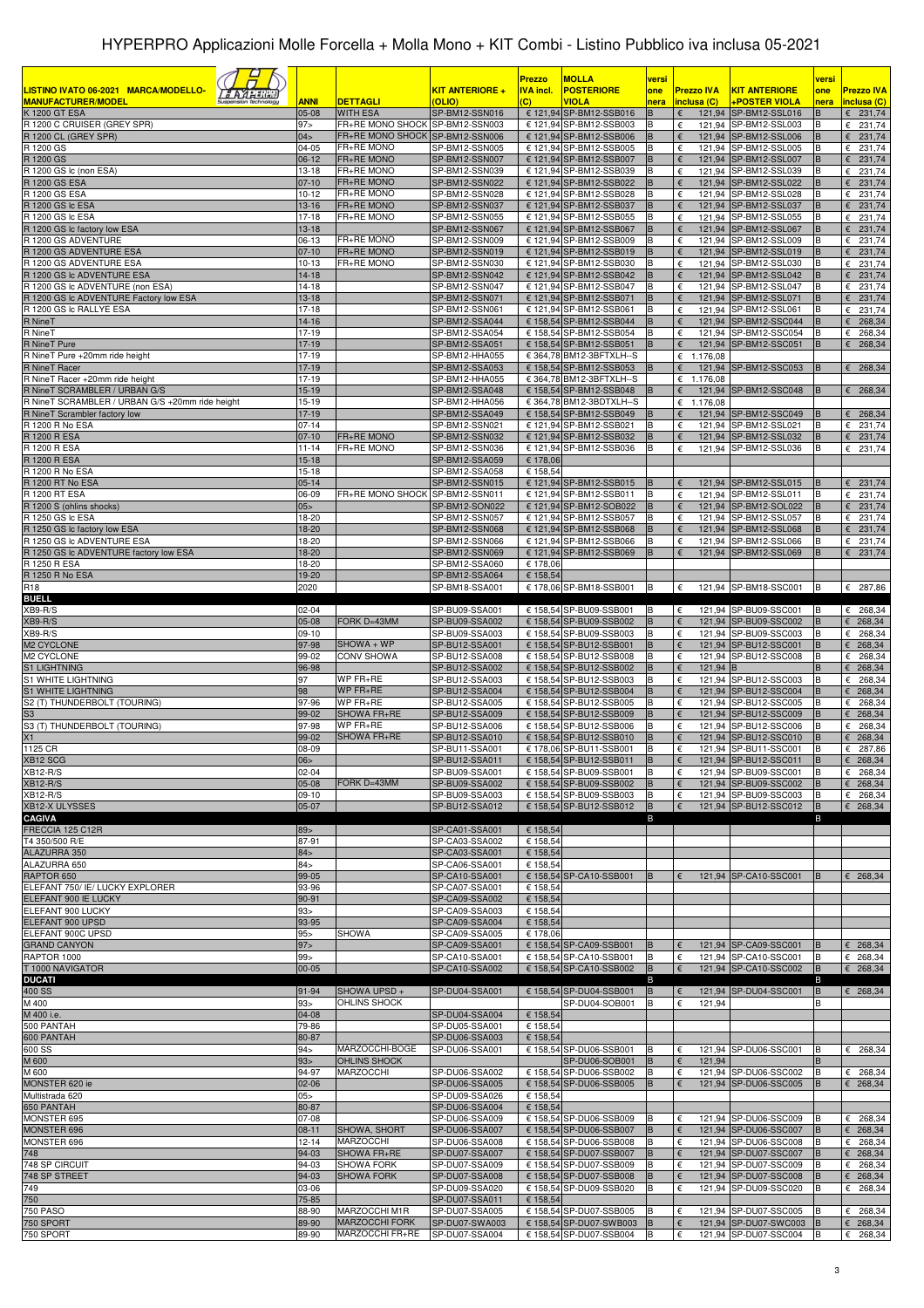| LISTINO IVATO 06-2021 MARCA/MODELLO-<br><u>a Azaristi</u><br><b>MANUFACTURER/MODEL</b><br><b>750 SS</b> | <b>ANNI</b><br>91-94     | <b>DETTAGLI</b><br>SHOWA+OHLINS                           | <u>KIT ANTERIORE +</u><br>(OLIO)<br>SP-DU07-SOA001 | <b>Prezzo</b><br><b>IVA incl.</b><br>(C) | <b>MOLLA</b><br><b>POSTERIORE</b><br>VIOLA<br>€ 158,54 SP-DU07-SOB001 | versi<br>one<br>nera<br>B | <b>Prezzo IVA</b><br>inclusa (C)<br>€ | <b>KIT ANTERIORE</b><br>+POSTER VIOLA<br>121,94 SP-DU07-SOC001                                               | versi<br>one<br>nera<br>в | <b>Prezzo IVA</b><br>inclusa (C)<br>$E$ 268,34 |
|---------------------------------------------------------------------------------------------------------|--------------------------|-----------------------------------------------------------|----------------------------------------------------|------------------------------------------|-----------------------------------------------------------------------|---------------------------|---------------------------------------|--------------------------------------------------------------------------------------------------------------|---------------------------|------------------------------------------------|
| 750 SS                                                                                                  | 91-94                    | <b>SHOWA</b>                                              | SP-DU07-SSA001                                     |                                          | € 158,54 SP-DU07-SSB001                                               | B                         | €                                     | 121.94 SP-DU07-SSC001                                                                                        | в                         | $\epsilon$ 268,34                              |
| 750 SS                                                                                                  | 91-94                    | SHOWA+WP 36MM                                             | SP-DU07-SWA001                                     |                                          | € 158,54 SP-DU07-SWB001                                               | B                         | €                                     | 121,94 SP-DU07-SWC001                                                                                        | B                         | $E$ 268,34                                     |
| 750 SS<br>750 SS                                                                                        | $95 -$<br>95 >           | MARZOCCHI UPSD+<br>MARZOCCHI+WP                           | SP-DU07-SSA002<br>SP-DU07-SWA002                   |                                          | € 158,54 SP-DU07-SSB002<br>€ 158,54 SP-DU07-SWB002                    | B<br>B                    | €<br>€                                | 121,94 SP-DU07-SSC002<br>121,94 SP-DU07-SWC002                                                               | В                         | €<br>268,34<br>€ 268,34                        |
| 750 SS                                                                                                  | $95 -$                   | MARZOCCHI UPSD                                            | SP-DU07-SOA002                                     |                                          | € 158,54 SP-DU07-SOB002                                               | B                         | €                                     | 121,94 SP-DU07-SOC002                                                                                        | в                         | 268,34<br>€                                    |
| 750 SS                                                                                                  | 96 >                     | MARZOCCHI UPSD                                            | SP-DU07-SSA003                                     |                                          | € 158,54 SP-DU07-SSB003                                               | B                         | €                                     | 121,94 SP-DU07-SSC003                                                                                        | B                         | $E$ 268,34                                     |
| 750 SS IE<br>M 750                                                                                      | 99-02<br>97-01           | SHOWA UPSD +<br>MARZOCCHI UPSD                            | SP-DU07-SSA010<br>SP-DU07-SSA006                   |                                          | € 158,54 SP-DU07-SSB010<br>€ 158,54 SP-DU07-SSB006                    | B                         | €<br>€                                | 121,94 SP-DU07-SSC010<br>121,94 SP-DU07-SSC006                                                               | в                         | 268,34<br>€<br>$E$ 268,34                      |
| MONSTER 750 i.e.                                                                                        | 02                       |                                                           | SP-DU07-SSA014                                     | € 158.54                                 |                                                                       |                           |                                       |                                                                                                              |                           |                                                |
| MONSTER 796<br>MONSTER 796                                                                              | $10 - 11$<br>$12 - 14$   |                                                           | SP-DU07-SSA012<br>SP-DU07-SSA013                   |                                          | € 158,54 SP-DU07-SSB012                                               | B<br>B                    | €<br>€                                | 121,94 SP-DU07-SSC012                                                                                        | в                         | $E$ 268,34<br>€                                |
| <b>MONSTER 800</b>                                                                                      | 04-07                    |                                                           | SP-DU08-SSA008                                     | € 158,54                                 | € 158,54 SP-DU07-SSB013                                               |                           |                                       | 121,94 SP-DU07-SSC013                                                                                        |                           | 268,34                                         |
| SCRAMBLER 800 (also Classic/Urban/Icon/FT)                                                              | $15 - 18$                | tool HP-T57 needed to                                     | SP-DU08-SSA007                                     | € 158,54                                 |                                                                       |                           |                                       |                                                                                                              |                           |                                                |
| <b>SCRAMBLER CAFE RACER</b><br>SCRAMBLER CAFE RACER/FT/ICON                                             | $17-18$<br>19-20         |                                                           | SP-DU08-SSA013<br>SP-DU08-SSA013                   | € 158,54<br>€ 158,54                     |                                                                       |                           |                                       |                                                                                                              |                           |                                                |
| <b>SCRAMBLER Desert Sled</b>                                                                            | $17-20$                  |                                                           | SP-DU08-SSA012                                     |                                          | € 158,54 SP-DU08-SSB012                                               | B                         | €                                     | 121,94 SP-DU08-SSC012                                                                                        |                           | $E$ 268,34                                     |
| S2R 800                                                                                                 | 05                       |                                                           | SP-DU08-SSA006                                     |                                          | € 158,54 SP-DU08-SSB006                                               | B                         | €                                     | 121,94 SP-DU08-SSC006                                                                                        | в                         | 268,34<br>€                                    |
| HYPERMOTARD 821/939<br>848                                                                              | $13 - 18$<br>07-13       |                                                           | SP-DU08-SSA010<br>SP-DU10-SSA005                   | € 158,54                                 | € 158,54 SP-DU08-SSA010                                               | B                         |                                       | 121,94 SP-DU08-SSA010                                                                                        |                           | $E$ 268,34                                     |
| 851 SP2                                                                                                 | 90 >                     | OHLINS FR+RE                                              | SP-DU08-SSA003                                     |                                          | € 158,54 SP-DU08-SSB003                                               | B                         | €                                     | 121,94 SP-DU08-SSC003                                                                                        | B                         | $E$ 268,34                                     |
| 851 STRADA                                                                                              | 88-90                    | MARZOCCHI M1R                                             | SP-DU08-SSA001                                     | € 158,54                                 |                                                                       |                           |                                       |                                                                                                              |                           |                                                |
| 851 STRADA<br>860                                                                                       | 91-93<br>75-85           | SHOWA FR+RE                                               | SP-DU08-SSA002<br>SP-DU08-SSA005                   | € 158,54                                 | € 158,54 SP-DU08-SSB002                                               | B                         |                                       | 121,94 SP-DU08-SSC002                                                                                        |                           | $E$ 268,34                                     |
| 888 SP3                                                                                                 | 90 >                     | OHLINS FR+RE                                              | SP-DU08-SSA003                                     |                                          | € 158,54 SP-DU08-SSB003                                               | B                         | €                                     | 121,94 SP-DU08-SSC003                                                                                        | B                         | $E$ 268,34                                     |
| 888 SP4                                                                                                 | 90 >                     | OHLINS FR+RE                                              | SP-DU08-SSA003                                     |                                          | € 158,54 SP-DU08-SSB003                                               | B                         | €                                     | 121,94 SP-DU08-SSC003                                                                                        | B                         | 268,34<br>€                                    |
| 888 SP5<br>888 STRADA                                                                                   | 93 ><br>91-93            | SHOWA UPSD<br>SHOWA FR+RE                                 | SP-DU08-SSA004<br>SP-DU08-SSA002                   |                                          | € 158,54 SP-DU08-SSB004<br>€ 158,54 SP-DU08-SSB002                    | <b>B</b><br>B             | €<br>€                                | 121,94 SP-DU08-SSC004<br>121,94 SP-DU08-SSC002                                                               | B<br>B                    | $E$ 268,34<br>268,34<br>€                      |
| 900                                                                                                     | 75-85                    |                                                           | SP-DU09-SSA024                                     | € 158,54                                 |                                                                       |                           |                                       |                                                                                                              |                           |                                                |
| 900 SPORT                                                                                               | 89-90                    | MARZOCCHI FR+RE                                           | SP-DU09-SSA003                                     |                                          | € 158,54 SP-DU09-SSB003                                               | B                         | €                                     | 121,94 SP-DU09-SSC003                                                                                        | в                         | 268,34<br>€                                    |
| 900 SS<br>900 SS                                                                                        | 91-96<br>91-96           | <b>SHOWA FORK</b><br>SHOWA FORK +WP                       | SP-DU09-SSA001<br>SP-DU09-SWA001                   |                                          | € 158,54 SP-DU09-SSB001<br>€ 158,54 SP-DU09-SWB001                    | B<br>B                    | €<br>€                                | 121,94 SP-DU09-SSC001<br>121,94 SP-DU09-SWC001                                                               | B<br>B                    | $E$ 268,34<br>268,34<br>€                      |
| 900 SS                                                                                                  | 91-96                    | <b>SHOWA UPSD</b>                                         | SP-DU09-SOA001                                     |                                          | € 158,54 SP-DU09-SOB001                                               | B                         | €                                     | 121,94 SP-DU09-SOC001                                                                                        | В                         | $E$ 268,34                                     |
| 900 SS                                                                                                  | 98 <sub>2</sub>          |                                                           | SP-DU09-SSA002                                     |                                          | € 158,54 SP-DU09-SSB002                                               | B                         | €                                     | 121,94 SP-DU09-SSC002                                                                                        | B                         | 268,34<br>€                                    |
| M 900<br>M 900                                                                                          | $93 - 5$<br>$96 -$       | SHOWA UPSD FORK<br>MARZOCCHI UPSD                         | SP-DU09-SSA009<br>SP-DU09-SSA010                   |                                          | € 158,54 SP-DU09-SSB009<br>€ 158,54 SP-DU09-SSB010                    | B<br>B                    | €<br>€                                | 121,94 SP-DU09-SSC009<br>121,94 SP-DU09-SSC010                                                               | в<br>B                    | 268,34<br>€<br>268,34<br>€                     |
| M 900 S i.e.                                                                                            | $00 - 01$                |                                                           | SP-DU09-SSA023                                     |                                          | € 158,54 SP-DU09-SSB023                                               | B                         | €                                     | 121,94 SP-DU09-SSC023                                                                                        | B                         | $\epsilon$ 268,34                              |
| M 900 S4                                                                                                | 00 >                     |                                                           | SP-DU09-SSA017                                     |                                          | € 158,54 SP-DU09-SSB017                                               | B                         | €                                     | 121,94 SP-DU09-SSC017                                                                                        |                           | 268,34<br>€                                    |
| <b>MHR 900</b><br>MHR 900 EVOLUTIONE                                                                    | 82-86<br>$00 - 02$       | MARZOCCHI 38MM                                            | SP-DU09-SSA004<br>SP-DU09-SSA018                   | € 158,54                                 | € 158,54 SP-DU09-SSB018                                               | B                         | €                                     | 121,94 SP-DU09-SSC018                                                                                        |                           | €<br>268,34                                    |
| ST <sub>3</sub>                                                                                         | 04-07                    |                                                           | SP-DU09-SSA029                                     |                                          | € 158,54 SP-DU09-SSB029                                               | B                         | €                                     | 121,94 SP-DU09-SSC029                                                                                        | в                         | 268,34<br>€                                    |
| <b>906 PASO</b>                                                                                         | 89-91                    | MARZOCCHI                                                 | SP-DU09-SSA006                                     |                                          | € 158,54 SP-DU09-SSB006                                               | B                         | €                                     | 121,94 SP-DU09-SSC006                                                                                        | в                         | €<br>268,34                                    |
| <b>906 PASO</b><br>907 IE ZDM906P12                                                                     | 89-91<br>92              | <b>MARZOCCHI</b><br>MARZOCCHI M1R                         | SP-DU09-SSA007<br>SP-DU09-SSA008                   |                                          | € 158,54 SP-DU09-SSB007<br>€ 158,54 SP-DU09-SSB008                    | B<br>B                    | €                                     | 121,94 SP-DU09-SSC007<br>121,94 SP-DU09-SSC008                                                               | B                         | 268,34<br>€<br>€<br>268,34                     |
| 916/996/998                                                                                             | 94-03                    | SHOWA UPSD FORK                                           | SP-DU09-SSA013                                     |                                          | € 158,54 SP-DU09-SSB013                                               | B                         | €                                     | 121,94 SP-DU09-SSC013                                                                                        |                           | 268,34<br>€                                    |
| 916 RACING                                                                                              | 94-03                    |                                                           | SP-DU09-SSA016                                     |                                          | € 158,54 SP-DU09-SSB016                                               | B                         | €                                     | 121,94 SP-DU09-SSC016                                                                                        | в                         | €<br>268,34                                    |
| 916 SP(S) RACE<br>916/996/998 SP(S) STREET                                                              | 94-03<br>94-03           | SHOWA UPSD FORK<br><b>SHOWA FORK</b>                      | SP-DU09-SSA015<br>SP-DU09-SSA014                   |                                          | € 158,54 SP-DU09-SSB015<br>€ 158,54 SP-DU09-SSB014                    | В<br>B                    | €<br>€                                | 121,94 SP-DU09-SSC015<br>121,94 SP-DU09-SSC014                                                               | B                         | 268,34<br>€<br>€<br>268,34                     |
| ST <sub>2</sub>                                                                                         | 97-00                    |                                                           | SP-DU09-SSA011                                     |                                          | € 158,54 SP-DU09-SSB011                                               | B                         | €                                     | 121,94 SP-DU09-SSC011                                                                                        | B                         | $E$ 268,34                                     |
| ST <sub>2</sub>                                                                                         | $01 - 03$                |                                                           | SP-DU09-SSA032                                     | € 158.54                                 |                                                                       |                           |                                       |                                                                                                              |                           |                                                |
| 925 RACING / CORSA<br>HYPERMOTARD 821/939                                                               | 94-03<br>14-18           | OHLINS+OHLINS                                             | SP-DU09-SSA016<br>SP-DU08-SSA010                   |                                          | € 158,54 SP-DU09-SSB016<br>€ 158,54 SP-DU08-SSA010                    | B<br>B                    | €<br>€                                | 121,94 SP-DU09-SSC016<br>121,94 SP-DU08-SSA010                                                               | в<br>B                    | $E$ 268,34<br>268,34<br>€                      |
| <b>MULTISTRADA 950</b>                                                                                  | 17-20                    |                                                           | SP-DU09-SSA028                                     |                                          | € 178,06 SP-DU09-SSB028                                               | B                         | €                                     | 121,94 SP-DU09-SSC028                                                                                        |                           | 287,86<br>€                                    |
| 955 RACING / CORSA                                                                                      | 94-03                    | OHLINS+OHLINS                                             | SP-DU09-SSA016                                     |                                          | € 158,54 SP-DU09-SSB016                                               | B                         | €                                     | 121,94 SP-DU09-SSC016                                                                                        | в                         | 268,34<br>€                                    |
| 996 RACING / CORSA<br>ST <sub>4</sub>                                                                   | 94-03<br>99-03           | OHLINS+OHLINS                                             | SP-DU09-SSA016<br>SP-DU09-SSA012                   |                                          | € 158,54 SP-DU09-SSB016<br>€ 158,54 SP-DU09-SSB012                    | B<br>B                    | €<br>€                                | 121,94 SP-DU09-SSC016<br>121,94 SP-DU09-SSC012                                                               | B<br>в                    | £ 268,34<br>€<br>268,34                        |
| ST <sub>4</sub> S                                                                                       | $01 - 03$                |                                                           | SP-DU09-SSA025                                     |                                          | € 158,54 SP-DU09-SSB025                                               | B                         | €                                     | 121,94 SP-DU09-SSC025                                                                                        | B                         | € 268,34                                       |
| ST4(S)                                                                                                  | $04-05$                  |                                                           | SP-DU09-SSA027                                     | € 158,54                                 |                                                                       |                           |                                       |                                                                                                              |                           |                                                |
| S 2 R 1000<br><b>MONSTER S4R</b>                                                                        | 06-08<br>04-07           |                                                           | SP-DU10-SSA011<br>SP-DU10-SSA008                   | € 158,54                                 | € 158,54 SP-DU10-SSB008                                               | B                         | €                                     | 121,94 SP-DU10-SSC008                                                                                        | в                         | $E$ 268,34                                     |
| <b>MONSTER S4R</b>                                                                                      | 08 >                     |                                                           | SP-DU10-SSA009                                     |                                          | € 158,54 SP-DU10-SSB009                                               | B                         | €                                     | 121,94 SP-DU10-SSC009                                                                                        |                           | £ 268,34                                       |
| 999                                                                                                     | 03-06                    |                                                           | SP-DU09-SSA020                                     |                                          | € 158,54 SP-DU09-SSB020                                               | B                         | €                                     | 121,94 SP-DU09-SSC020                                                                                        | в                         | $E$ 268,34                                     |
| 1000<br>1000 GT                                                                                         | 75-85<br>07-09           |                                                           | SP-DU10-SSA004<br>SP-DU10-SSA006                   | € 158,54                                 | € 158,54 SP-DU10-SSD006                                               | B                         | €                                     | 158,54 SP-DU10-SSE006                                                                                        |                           | € 312,86                                       |
| <b>SS 1000 DS</b>                                                                                       | 03-06                    |                                                           | SP-DU10-SSA001                                     |                                          | € 158,54 SP-DU10-SSB001                                               | B                         | €                                     | 121,94 SP-DU10-SSC001                                                                                        | B                         | $E$ 268,34                                     |
| MULTISTRADA 1000 DS                                                                                     | 04-06                    |                                                           | SP-DU09-SSA021                                     |                                          | € 158,54 SP-DU09-SSB021                                               | B                         | €                                     | 121,94 SP-DU09-SSC021                                                                                        | в                         | $E$ 268,34                                     |
| MONSTER 1000 S.i.e.<br>SPORT 1000                                                                       | 03-05<br>06-09           | Mono rear shock, not                                      | SP-DU10-SSA002<br>SP-DU10-SSA003                   |                                          | € 158,54 SP-DU10-SSB002<br>€ 158,54 SP-DU10-SSB003                    | B<br>B                    | €<br>€                                | 121,94 SP-DU10-SSC002<br>121,94 SP-DU10-SSC003                                                               | B<br>в                    | £ 268,34<br>$E$ 268,34                         |
| 1098                                                                                                    | $07 - 13$                |                                                           | SP-DU10-SSA005                                     | € 158,54                                 |                                                                       |                           |                                       |                                                                                                              |                           |                                                |
| 1098 S (Ohlins)                                                                                         | 07-08                    |                                                           | SP-DU10-SSA010                                     | € 158,54                                 |                                                                       |                           |                                       |                                                                                                              |                           |                                                |
| MULTISTRADA 1100<br>MULTISTRADA 1100                                                                    | 2007<br>08-09            |                                                           | SP-DU11-SSA003<br>SP-DU11-SSA001                   | € 158,54<br>€ 158,54                     |                                                                       |                           |                                       |                                                                                                              |                           |                                                |
| 1198 (Showa)                                                                                            | $09-11$                  |                                                           | SP-DU11-SSA002                                     | € 158,54                                 |                                                                       |                           |                                       |                                                                                                              |                           |                                                |
| MULTISTRADA 1200 (also ABS)                                                                             | $10 - 12$                |                                                           | SP-DU12-SSA002                                     |                                          | € 178,06 SP-DU12-SSB002                                               | B                         | €                                     | 121,94 SP-DU12-SSC002                                                                                        | В                         | € 287,86                                       |
| MULTISTRADA 1200 (also ABS)<br>MULTISTRADA 1200                                                         | $13 - 14$<br>$15 - 17$   | not for Skyhook system SP-DU12-SSA003<br>Does not fit the | SP-DU12-SSA004                                     |                                          | € 178,06 SP-DU12-SSB003<br>€ 178,06 SP-DU12-SSB004                    | <b>B</b><br>B             | €<br>€                                | 121,94 SP-DU12-SSC003<br>121,94 SP-DU12SSC004                                                                | B<br>в                    | $E$ 287,86<br>€ 287,86                         |
| MULTISTRADA 1200 Enduro (PRO)                                                                           | 16-18                    |                                                           | SP-DU12-SSA008                                     |                                          | € 178,06 SP-DU12-SSB008                                               | <b>B</b>                  | $\epsilon$                            | 121,94 SP-DU12SSC008                                                                                         | B                         | & 287,86                                       |
| MULTISTRADA 1200 S                                                                                      | $13 - 17$                |                                                           | SP-DU12-SSA006                                     | € 178,06                                 |                                                                       |                           |                                       |                                                                                                              |                           |                                                |
| MULTISTRADA 1260 (TOURING)<br>MULTISTRADA 1260 S                                                        | 18-20<br>18-20           |                                                           | SP-DU12-SSA005<br>SP-DU12-SSA007                   | € 178,06<br>€ 178,06                     |                                                                       |                           |                                       |                                                                                                              |                           |                                                |
| EGLI                                                                                                    |                          |                                                           |                                                    |                                          |                                                                       |                           |                                       |                                                                                                              |                           |                                                |
| 35 MM                                                                                                   | <b>ALL</b>               |                                                           | SP-EG35-SSA001                                     | € 158,54                                 |                                                                       |                           |                                       |                                                                                                              |                           |                                                |
| <b>38 MM</b><br><b>ENERGICA</b>                                                                         | <b>ALL</b>               |                                                           | SP-EG38-SSA001                                     | € 158,54                                 |                                                                       |                           |                                       |                                                                                                              |                           |                                                |
| EVA                                                                                                     | 15-20                    | 43mm Marzocchi                                            | SP-EN11-SSA001                                     |                                          | € 158,54 SP-EN11-SSB001                                               | B                         | €                                     | 121,94 SP-EN11-SSC001                                                                                        | B                         | € 268,34                                       |
| <b>ESSEESSE 9</b>                                                                                       | $17-20$                  | 43mm Marzocchi                                            | SP-EN11-SSA002                                     |                                          | € 158,54 SP-EN11-SSB002                                               | B                         | $\epsilon$                            | 121,94 SP-EN11-SSC002                                                                                        | B                         | $\epsilon$ 268,34                              |
| <b>FORCELLA ITALIA</b><br>RACE                                                                          | <b>ALL</b>               | $L = 780$ MM                                              | SP-FOIT-SSA001                                     | € 158,54                                 |                                                                       |                           |                                       |                                                                                                              |                           |                                                |
| 38 MM                                                                                                   | <b>ALL</b>               |                                                           | SP-FOIT-SSA002                                     | € 158,54                                 |                                                                       |                           |                                       |                                                                                                              |                           |                                                |
| 40 MM                                                                                                   | <b>ALL</b>               |                                                           | SP-FOIT-SSA003                                     | € 158,54                                 |                                                                       |                           |                                       |                                                                                                              |                           |                                                |
| 40 MM RACE<br><b>42 MM</b>                                                                              | <b>ALL</b><br><b>ALL</b> |                                                           | SP-FOIT-SSA004<br>SP-FOIT-SSA005                   | € 158,54<br>€ 158,54                     |                                                                       |                           |                                       |                                                                                                              |                           |                                                |
| <b>GHEZZI-BRIAN</b>                                                                                     |                          |                                                           |                                                    |                                          |                                                                       |                           |                                       |                                                                                                              |                           |                                                |
| <b>FURIA</b>                                                                                            | 03 >                     |                                                           | SP-GB11-SSA001                                     |                                          |                                                                       |                           |                                       | € 158,54 SP-GB11-SSB001 B $\left  \begin{array}{ccc} \epsilon & 121,94 \end{array} \right $ SP-GB11-SSC001 B |                           | $\epsilon$ 268,34                              |
| <b>GILERA</b><br><b>SATURNO</b>                                                                         | 89 >                     |                                                           | SP-GI05-SSA001                                     | € 158,54                                 |                                                                       |                           |                                       |                                                                                                              |                           |                                                |
| NORDWEST 600                                                                                            | 91 >                     | ONLY ONE SPRING                                           | SP-GI06-SSF001                                     | € 109,68                                 |                                                                       |                           |                                       |                                                                                                              |                           |                                                |
| <b>RC 600</b>                                                                                           | 89-90                    |                                                           | SP-GI06-SSA002                                     | € 158,54                                 |                                                                       |                           |                                       |                                                                                                              |                           |                                                |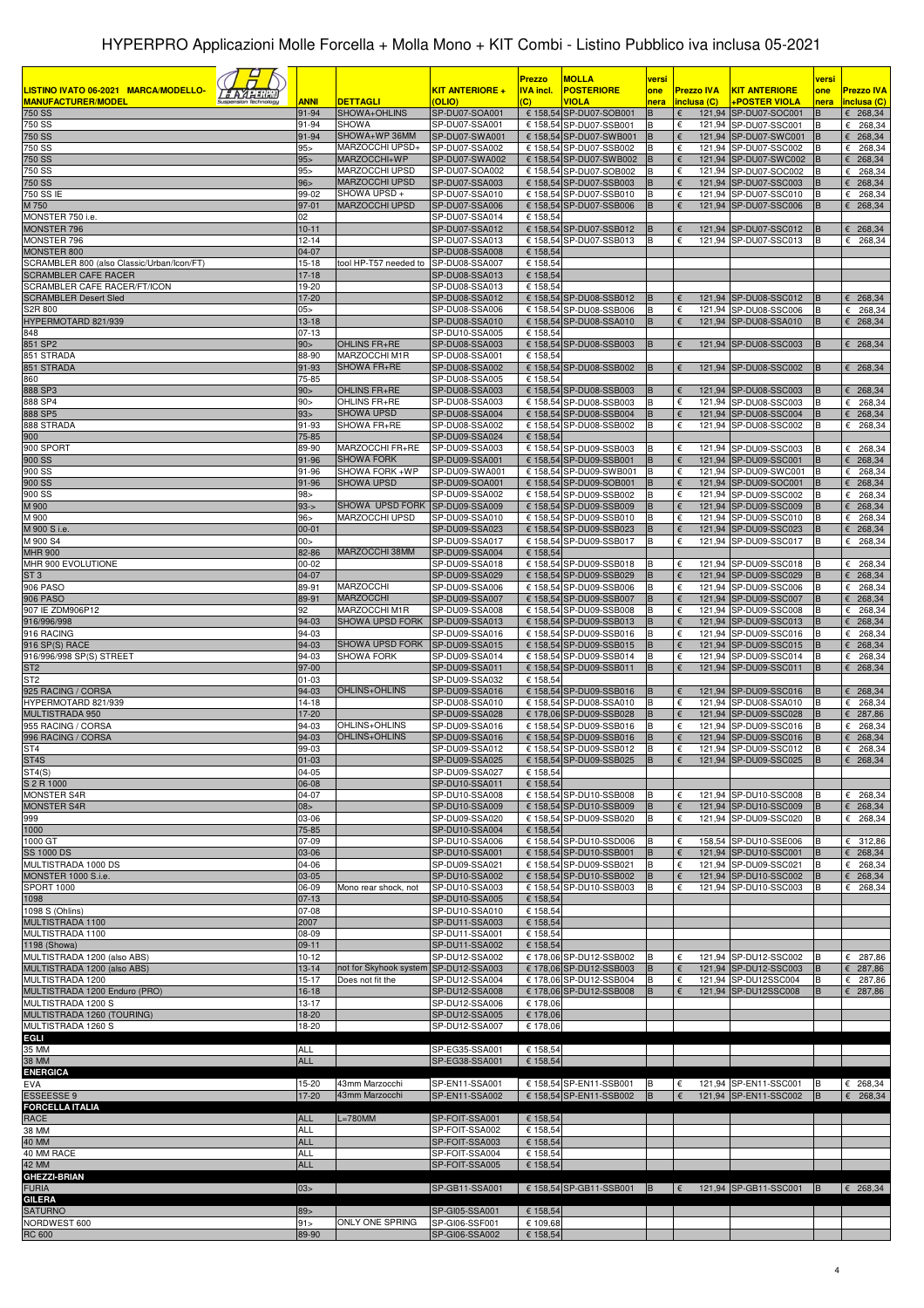| LISTINO IVATO 06-2021 MARCA/MODELLO-<br><u>a Azariku</u><br><b>MANUFACTURER/MODEL</b><br><b>HARLEY DAVIDSON</b> | <b>ANNI</b>          | <b>DETTAGLI</b>                                 | <b>KIT ANTERIORE +</b><br>(OLIO) | <b>Prezzo</b><br><b>IVA incl.</b><br>(C) | <b>MOLLA</b><br><b>POSTERIORE</b><br><b>VIOLA</b>  | versi<br>one<br>nera | <b>Prezzo IVA</b><br>inclusa (C) | <b>KIT ANTERIORE</b><br>+POSTER VIOLA          | versi<br>one<br>nera | <b>Prezzo IVA</b><br>inclusa (C)    |
|-----------------------------------------------------------------------------------------------------------------|----------------------|-------------------------------------------------|----------------------------------|------------------------------------------|----------------------------------------------------|----------------------|----------------------------------|------------------------------------------------|----------------------|-------------------------------------|
| <b>STREET</b><br><b>STREET 500 (XG500)</b>                                                                      | 15-20                |                                                 | SP-HD05-SSA001                   | € 158,54                                 |                                                    |                      |                                  |                                                |                      |                                     |
| STREET 750 (XG750)                                                                                              | 15-20                |                                                 | SP-HD07-SSA001                   | € 158,54                                 |                                                    |                      |                                  |                                                |                      |                                     |
| <b>SPORTSTER</b><br><b>XL 1200</b>                                                                              | 97-03                |                                                 | SP-HD08-SSA014                   |                                          | € 158,54 SP-HD08-SSO014                            | B                    | €                                | 158,54 SP-HD08-SSP014                          |                      | € 312,86                            |
| XL 1200 (R)                                                                                                     | $04-15$              |                                                 | SP-HD08-SSA005                   |                                          | € 158,54 SP-HD08-SSO005                            | B                    | €                                | 158,54 SP-HD08-SSP005                          | B                    | 312,86<br>€                         |
| XL 1200 CUSTOM<br>XL 1200 CUSTOM (C/CA/CB/CP)                                                                   | $04 - 15$<br>16-20   |                                                 | SP-HD08-SSA004<br>SP-HD12-SSA013 | € 158,54                                 | € 158,54 SP-HD08-SSO004                            | B                    | €                                | 158,54 SP-HD08-SSP004                          | в                    | € 312,86                            |
| XL 1200 CX ROADSTER<br>XL 1200 N NIGHTSTER                                                                      | 16-20<br>$07 - 12$   | 13 inch OEM shock                               | SP-HD12-SSA017<br>SP-HD12-SSA004 | € 158,54                                 | € 158,54 SP-HD12-SSO004                            | B                    | €                                | 158,54 SP-HD12-SSP004                          |                      | 6312,86                             |
| XI 1200 NS IRON                                                                                                 | 18-21                |                                                 | SP-HD12-SSA018                   | € 158,54                                 |                                                    |                      |                                  |                                                |                      |                                     |
| XL 1200 S SPORTSTER Sport (with adjusters)<br>XL 1200 SPORTSTER CUSTOM                                          | 96-03<br>$01 - 03$   |                                                 | SP-HD12-SSA003<br>SP-HD08-SSA006 |                                          | € 158,54 SP-HD12-SSD003<br>€ 158,54 SP-HD08-SSO006 | B<br>B               | $\epsilon$<br>€                  | 158,54 SP-HD12-SSE003<br>158,54 SP-HD08-SSP006 | B<br>B               | 6312,86<br>€ 312,86                 |
| <b>XL 1200 LOW</b>                                                                                              | 06-11                |                                                 | SP-HD12-SSA015                   |                                          | € 158,54 SP-HD12-SSO015                            | B                    |                                  | 158,54 SP-HD12-SSP015                          | B                    | 312,86<br>€                         |
| XL 1200 T SUPER LOW<br>XL 1200 X FORTY EIGHT (48)                                                               | 14-20<br>$10-15$     |                                                 | SP-HD12-SSA014<br>SP-HD12-SSA008 | € 158,54                                 | € 158,54 SP-HD12-SSO008                            | B                    | €                                | 158,54 SP-HD12-SSP008                          | B                    | 6312,86                             |
| XL 1200 X FORTY EIGHT (48)                                                                                      | 16-21                | FORK D=49MM                                     | SP-HD12-SSA010                   | € 178,06                                 |                                                    |                      |                                  |                                                |                      |                                     |
| XL 1200 V LF Seventy-Two<br><b>XL 883</b>                                                                       | $12 - 15$<br>97-03   |                                                 | SP-HD12-SSA016<br>SP-HD08-SSA014 | € 158,54                                 | € 158,54 SP-HD08-SSO014                            | B                    | €                                | 158,54 SP-HD08-SSP014                          |                      | € 312,86                            |
| XL 883 (R)                                                                                                      | $04-15$              |                                                 | SP-HD08-SSA005                   |                                          | € 158,54 SP-HD08-SSO005                            | B                    | €                                | 158,54 SP-HD08-SSP005                          | B                    | $\epsilon$<br>312,86                |
| 883 CUSTOM<br>XL 883 N IRON                                                                                     | $04 - 15$<br>09-13   | 13 inch OEM shock                               | SP-HD08-SSA004<br>SP-HD08-SSA008 |                                          | € 158,54 SP-HD08-SSO004<br>€ 158,54 SP-HD08-SSO008 | B<br>B               | €<br>$\epsilon$                  | 158,54 SP-HD08-SSP004<br>158,54 SP-HD08-SSP008 | B<br>B               | 312,86<br>€<br>312,86<br>$\epsilon$ |
| L 883 IRON                                                                                                      | $14 - 15$            | 13 inch OEM shock                               | SP-HD08-SSA011                   |                                          | € 158,54 SP-HD08-SSD011                            | B                    | $\epsilon$                       | 158,54 SP-HD08-SSE011                          | B                    | € 312,86                            |
| XL 883 IRON<br>L 883 LOW (and super low)                                                                        | 16-21<br>$05-15$     | 13 inch OEM shock                               | SP-HD08-SSA012<br>SP-HD08-SSA007 | € 158,54                                 | € 158,54 SP-HD08-SSO007                            | B                    | €                                | 158,54 SP-HD08-SSP007                          | E                    | € 312,86                            |
| XL 883 L SUPER LOW                                                                                              | 16-20                |                                                 | SP-HD08-SSA010                   | € 158,54                                 |                                                    |                      |                                  |                                                |                      |                                     |
| XL 883 SPORTSTER CUSTOM<br>XL 883 SPORTSTER LOW                                                                 | $01 - 03$<br>$05-15$ |                                                 | SP-HD08-SSA006<br>SP-HD08-SSA007 |                                          | € 158,54 SP-HD08-SSO006<br>€ 158.54 SP-HD08-SSO007 | B<br>B               | €<br>€                           | 158,54 SP-HD08-SSP006<br>158,54 SP-HD08-SSP007 | B<br>B               | € 312,86<br>€<br>312,86             |
| XLH 1200 SPORTSTER                                                                                              | 88-93<br>93-96       |                                                 | SP-HD12-SSA001                   | € 158,54<br>€ 158,54                     |                                                    |                      |                                  |                                                |                      |                                     |
| XLH 1200 SPORTSTER<br>XLH 883 HUGGER                                                                            | 88-91                |                                                 | SP-HD12-SSA002<br>SP-HD08-SSA002 |                                          | € 158,54 SP-HD08-SSD002                            | B                    | €                                | 158,54 SP-HD08-SSE002                          |                      | € 312,86                            |
| XLH 883 HUGGER                                                                                                  | 92-03<br>88-93       |                                                 | SP-HD08-SSA003                   |                                          | € 158,54 SP-HD08-SSD003                            | B<br>B               | €                                | 158,54 SP-HD08-SSE003                          | B                    | 312,86<br>€                         |
| XLH 883 SPORTSTER<br>XLH 883 SPORTSTER                                                                          | 93-96                |                                                 | SP-HD08-SSA001<br>SP-HD12-SSA002 | € 158.54                                 | € 158,54 SP-HD08-SSD001                            |                      | €                                | 158,54 SP-HD08-SSE001                          | B                    | €<br>312,86                         |
| XR 1200<br>XR 1200X +SHIMKIT                                                                                    | $08-10$<br>09-13     | SHIM KIT INCLUDED                               | SP-HD12-SSA005<br>SP-HD12-SSA007 | € 178,06                                 |                                                    | B                    | €                                |                                                | B                    | 6388.51                             |
| <b>Touring</b>                                                                                                  |                      |                                                 |                                  |                                          | € 229,97 SP-HD12-SSO007                            |                      |                                  | 158,54 SP-HD12-SSP007                          |                      |                                     |
| FL / FLH<br><b>FLD SWITCHBACK</b>                                                                               | 49-77<br>$12 - 16$   |                                                 | SP-HD12-SSA011<br>SP-HD16-SSA010 | € 170,74                                 | € 158,54 SP-HD16-SSO010                            | B                    |                                  | 158,54 SP-HD16-SSP010                          | B                    | 6312,86                             |
| FLH / FLT                                                                                                       | 99-08                | NO FAIRING MODEL                                | SP-HD14-SSA005                   | € 158,54                                 |                                                    |                      |                                  |                                                |                      |                                     |
| FLH with fairing model<br>FLH without fairing model                                                             | 09-13<br>09-13       |                                                 | SP-HD16-SSA004                   | € 158,54<br>€ 158,54                     |                                                    |                      |                                  |                                                |                      |                                     |
| FLH (R/T/X)                                                                                                     | 14-16                | ROADKING /                                      | SP-HD16-SSA005<br>SP-HD18-SSA001 | € 178,06                                 |                                                    |                      |                                  |                                                |                      |                                     |
| $\overline{FLH}$ (T/X)<br>FLH (T/X) (streetglide/roadglide) and CVO                                             | 06-08<br>$17 - 21$   |                                                 | SP-HD14-SSA012<br>SP-HD17-SSA001 | € 158,54<br>€ 178,06                     |                                                    |                      |                                  |                                                |                      |                                     |
| FLH (P/R/RC) roadking                                                                                           | $17-21$              |                                                 | SP-HD17-SSA002                   | € 178,06                                 |                                                    |                      |                                  |                                                |                      |                                     |
| FLHR ROAD KING<br>FLHR(SE) CVO ROAD KING                                                                        | 92-98<br>2014        | rear not for airshock                           | SP-HD13-SSA017<br>SP-HD18-SSA003 | € 242.78                                 | € 158,54 SP-HD13-SKD017                            | <b>B</b>             |                                  | 158,54 SP-HD13-SKE017                          | B                    | 312,86<br>€                         |
| FLHS ELEC. GLIDE SPORT                                                                                          | 84-94                | rear not for airshock                           | SP-HD13-SSA013                   |                                          | € 158,54 SP-HD13-SKD013                            | B                    | $\epsilon$                       | 158,54 SP-HD13-SKE013                          | B                    | 312,86<br>€                         |
| FLHT ELEC. GLIDE<br>FLHT ELEC. GLIDE CLASSIC                                                                    | 96-98<br>84 >        | rear not for airshock                           | SP-HD13-SSA012<br>SP-HD13-SSA014 |                                          | € 158,54 SP-HD13-SKD012<br>€ 158,54 SP-HD13-SKD014 | B<br>B               | €                                | 158,54 SP-HD13-SKE012<br>158,54 SP-HD13-SKE014 | B<br>B               | 312,86<br>€<br>312,86<br>€          |
| FLHT/ FLT with single cartridge fork                                                                            | $02-05$              |                                                 | SP-HD14-SSA009                   | € 158,54                                 |                                                    |                      |                                  |                                                |                      |                                     |
| FLHTCU ELEC. GLIDE U-CLASSIC<br>FLHTCUSE 4/5/6/7/8 CVO                                                          | 88-98<br>09-13       | rear not for airshock                           | SP-HD13-SSA015<br>SP-HD18-SSA009 | € 158,54                                 | € 158,54 SP-HD13-SKD015                            | B                    | €                                | 158,54 SP-HD13-SKE015                          | B                    | 6312,86                             |
| FLHTKL ULTRA LIMITED LOW                                                                                        | $15 - 16$            | <b>NON DISPONIBILI</b>                          | SP-HD18-SSA010                   | € 242,78                                 |                                                    |                      |                                  |                                                |                      |                                     |
| FLH-U U-CLASSIC TOUR-GLIDE<br>FLST C/F/N (FAT BOY/HERITAGE)                                                     | 84><br>00-06         |                                                 | SP-HD13-SSA016<br>SP-HD14-SSA008 |                                          | € 158,54 SP-HD13-SKD016<br>€ 158,54 SP-HD14-SSL008 | <b>B</b><br>B        | €<br>€                           | 158,54 SP-HD13-SKE016<br>202,46 SP-HD14-SSM008 | IB<br>B              | € 312,86<br>€<br>348,92             |
| FLST C/F/N (FAT BOY/HERITAGE)                                                                                   | $07-16$              |                                                 | SP-HD16-SSA002                   |                                          | € 158,54 SP-HD16-SSL002                            | B                    | €                                | 202,46 SP-HD16-SSM002                          | B                    | 348,92<br>€                         |
| <b>FLST(C) HERITAGE</b><br>FLST/F FAT BOY                                                                       | 89-99<br>00-06       |                                                 | SP-HD13-SSA020<br>SP-HD14-SSA008 |                                          | € 158,54 SP-HD13-SSL020<br>€ 158,54 SP-HD14-SSL008 | B<br>B               | €<br>$\epsilon$                  | 202,46 SP-HD13-SSM020<br>202,46 SP-HD14-SSM008 | B<br>B               | 361,00<br>€<br>6348,92              |
| FLST C/F/N (FAT BOY / HERITAGE)                                                                                 | $07-17$              |                                                 | SP-HD16-SSA002                   |                                          | € 158,54 SP-HD16-SSL002                            | B                    | $\epsilon$                       | 202,46 SP-HD16-SSM002                          | B                    | 348,92<br>€                         |
| FLST/F FAT BOY<br>FLST/N HERITAGE N.                                                                            | 90-99<br>92-96       |                                                 | SP-HD13-SSA019<br>SP-HD13-SSA021 |                                          | € 158,54 SP-HD13-SSL019<br>€ 158,54 SP-HD13-SSL021 | B<br>B               | €<br>€                           | 202,46 SP-HD13-SSM019<br>202,46 SP-HD13-SSM021 | B<br>B               | €<br>348,92<br>348,92<br>€          |
| <b>FLTR</b>                                                                                                     | 06-08                | Fairing model                                   | SP-HD14-SSA012                   | € 158,54                                 |                                                    |                      |                                  |                                                |                      |                                     |
| <b>FLTR</b><br>FLTR X/U (streetglide/roadglide) and CVO                                                         | 14-16<br>17-20       | ROADKING /                                      | SP-HD18-SSA001<br>SP-HD17-SSA001 | € 178,06<br>€ 178,06                     |                                                    |                      |                                  |                                                |                      |                                     |
| FLTRX SE CVO roadglide (21 inch front wheel)                                                                    | 18-21                | set includes new                                | SP-HD17-SSA017                   | € 195,20                                 |                                                    |                      |                                  |                                                |                      |                                     |
| <b>DYNA</b><br><b>FXD DYNA</b>                                                                                  | 95-05                | FXD DYNA'S, NOT                                 | SP-HD13-SSA005                   | € 158,54                                 |                                                    |                      |                                  |                                                |                      |                                     |
| FXD DYNA SUPERGLIDE                                                                                             | $07-10$              |                                                 | SP-HD16-SSA009                   | € 178,06                                 |                                                    |                      |                                  |                                                |                      |                                     |
| FXDB DYNA STREET-BOB<br>FXDC DYNA SUPER GLIDE CUSTOM                                                            | 06-17<br>06-14       |                                                 | SP-HD14-SSA006<br>SP-HD16-SSA001 | € 178,06                                 | € 178,06 SP-HD14-SSO006                            | B                    | €                                | 158,54 SP-HD14-SSP006                          |                      | 329,34<br>€                         |
| FXDC(I) DYNA SUPER GLIDE CUST.                                                                                  | 05                   | <b>BLACK TWIN</b>                               | SP-HD14-SSA004                   |                                          | € 158,54 SP-HD14-SSO004                            | B                    | €                                | 158,54 SP-HD14-SSP004                          |                      | € 312,86                            |
| FXDF DYNA FAT BOB<br>FXDF DYNA FAT BOB                                                                          | 09-13<br>$08-17$     |                                                 | SP-HD16-SSA003<br>SP-HD16-SSA007 | € 178,06                                 | € 178,06 SP-HD16-SSO003                            | <b>B</b>             | €                                | 158,54 SP-HD16-SSP003                          | B                    | 329,34<br>€                         |
| FXDL DYNA Lowrider                                                                                              | 06-13                |                                                 | SP-HD16-SSA008                   | € 178,06                                 |                                                    |                      |                                  |                                                |                      |                                     |
| FXDL DYNA Lowrider<br>FXDL DYNA Lowrider                                                                        | 95-05<br>$14-17$     |                                                 | SP-HD13-SSA022<br>SP-HD16-SSA011 | € 178,06                                 | € 158,54 SP-HD13-SSD022                            | B                    | €                                | 158,54 SP-HD13-SSE022                          |                      | € 312,86                            |
| FXDLS Dyna low rider S                                                                                          | 16-17                |                                                 | SP-HD18-SSA005                   | € 178,06                                 |                                                    |                      |                                  |                                                |                      |                                     |
| FXDWG DYNA WIDE GLIDE<br>FXDWG DYNA WIDE GLIDE                                                                  | $00 - 05$<br>06-17   | <b>BLACK TWIN</b>                               | SP-HD14-SSA002<br>SP-HD16-SSA006 |                                          | € 158,54 SP-HD14-SSO002<br>€ 178,06 SP-HD16-SSO006 | B<br>B               | €<br>$\epsilon$                  | 158,54 SP-HD14-SSP002<br>158,54 SP-HD16-SSP006 | B<br>B               | 6312,86<br>€ 336,60                 |
| <b>FXDX SPORTGLIDE</b><br>FXDX SUPER GLIDE SPORT                                                                | 99 ><br>$00 - 05$    |                                                 | SP-HD13-SSA018                   |                                          | € 158,54 SP-HD13-SSD018                            | B<br>B               | $\epsilon$<br>€                  | 158,54 SP-HD13-SSE018                          | B<br>B               | 312,86<br>€<br>€                    |
| <b>FXLR</b>                                                                                                     | 87-91                | SHOWA + PURPLE                                  | SP-HD14-SSA013<br>SP-HD13-SSA009 |                                          | € 158,54 SP-HD14-SSD013<br>€ 158,54 SP-HD13-SSD009 | B                    |                                  | 158,54 SP-HD14-SSE013<br>158,54 SP-HD13-SSE009 | B                    | 312,86<br>312,86<br>€               |
| <b>FXLR</b>                                                                                                     | 87-91                | SHOWA + BLACK                                   | SP-HD13-SSA009                   |                                          | € 158,54 SP-HD13-SSO009                            | B                    | $\epsilon$                       | 158,54 SP-HD13-SSP009                          | B                    | € 312,86                            |
| <b>FXR</b><br><b>FXR</b>                                                                                        | 88-93<br>88-93       | SHOWA + PURPLE<br>SHOWA + BLACK                 | SP-HD13-SSA010<br>SP-HD13-SSA010 |                                          | € 158,54 SP-HD13-SSD010<br>€ 158,54 SP-HD13-SSO010 | B<br>B               | €<br>€                           | 158,54 SP-HD13-SSE010<br>158,54 SP-HD13-SSP010 | B<br>B               | 312,86<br>€<br>312,86<br>€          |
| <b>FXRP POLICE</b>                                                                                              | 89-94                | FORK D=39MM L=905 SP-HD13-SSA004                |                                  | € 158,54                                 |                                                    |                      |                                  |                                                |                      |                                     |
| <b>FXRS</b><br><b>FXRS</b>                                                                                      | 88-93<br>88-93       | SHOWA + PURPLE<br>SHOWA + BLACK                 | SP-HD13-SSA011<br>SP-HD13-SSA011 |                                          | € 158,54 SP-HD13-SSD011<br>€ 158,54 SP-HD13-SSO011 | B<br>B               | €<br>€                           | 158,54 SP-HD13-SSE011<br>158,54 SP-HD13-SSP011 | B                    | € 312,86<br>6312,86                 |
| <b>FXRS CONVERTIBLE</b>                                                                                         | 89-93                |                                                 | SP-HD13-SSA002                   | € 158,54                                 |                                                    |                      |                                  |                                                |                      |                                     |
| <b>FXRS SP</b><br><b>FXRT</b>                                                                                   | 88-92<br>83-86       | FORK D=39MM L=905 SP-HD13-SSA001<br>FORK D=35MM | SP-HD12-SSA020                   | € 158,54<br>€ 158,54                     |                                                    |                      |                                  |                                                |                      |                                     |
| FXRT SPORT GLIDE                                                                                                | 84-89                |                                                 | SP-HD13-SSA003                   | € 158,54                                 |                                                    |                      |                                  |                                                |                      |                                     |
| FXSB (SE) BREAKOUT<br>FXSE CVO PRO STREET BREAKOUT                                                              | $13 - 17$<br>16-17   |                                                 | SP-HD18-SSA002<br>SP-HD18-SSA007 | € 178,06                                 | € 178,06 SP-HD18-SSL002                            | в                    | €                                | 202,46 SP-HD18-SSM002                          | в                    | € 367,83                            |
| FXST/FXSTC                                                                                                      | 84-99                |                                                 | SP-HD13-SSA023                   | € 158,54                                 |                                                    |                      |                                  |                                                |                      |                                     |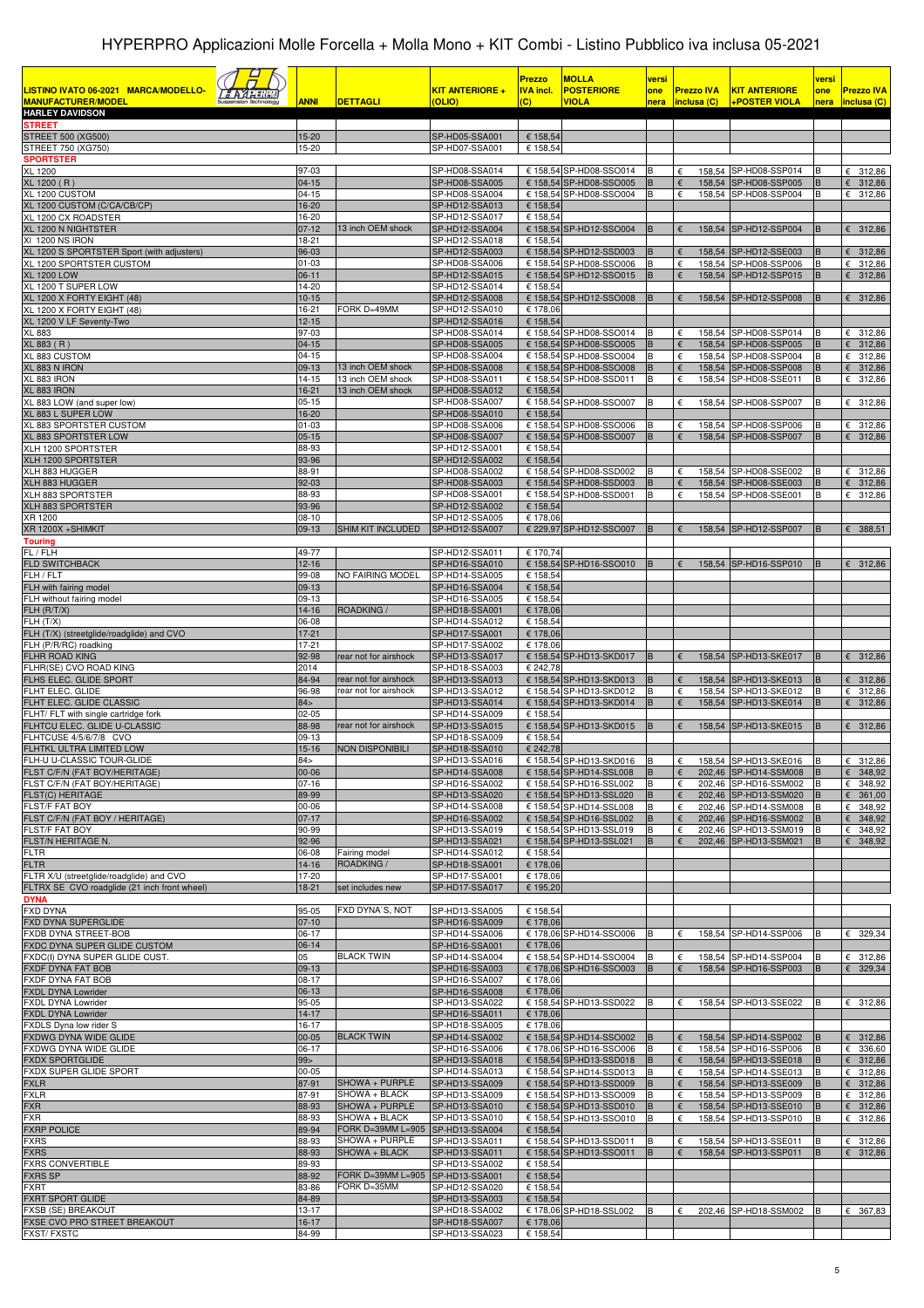| LISTINO IVATO 06-2021 MARCA/MODELLO-<br><u>s Alasimi</u><br><b>MANUFACTURER/MODEL</b><br>FXST (B/C/D) SOFTAIL | <b>ANNI</b><br>$00 - 15$ | <b>DETTAGLI</b>                       | <b>KIT ANTERIORE +</b><br>(OLIO)<br>SP-HD14-SSA007 | <b>Prezzo</b><br><b>IVA incl.</b><br>$\overline{c}$ | <b>MOLLA</b><br><b>POSTERIORE</b><br><b>VIOLA</b><br>€ 158,54 SP-HD14-SSL007 | versi<br>one<br>nera<br>B | <b>Prezzo IVA</b><br>inclusa (C)<br>€ | <u>KIT ANTERIORE</u><br><b>+POSTER VIOLA</b><br>202,46 SP-HD14-SSM007 | versi<br>one<br>nera<br>B | <b>Prezzo IVA</b><br>inclusa (C)<br>6348,92 |
|---------------------------------------------------------------------------------------------------------------|--------------------------|---------------------------------------|----------------------------------------------------|-----------------------------------------------------|------------------------------------------------------------------------------|---------------------------|---------------------------------------|-----------------------------------------------------------------------|---------------------------|---------------------------------------------|
| FXWG / FXDWG DYNA WIDE GLIDE<br><b>SOFTAIL (with mono shock)</b>                                              | 80-99                    |                                       | SP-HD13-SSA024                                     | € 158,54                                            |                                                                              |                           |                                       |                                                                       |                           |                                             |
| <b>FLDE DELUXE</b>                                                                                            | 18-19                    |                                       | SP-HD17-SSA011                                     |                                                     | € 178,06 SP-HD17-SSB011                                                      | B                         | €                                     | 121,94 SP-HD17-SSC011                                                 | B                         | 287,86<br>€                                 |
| <b>FLDE DELUXE</b><br>FLHC(S) HERITAGE CLASSIC                                                                | 2020<br>18-21            |                                       | SP-HD17-SSA016<br>SP-HD17-SSA010                   |                                                     | € 178,06 SP-HD17-SSB016<br>€ 178,06 SP-HD17-SSB010                           | B<br>B                    | €<br>€                                | 121,94 SP-HD17-SSC016<br>121.94 SP-HD17-SSC010                        | B<br>B                    | 287,86<br>€<br>287,86<br>€                  |
| FLFB(S) FAT BOY                                                                                               | 18-21                    |                                       | SP-HD17-SSA013                                     |                                                     | € 178,06 SP-HD17-SSB013                                                      | B                         | €                                     | 121,94 SP-HD17-SSC013                                                 |                           | 287,86<br>€                                 |
| <b>FLSB SPORTGLIDE</b><br><b>FLSL SLIM</b>                                                                    | 18-21<br>18-20           | needs tool HP-T68                     | SP-HD17-SSA007<br>SP-HD17-SSA009                   |                                                     | € 158,54 SP-HD17-SSB007<br>€ 178,06 SP-HD17-SSB009                           | B                         | €<br>€                                | 121,94 SP-HD17-SSC007<br>121,94 SP-HD17-SSC009                        | в                         | $\epsilon$ 268,34<br>287,86<br>€            |
| <b>FXBB STREET BOB</b>                                                                                        | 18-20                    |                                       | SP-HD17-SSA008                                     |                                                     | € 178.06 SP-HD17-SSB008                                                      | B                         | €                                     | 121,94 SP-HD17-SSC008                                                 | B                         | € 287,86                                    |
| <b>FXBR(S) BREAKOUT</b><br>FXDR 114 (FXDRS)                                                                   | 18-21<br>19-20           |                                       | SP-HD17-SSA005<br>SP-HD18-SSA012                   |                                                     | € 178,06 SP-HD17-SSB005<br>€ 178,06 SP-HD18-SSB012                           | B<br>B                    | €<br>$\epsilon$                       | 121,94 SP-HD17-SSC005<br>121,94 SP-HD18-SSC012                        | B                         | 287,86<br>€<br>€<br>287,86                  |
| FXFB(S) FAT BOB                                                                                               | $18-21$                  |                                       | SP-HD17-SSA006                                     |                                                     | € 178,06 SP-HD17-SSB006                                                      | B                         | $\epsilon$                            | 121,94 SP-HD17-SSC006                                                 |                           | 287,86<br>€                                 |
| <b>FXLR LOW RIDER</b><br><b>FXLRS LOW RIDER S</b>                                                             | 18-20<br>2020            |                                       | SP-HD17-SSA012                                     |                                                     | € 178,06 SP-HD17-SSB012                                                      | B<br>B                    | €<br>121,94                           | 121,94 SP-HD17-SSC012                                                 | B<br>B                    | 287,86<br>€<br>287,86<br>€                  |
| <b>FXST STANDARD</b>                                                                                          | 2020                     |                                       | SP-HD18-SSA011<br>SP-HD17-SSA015                   |                                                     | € 178,06 SP-HD18-SSB011<br>€ 178,06 SP-HD17-SSB015                           | B                         | €<br>121,94                           | SP-HD18-SSC011<br>SP-HD17-SSC015                                      | B                         | 287,86<br>€                                 |
| <b>TRI GLIDE</b>                                                                                              |                          |                                       |                                                    |                                                     |                                                                              |                           |                                       |                                                                       |                           |                                             |
| FLHTCUTG TRI-GLIDE and CVO<br><b>V-ROD</b>                                                                    | 19-21                    |                                       | SP-HD18-SSA015                                     | € 178,06                                            |                                                                              |                           |                                       |                                                                       |                           |                                             |
| <b>VRSC</b>                                                                                                   | 09-17                    | includes SHIM stack                   | SP-HD12-HSA020                                     | € 234,61                                            |                                                                              |                           |                                       |                                                                       |                           |                                             |
| <b>VRSCA V-ROD</b><br>VRSCAW / VRSCD / VRSCDX                                                                 | $02 - 06$<br>$07 - 11$   | <b>BLACK TWIN</b>                     | SP-HD11-SSA001<br>SP-HD11-SSA004                   |                                                     | € 178,06 SP-HD11-SSO001<br>€ 178,06 SP-HD11-SSO004                           | B<br>B                    | €<br>€                                | 158,54 SP-HD11-SSP001<br>158,54 SP-HD11-SSP004                        | B<br>B                    | 329,00<br>€<br>336,00<br>€                  |
| <b>VRSCB V-ROD</b>                                                                                            | 04-06                    | <b>RSU, BLACK TWIN</b>                | SP-HD11-SSA002                                     |                                                     | € 178,06 SP-HD11-SSO002                                                      | B                         | $\epsilon$                            | 158,54 SP-HD11-SSP002                                                 | B                         | 329,34<br>$\epsilon$                        |
| <b>VRSCD NIGHT ROD</b><br><b>VRSCDX</b>                                                                       | 04-06<br>$12 - 17$       | <b>BLACK TWIN</b><br><b>UPSD FORK</b> | SP-HD11-SSA002<br>SP-HD12-SSA009                   |                                                     | € 178,06 SP-HD11-SSO002<br>€ 178,06 SP-HD12-SSO009                           | B<br>B                    | $\epsilon$<br>$\epsilon$              | 158,54 SP-HD11-SSP002<br>158,54 SP-HD12-SSP009                        | E<br><b>B</b>             | 329,34<br>€<br>329,34<br>$\epsilon$         |
| VRSCDX NIGHT ROD SPECIAL                                                                                      | $12 - 17$                | <b>UPSD FORK</b>                      | SP-HD12-SSA009                                     |                                                     | € 178,06 SP-HD12-SSO009                                                      | B                         | €                                     | 158,54 SP-HD12-SSP009                                                 | B                         | 329,34<br>€                                 |
| <b>VRSCF MUSCLE</b><br><b>VRSCR STREET ROD</b>                                                                | 09-17                    | <b>UPSD FORK</b><br><b>BLACK TWIN</b> | SP-HD12-SSA006                                     |                                                     | € 178,06 SP-HD12-SSO006                                                      | B<br>l B                  | €                                     | 158,54 SP-HD12-SSP006                                                 | B<br>B                    | 336,60<br>€<br>6329.34                      |
| <b>HONDA</b>                                                                                                  | 06-07                    |                                       | SP-HD11-SSA003                                     |                                                     | € 178,06 SP-HD11-SSO003                                                      |                           | €                                     | 158,54 SP-HD11-SSP003                                                 |                           |                                             |
| APE 50/100                                                                                                    | $01 - 08$                |                                       | SP-HO01-SSA002                                     | € 158,54                                            |                                                                              |                           |                                       |                                                                       |                           |                                             |
| <b>NSR 50/80</b><br><b>CRF 100</b>                                                                            | all<br>04-13             |                                       | SP-HO01-SSA007                                     | € 158,54                                            |                                                                              |                           |                                       |                                                                       |                           |                                             |
| NSR mini / NSF100                                                                                             | all                      |                                       | SP-HO01-SSA006                                     |                                                     | € 158,54 SP-HO01-SSB006                                                      | B                         | €                                     | 121,94 SP-HO01-SSC006                                                 | B                         | $E$ 268,34                                  |
| XR 100<br>VISION 110                                                                                          | 05-08<br>$17-19$         |                                       | SP-HO01-SSA003<br>SP-HO01-SSA023                   | € 158,54<br>€ 158,54                                |                                                                              |                           |                                       |                                                                       |                           |                                             |
| C 125 A (Super Cub)                                                                                           | 18-21                    |                                       | SP-HO01-SSA019                                     |                                                     | € 158,54 SP-HO01-SSD019                                                      | B                         | €                                     | 158,54 SP-HO01-SSE019                                                 |                           | € 312,86                                    |
| <b>CB 125 R</b>                                                                                               | 18-20                    |                                       | SP-HO01-SSA018                                     | € 158,54                                            |                                                                              |                           |                                       |                                                                       |                           |                                             |
| CBR 125 R<br><b>FORZA 125</b>                                                                                 | $04-10$<br>18-19         |                                       | SP-HO01-SSA004<br>SP-HO01-SSA029                   | € 158,54                                            | € 158,54 SP-HO01-SSB004                                                      | B                         | €                                     | 121,94 SP-HO01-SSC004                                                 |                           | $E$ 268,34                                  |
| <b>MSX 125 (GROM)</b>                                                                                         | 16-20                    |                                       | SP-HO01-SSA021                                     | € 158,54                                            |                                                                              |                           |                                       |                                                                       |                           |                                             |
| PCX 150/125 (also HYBRID) WW 150/125<br><b>PES 125</b>                                                        | 18-21<br>$07-12$         |                                       | SP-HO01-SSA024<br>SP-HO01-SSA015                   | € 158,54                                            | € 158,54 SP-HO01-SSD024                                                      | B                         | €                                     | 158,54 SP-HO01-SSE024                                                 | B                         | 6312,86                                     |
| <b>RS 125</b>                                                                                                 | 96 >                     | OHLINS FR+RE                          | SP-HO01-OOA001                                     |                                                     | € 158,54 SP-HO01-OOB001                                                      | B                         |                                       | 121,94 SP-HO01-OOC001                                                 | B                         | 268,34<br>€                                 |
| <b>RS 125 R</b><br><b>RS 125 R</b>                                                                            | 93<br>93>                | SHOWA FR+RE<br>WP3548 FORK+WP         | SP-HO01-WWA001                                     |                                                     | SP-HO01-SSB001<br>€ 158,54 SP-HO01-WWB001                                    | B                         | €<br>121,94<br>€                      |                                                                       |                           | 268,34                                      |
| <b>RSR 125 R</b>                                                                                              | $93$                     | WP3548 FORK+WP                        | SP-HO01-WWA002                                     | € 158,54                                            |                                                                              | B                         |                                       | 121,94 SP-HO01-WWC001                                                 | B                         | €                                           |
| <b>SH 125</b>                                                                                                 | $01 - 04$                |                                       | SP-HO01-SSA011                                     | € 158,54                                            |                                                                              |                           |                                       |                                                                       |                           |                                             |
| <b>SH 125</b><br><b>SH 125</b>                                                                                | $05-12$<br>13-19         |                                       | SP-HO01-SSA009<br>SP-HO01-SSA013                   | € 158,54                                            | € 158,54 SP-HO01-SSD013                                                      | B                         | €                                     | 158,54 SP-HO01-SSE013                                                 | B                         | 6312,86                                     |
| SH MODE 125                                                                                                   | 14-16                    |                                       | SP-HO01-SSA025                                     | € 158,54                                            |                                                                              |                           |                                       |                                                                       |                           |                                             |
| Z 125 M (MONKEY)<br><b>ADV 150</b>                                                                            | 18-21<br>$20 - 21$       |                                       | SP-HO01-SSA020<br>SP-HO01-SSA027                   |                                                     | € 158,54 SP-HO01-SSD020<br>€ 158,54 SP-HO01-SSD027                           | B<br>B                    | €<br>€                                | 158,54 SP-HO01-SSE020<br>158,54 SP-HO01-SSE027                        | B<br>B                    | 312,86<br>€<br>€<br>312,86                  |
| PCX 150/125                                                                                                   | $12 - 14$                |                                       | SP-HO01-SSA017                                     | € 158,54                                            |                                                                              |                           |                                       |                                                                       |                           |                                             |
| PCX 150/125<br><b>PES 150</b>                                                                                 | $15 - 17$<br>$06-10$     |                                       | SP-HO01-SSA014<br>SP-HO01-SSA008                   | € 158,54                                            | € 158,54 SP-HO01-SSD014                                                      | B                         | €                                     | 158,54 SP-HO01-SSE014                                                 | в                         | € 312,86                                    |
| SH 150                                                                                                        | $01 - 04$                |                                       | SP-HO01-SSA012                                     | € 158,54                                            |                                                                              |                           |                                       |                                                                       |                           |                                             |
| <b>SH 150</b>                                                                                                 | $05-12$                  |                                       | SP-HO01-SSA009                                     | € 158,54                                            |                                                                              |                           |                                       |                                                                       |                           |                                             |
| SH 150<br>WW 150/125                                                                                          | 13-19<br>$15 - 16$       |                                       | SP-HO01-SSA016<br>SP-HO01-SSA014                   |                                                     | € 158,54 SP-HO01-SSD016<br>€ 158,54 SP-HO01-SSD014                           | B<br>B                    | €<br>€                                | 158,54 SP-HO01-SSE016<br>158,54 SP-HO01-SSE014                        | в<br>B                    | € 312,86<br>6312,86                         |
| CB 250 Twister                                                                                                | 10-20                    | CBX 250, BRAZIL                       | SP-HO02-SSA025                                     | € 158,54                                            |                                                                              |                           |                                       |                                                                       |                           |                                             |
| <b>CBF 250</b><br><b>CBR 250 R</b>                                                                            | 04-09<br>90-96           |                                       | SP-HO02-SSA010<br>SP-HO02-SSA023                   | € 158,54                                            | € 158,54 SP-HO02-SSB023                                                      | B                         | €                                     | 121,94 SP-HO02-SSC023                                                 | B                         | $E$ 268,34                                  |
| CB 250 R                                                                                                      | 19-20                    | UPSD, JAPAN                           | SP-HO02-SSA030                                     | € 158,54                                            |                                                                              |                           |                                       |                                                                       |                           |                                             |
| <b>CBR 250 R</b>                                                                                              | $11 - 18$<br>$17-20$     |                                       | SP-HO02-SSA013                                     | € 158,54                                            |                                                                              |                           |                                       |                                                                       |                           |                                             |
| <b>CBR 250 RR</b><br>CBX 250 Twister                                                                          | 03-08                    | <b>UPSD Fork</b><br>CBX 250, Brazil   | SP-HO02-SSA022<br>SP-HO02-SSA024                   | € 158,54<br>€ 158,54                                |                                                                              |                           |                                       |                                                                       |                           |                                             |
| CBX 250 Twister                                                                                               | $10-19$                  | CBX 250, Brazil                       | SP-HO02-SSA025                                     | € 158,54                                            |                                                                              |                           |                                       |                                                                       |                           |                                             |
| CMX 250 REBEL<br>CMX 250 REBEL                                                                                | 17-19<br>2020            |                                       | SP-HO02-SSA026<br>SP-HO02-SSA027                   | € 158,54<br>€ 158,54                                |                                                                              |                           |                                       |                                                                       |                           |                                             |
| CRF 250 L /ABS                                                                                                | 13-20                    |                                       | SP-HO02-SSF018                                     |                                                     | € 158,54 SP-HO02-SSB018                                                      | B                         | €                                     | 121,94 SP-HO02-SSK018                                                 | B                         | $E$ 268,34                                  |
| CRF 250 L RALLY<br>FORZA 250                                                                                  | 17-20<br>18-20           |                                       | SP-HO02-SSF021<br>SP-HO02-SSA029                   | € 158,54                                            | € 158,54 SP-HO02-SSB021                                                      | B                         |                                       | 121,94 SP-HO02-SSK021                                                 | B                         | 268,34<br>€                                 |
| <b>FTR 223</b>                                                                                                | $00-17$                  | <b>MC-34</b>                          | SP-HO02-SSA004                                     |                                                     | € 158,54 SP-HO02-SSB004                                                      | B                         |                                       | 121,94 SP-HO02-SSC004                                                 |                           | 268,34<br>€                                 |
| HORNET 250                                                                                                    | 96-01                    |                                       | SP-HO02-SSA001                                     |                                                     | € 158,54 SP-HO02-SSB001                                                      | B<br>B                    | €                                     | 121,94 SP-HO02-SSC001                                                 | B<br>B                    | $E$ 268,34<br>€                             |
| NSR 250/R/PGM 1-2-3/SE/SP<br>NX 250                                                                           | 90-93<br>89-93           |                                       | SP-HO02-SSA003<br>SP-HO02-SSA002                   |                                                     | € 158,54 SP-HO02-SSB003<br>€ 158,54 SP-HO02-SSB002                           | B                         | $\epsilon$<br>€                       | 121,94 SP-HO02-SSC003<br>121,94 SP-HO02-SSC002                        | B                         | 268,34<br>$E$ 268,34                        |
| <b>RS 250 R</b>                                                                                               | 93                       | <b>WP4054 FORK + WP</b>               | SP-HO02-WWA001                                     | € 158,54                                            |                                                                              |                           |                                       |                                                                       |                           |                                             |
| <b>RSV 250 RR</b><br><b>XL 250</b>                                                                            | 93<br>73>                | <b>WP4054 FORK + WP</b>               | SP-HO02-WWA002<br>SP-HO02-SSA006                   | € 158,54<br>€ 158,54                                |                                                                              |                           |                                       |                                                                       |                           |                                             |
| <b>XL 250 R</b>                                                                                               | $86 -$                   |                                       | SP-HO02-SSA008                                     | € 158,54                                            |                                                                              |                           |                                       |                                                                       |                           |                                             |
| <b>XL 250 S</b><br>XR 250 R                                                                                   | 78-81<br>87-89           |                                       | SP-HO02-SSA007<br>SP-HO02-SSA017                   | € 158,54<br>€ 158,54                                |                                                                              |                           |                                       |                                                                       |                           |                                             |
| <b>XR 250 R</b>                                                                                               | 90-95                    | <b>ME-06</b>                          | SP-HO02-SSA009                                     |                                                     | € 158,54 SP-HO02-SSB009                                                      | B                         | €                                     | 121,94 SP-HO02-SSC009                                                 | B                         | $\epsilon$ 268,34                           |
| XR 250 R                                                                                                      | 96-04                    | ME-08 MD-30 CONV.<br><b>UPSD Fork</b> | SP-HO02-SSA011                                     |                                                     | € 158,54 SP-HO02-SSB011                                                      | B                         | €                                     | 121,94 SP-HO02-SSC011                                                 | B                         | $E$ 268,34                                  |
| <b>XR 250 R</b><br>XR 250 BAJA                                                                                | 03-07<br>03-07           | <b>UPSD Fork</b>                      | SP-HO02-SSA005<br>SP-HO02-SSA005                   |                                                     | € 158,54 SP-HO02-SSB005<br>€ 158,54 SP-HO02-SSB005                           | B<br>B                    | €<br>$\epsilon$                       | 121,94 SP-HO02-SSC005<br>121,94 SP-HO02-SSC005                        | B<br>B                    | 268,34<br>€<br>$\overline{\epsilon}$ 268,34 |
| XR 250 MOTARD                                                                                                 | 03-07                    | <b>UPSD Fork</b>                      | SP-HO02-SSA005                                     |                                                     | € 158,54 SP-HO02-SSB005                                                      | B                         | $\epsilon$                            | 121,94 SP-HO02-SSC005                                                 | B                         | 268,34<br>€                                 |
| <b>VTR 250</b><br><b>CB 300 R</b>                                                                             | $98 - 11$<br>18-20       |                                       | SP-HO02-SSA015<br>SP-HO03-SSA012                   | € 158,54                                            | € 158,54 SP-HO02-SSB015                                                      |                           | $\epsilon$                            | 121,94 SP-HO02-SSC015                                                 | B                         | $E$ 268,34                                  |
| CBR 300 R (also ABS)                                                                                          | 14-20                    |                                       | SP-HO03-SSA005                                     | € 158,54                                            |                                                                              |                           |                                       |                                                                       |                           |                                             |
| CRF 300 L<br>CMX 300 REBEL                                                                                    | 2021<br>17-19            |                                       | SP-HO03-SSF014                                     |                                                     | € 158,54 SP-HO03-SSB014                                                      | B                         | €                                     | 121,94 SP-HO03-SSK014                                                 | B                         | $\epsilon$ 268,34                           |
| CMX 300 REBEL                                                                                                 | 2020                     |                                       | SP-HO03-SSA009<br>SP-HO03-SSA010                   | € 158,54<br>€ 158,54                                |                                                                              |                           |                                       |                                                                       |                           |                                             |
| FORZA 300                                                                                                     | 18-20                    |                                       | SP-HO03-SSA008                                     | € 158,54                                            |                                                                              |                           |                                       |                                                                       |                           |                                             |
| SH 300 i<br>SH 300 i                                                                                          | $07-10$<br>11-20         |                                       | SP-HO03-SSA004<br>SP-HO03-SSA007                   |                                                     | € 158,54 SP-HO03-SSD004<br>€ 158,54 SP-HO03-SSD007                           | B<br>B                    | €<br>€                                | 158,54 SP-HO03-SSE004<br>158,54 SP-HO03-SSE007                        | B<br>B                    | € 312,86<br>€ 312,86                        |
| <b>XL 350 R</b>                                                                                               | 85-87                    |                                       | SP-HO03-SSA001                                     | € 158,54                                            |                                                                              |                           |                                       |                                                                       |                           |                                             |
| CB 360                                                                                                        | 74-76                    |                                       | SP-HO03-SSA002                                     | € 158,54                                            |                                                                              |                           |                                       |                                                                       |                           |                                             |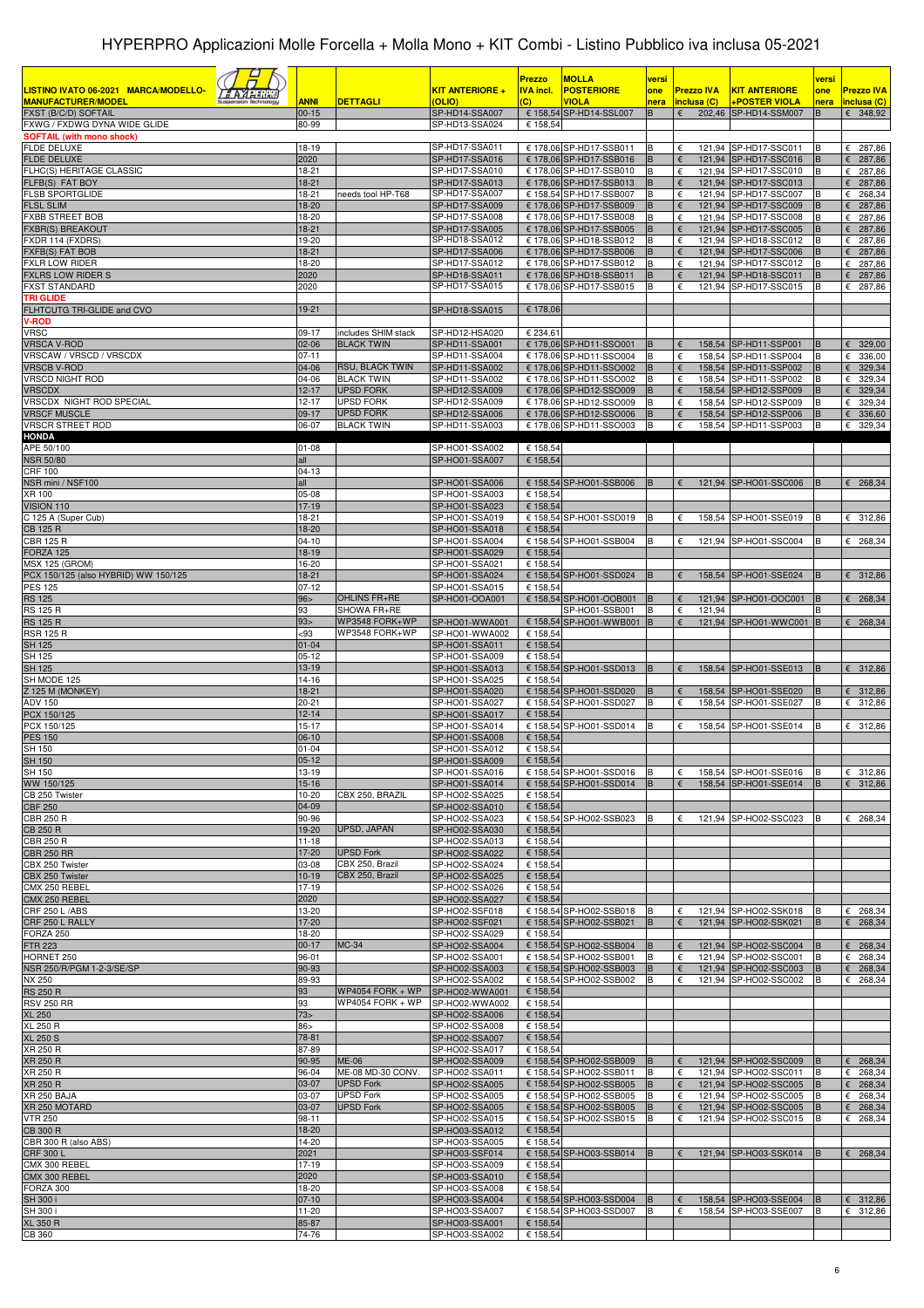| LISTINO IVATO 06-2021 MARCA/MODELLO-<br><i><b>FAAHIM</b></i><br><b>MANUFACTURER/MODEL</b> | <b>ANNI</b>                  | <b>DETTAGLI</b>                                   | <b>KIT ANTERIORE +</b><br>(OLIO) | <b>Prezzo</b><br><b>IVA incl.</b><br>$\overline{c}$ | <b>MOLLA</b><br><b>POSTERIORE</b><br>VIOLA         | versi<br>one<br>nera     | <b>Prezzo IVA</b><br>inclusa (C) | <u>KIT ANTERIORE</u><br><u>+POSTER VIOLA</u>   | versi<br>one<br>nera | <b>Prezzo IVA</b><br><mark>inclusa (C)</mark> |
|-------------------------------------------------------------------------------------------|------------------------------|---------------------------------------------------|----------------------------------|-----------------------------------------------------|----------------------------------------------------|--------------------------|----------------------------------|------------------------------------------------|----------------------|-----------------------------------------------|
| <b>CL 360</b><br>CB 400 super four                                                        | <76<br>75-77                 |                                                   | SP-HO03-SSA003<br>SP-HO04-SSA014 | € 158,54<br>€ 158,54                                |                                                    |                          |                                  |                                                |                      |                                               |
| CB 400 F1 / CB1                                                                           | 89-91                        |                                                   | SP-HO04-SSA001                   |                                                     | € 158,54 SP-HO04-SSB001                            | B                        |                                  | 121,94 SP-HO04-SSC001                          | B                    | 268,34<br>€                                   |
| CB 400 F1                                                                                 | 89>                          |                                                   | SP-HO04-SSA001                   |                                                     | € 158,54 SP-HO04-SSB001                            | B                        | €                                | 121,94 SP-HO04-SSC001                          | B                    | €<br>268,34                                   |
| <b>CB 400 N</b><br><b>CB 400 SF</b>                                                       | 78 <sub>5</sub><br>92-97     | NC 31 (TWIN SHOCK)                                | SP-HO04-SSA011<br>SP-HO04-SSA002 | € 158,54                                            | € 158,54 SP-HO04-SSD002                            | B                        | €                                | 158,54 SP-HO04-SSE002                          |                      | €<br>312,86                                   |
| CB 400 VERSION S                                                                          | 97                           | NC 31 (TWIN SHOCK)                                | SP-HO04-SSA009                   |                                                     | € 158,54 SP-HO04-SSD009                            | B                        | €                                | 158,54 SP-HO04-SSE009                          |                      | 312,86<br>€                                   |
| CB 400 VTEC<br>CB 400 HYPER VTEC SPEC III (REVO)                                          | 98-04<br>$04-18$             | NC 39 SPECI/II (TWIN<br>NC 39 SPECIII (TWIN       | SP-HO04-SSA007<br>SP-HO04-SSA008 |                                                     | € 158,54 SP-HO04-SSD007<br>€ 158,54 SP-HO04-SSD008 | B<br>B                   | €<br>€                           | 158,54 SP-HO04-SSE007<br>158,54 SP-HO04-SSE008 | B<br>B               | €<br>312,86<br>312,86<br>€                    |
| CB 400 X                                                                                  | 16-19                        |                                                   | SP-HO04-SSA022                   | € 158,54                                            |                                                    |                          |                                  |                                                |                      |                                               |
| <b>CBR 400 R</b><br><b>CBR 400 R</b>                                                      | 13-16<br>19-20               | <b>NC 47</b><br>Japanese version                  | SP-HO04-SSA016<br>SP-HO04-SSA021 | € 158,54<br>€ 158,54                                |                                                    |                          |                                  |                                                |                      |                                               |
| <b>CBR 400 RR</b>                                                                         | 88-91                        | <b>NC 23</b>                                      | SP-HO04-SSA015                   |                                                     | € 158,54 SP-HO04-SSB015                            | B                        | €                                | 121,94 SP-HO04-SSC015                          | B                    | 268,34<br>€                                   |
| <b>CBR 400 RR</b><br><b>RVF 400</b>                                                       | 90-93                        | NC 29                                             | SP-HO04-SSA003                   |                                                     | € 158,54 SP-HO04-SSB003                            | B<br>B                   | €<br>€                           | 121,94 SP-HO04-SSC003                          | B<br>B               | 268,34<br>€<br>268,34                         |
| SILVERWING / FJS 400                                                                      | 94-97<br>03-17               |                                                   | SP-HO04-SSA004<br>SP-HO04-SSA018 | € 158,54                                            | € 158,54 SP-HO04-SSB004                            |                          |                                  | 121,94 SP-HO04-SSC004                          |                      | €                                             |
| <b>VF 400 F</b>                                                                           | 83-88                        |                                                   | SP-HO04-SSA012                   | € 158,54                                            |                                                    |                          |                                  |                                                |                      |                                               |
| <b>VFR 400</b><br><b>VFR 400 RR</b>                                                       | 84-88<br>89-90               | <b>NC 24</b><br><b>NC 30</b>                      | SP-HO04-SSA005<br>SP-HO04-SSA010 | € 158,54                                            | € 158,54 SP-HO04-SSB010                            | B                        | €                                | 121,94 SP-HO04-SSC010                          | B                    | $\epsilon$ 268,34                             |
| CB 450 S/N                                                                                | $85-$                        |                                                   | SP-HO04-SSA013                   | € 158,54                                            |                                                    |                          |                                  |                                                |                      |                                               |
| <b>CB 450 T</b><br><b>CRF 450 L</b>                                                       | 82-83<br>19-20               | PC 05                                             | SP-HO04-SSA019                   | € 158,54                                            | SP-HO04-SSB017                                     | B                        | €<br>121,94                      |                                                |                      |                                               |
| <b>CB 500</b>                                                                             | 93-96                        |                                                   | SP-HO05-SSA001                   | € 158,54                                            |                                                    |                          |                                  |                                                |                      |                                               |
| <b>CB 500 F</b><br><b>CB 500 F</b>                                                        | 71-77<br>$13 - 15$           | PC 45                                             | SP-HO05-SSA004<br>SP-HO05-SSA020 | € 158,54<br>€ 158,54                                |                                                    |                          |                                  |                                                |                      |                                               |
| <b>CB 500 F</b>                                                                           | 16-18                        | PC 58                                             | SP-HO05-SSA020                   | € 158,54                                            |                                                    |                          |                                  |                                                |                      |                                               |
| <b>CB 500 F</b>                                                                           | 19-21                        | PC 63                                             | SP-HO05-SSA029                   |                                                     | € 158,54 SP-HO05-SSB029                            | B                        | €                                | 121,94 SP-HO05-SSC029                          | B                    | $E$ 268,34                                    |
| CB 500 X<br><b>CB 500 X</b>                                                               | 13-15<br>16-18               |                                                   | SP-HO05-SSA021<br>SP-HO05-SSA023 | € 158,54<br>€ 158,54                                |                                                    |                          |                                  |                                                |                      |                                               |
| CB 500 X                                                                                  | 19-21                        |                                                   | SP-HO05-SSA024                   | € 158,54                                            |                                                    |                          |                                  |                                                |                      |                                               |
| <b>CBF 500</b><br><b>CBR 500 R</b>                                                        | 04-08<br>$13 - 15$           | <b>PC 39A</b>                                     | SP-HO05-SSA003<br>SP-HO05-SSA027 | € 158,54                                            | € 158,54 SP-HO05-SSB003                            | B                        | €                                | 121,94 SP-HO05-SSC003                          |                      | 268,34<br>€                                   |
| <b>CBR 500 R</b>                                                                          | 19-21                        | <b>PC62</b>                                       | SP-HO05-SSA030                   |                                                     | € 158,54 SP-HO05-SSB030                            | B                        |                                  | 121,94 SP-HO05-SSC030                          |                      | 268,34<br>€                                   |
| CMX 500 REBEL<br>CMX 500 REBEL                                                            | 17-19<br>2020                |                                                   | SP-HO05-SSA025<br>SP-HO05-SSA026 | € 158,54<br>€ 158,54                                |                                                    |                          |                                  |                                                |                      |                                               |
| <b>CX 500 B</b>                                                                           | 79-80                        |                                                   | SP-HO05-SSA005                   | € 158,54                                            |                                                    |                          |                                  |                                                |                      |                                               |
| <b>CX 500 B</b>                                                                           | 81-82                        |                                                   | SP-HO05-SSA006                   | € 158,54                                            |                                                    |                          |                                  |                                                |                      |                                               |
| CX 500 C<br>CX 500 E                                                                      | 80><br>82-84                 |                                                   | SP-HO05-SSA007<br>SP-HO05-SSA008 | € 158,54<br>€ 158,54                                |                                                    |                          |                                  |                                                |                      |                                               |
| CX 500 TURBO                                                                              | 83>                          |                                                   | SP-HO05-SSA009                   | € 158,54                                            |                                                    |                          |                                  |                                                |                      |                                               |
| <b>GB 500 TT CLUBMAN</b><br>GL 500                                                        | 85 <sub>5</sub><br>$81 - 84$ |                                                   | SP-HO05-SSA010<br>SP-HO05-SSA018 | € 158,54<br>€ 158,54                                |                                                    |                          |                                  |                                                |                      |                                               |
| <b>VF 500 F/FII</b>                                                                       | 84-87                        |                                                   | SP-HO05-SSA011                   | € 158,54                                            |                                                    |                          |                                  |                                                |                      |                                               |
| VT 500 C                                                                                  | 83-84<br>83-89               |                                                   | SP-HO05-SSA012                   | € 158,54<br>€ 158,54                                |                                                    |                          |                                  |                                                |                      |                                               |
| VT 500 E ASCOT<br><b>XBR 500</b>                                                          | 85-88                        |                                                   | SP-HO05-SSA013<br>SP-HO05-SSA014 | € 158,54                                            |                                                    |                          |                                  |                                                |                      |                                               |
| <b>XL 500 S</b>                                                                           | 79-81                        |                                                   | SP-HO05-SSA015                   | € 158,54                                            |                                                    |                          |                                  |                                                |                      |                                               |
| CB 550 F/FII/K3<br><b>CBX 550 F/FII</b>                                                   | 76-78<br>82-85               |                                                   | SP-HO05-SSA016<br>SP-HO05-SSA017 | € 158,54<br>€ 158,54                                |                                                    |                          |                                  |                                                |                      |                                               |
| CB 600 SF HORNET                                                                          | 98-02                        |                                                   | SP-HO06-SSA006                   |                                                     | € 158,54 SP-HO06-SSB006                            | B                        | €                                | 121.94 SP-HO06-SSC006                          |                      | & 268,34                                      |
| CB 600 F HORNET<br>CB 600 F HORNET                                                        | 03-04<br>05-06               |                                                   | SP-HO06-SSA019<br>SP-HO06-SSA022 |                                                     | € 158,54 SP-HO06-SSB019<br>€ 158,54 SP-HO06-SSB022 | B                        | €<br>€                           | 121,94 SP-HO06-SSC019<br>121,94 SP-HO06-SSC022 | B                    | 268,34<br>€<br>€<br>268,34                    |
| CB 600 F HORNET                                                                           | 07-08                        | <b>UPSD Fork</b>                                  | SP-HO06-SSA026                   |                                                     | € 158,54 SP-HO06-SSB026                            | B                        | €                                | 121,94 SP-HO06-SSC026                          | B                    | 268,34<br>€                                   |
| CB 600 F HORNET<br><b>CBF 600 S</b>                                                       | 09-13<br>04-07               | UPSD Fork                                         | SP-HO06-SSA056<br>SP-HO06-SSA020 | € 158,54                                            | € 158,54 SP-HO06-SSB020                            | B                        | €                                | 121,94 SP-HO06-SSC020                          |                      | 268,34<br>€                                   |
| CBF 600 S/N (also ABS)                                                                    | 08-13                        |                                                   | SP-HO06-SSA052                   |                                                     | € 158,54 SP-HO06-SSB052                            | B                        | €                                | 121,94 SP-HO06-SSC052                          |                      | €<br>268,34                                   |
| <b>CBR 600</b><br>CBR 600 F M+N                                                           | 87-91                        | <b>PC 23</b><br>PC 25 OHLINS SHOCK SP-HO06-SSA001 | SP-HO06-SSA014                   |                                                     | € 158,54 SP-HO06-SSB014                            | B                        | €                                | 121,94 SP-HO06-SSC014                          | B                    | 268,34<br>€                                   |
| CBR 600 F M+N                                                                             | 91-92<br>91-92               | PC 25                                             | SP-HO06-SSA001                   |                                                     | € 158,54 SP-HO06-SOB001<br>€ 158,54 SP-HO06-SSB001 | <b>IB</b><br>$\mathsf B$ | $\epsilon$<br>$\epsilon$         | 121,94 SP-HO06-SOC001<br>121,94 SP-HO06-SSC001 | IВ<br>B              | $E$ 268,34<br>268,34<br>€                     |
| CBR 600 F P+R/S+T+V                                                                       | 93-98                        | PC 25/31 SHOWA                                    | SP-HO06-SSA002                   |                                                     | € 158,54 SP-HO06-SOB002                            | B                        | €                                | 121,94 SP-HO06-SOC002                          | B                    | €<br>268,34                                   |
| CBR 600 F P+R/S+T+V<br>CBR 600 F/F3 (USA)                                                 | 93-98<br>93-97               | PC 25/31 SHOWA<br><b>SHOWA FORK</b>               | SP-HO06-SSA002<br>SP-HO06-SSA003 |                                                     | € 158,54 SP-HO06-SSB002<br>€ 158,54 SP-HO06-SSB003 | B<br>B                   | $\epsilon$<br>€                  | 121,94 SP-HO06-SSC002<br>121,94 SP-HO06-SSC003 | B<br>B               | 268,34<br>€<br>$\epsilon$ 268,34              |
| CBR 600 F/F3 (USA)                                                                        | 98 <sub>2</sub>              | <b>SHOWA FORK</b>                                 | SP-HO06-SSA004                   |                                                     | € 158,54 SP-HO06-SSB004                            | B                        | $\epsilon$                       | 121,94 SP-HO06-SSC004                          |                      | 268,34<br>€                                   |
| CBR 600 F/F4<br><b>CBR 600 F/FS</b>                                                       | 99-00<br>$01 - 06$           | PC35<br>PC35                                      | SP-HO06-SSA005<br>SP-HO06-SSA015 |                                                     | € 158,54 SP-HO06-SSB005<br>€ 158,54 SP-HO06-SSB015 | B<br>B                   | €<br>$\epsilon$                  | 121,94 SP-HO06-SSC005<br>121,94 SP-HO06-SSC015 | B                    | $\epsilon$ 268,34<br>268,34<br>€              |
| CBR 600 F                                                                                 | $07 - 10$                    | PC35 no damping                                   | SP-HO06-SSA042                   |                                                     | € 158,54 SP-HO06-SSB042                            | B                        | €                                | 121,94 SP-HO06-SSC042                          | B                    | $\epsilon$ 268,34                             |
| <b>CBR 600 F</b>                                                                          | $11 - 13$                    | <b>PC 41 K</b>                                    | SP-HO06-SSA046                   |                                                     | € 158,54 SP-HO06-SSB046                            | B<br>B                   | $\epsilon$<br>€                  | 121,94 SP-HO06-SSC046<br>121,94 SP-HO06-SSC018 | B                    | $E$ 268,34                                    |
| <b>CBR 600 RR</b><br><b>CBR 600 RR</b>                                                    | 03-04<br>05-06               |                                                   | SP-HO06-SSA018<br>SP-HO06-SSA021 |                                                     | € 158,54 SP-HO06-SSB018<br>€ 158,54 SP-HO06-SSB021 | B                        | $\epsilon$                       | 121,94 SP-HO06-SSC021                          | в<br>B               | $E$ 268,34<br>268,34<br>€                     |
| <b>CBR 600 RR</b>                                                                         | $07-12$                      |                                                   | SP-HO06-SSA025                   |                                                     | € 158,54 SP-HO06-SSB025                            | B                        | €                                | 121,94 SP-HO06-SSC025                          | B                    | $E$ 268,34                                    |
| <b>CBR 600 RR (ABS)</b><br>SILVERWING / FJBS/FSC 600                                      | 13-20<br>$01 - 16$           |                                                   | SP-HO06-SSA053<br>SP-HO06-SSA016 | € 158,54                                            | € 158,54 SP-HO06-SSB053                            | B                        | €                                | 121,94 SP-HO06-SSC053                          | B                    | $\epsilon$ 268,34                             |
| VT 600 C SHADOW                                                                           | 88-07                        |                                                   | SP-HO06-SSA024                   | € 158,54                                            |                                                    |                          |                                  |                                                |                      |                                               |
| XL 600 V TRANSALP<br>XL 600 V TRANSALP                                                    | 89-95<br>96-99               |                                                   | SP-HO06-SSA010<br>SP-HO06-SSA055 |                                                     | € 158,54 SP-HO06-SSB010<br>€ 158,54 SP-HO06-SSB055 | B                        | €<br>€                           | 121,94 SP-HO06-SSC010<br>121,94 SP-HO06-SSC055 | B<br>B               | $E$ 268,34<br>$E$ 268,34                      |
| XR 600 R                                                                                  | 88-89                        |                                                   | SP-HO06-SSA011                   |                                                     | € 158,54 SP-HO06-SSB011                            | B                        | €                                | 121,94 SP-HO06-SSC011                          | B                    | $E$ 268,34                                    |
| XR 600 R<br>CB 650 B                                                                      | 91-00<br>81 >                |                                                   | SP-HO06-SSA012<br>SP-HO06-SSA027 | € 158,54                                            | € 158,54 SP-HO06-SSB012                            |                          | €                                | 121,94 SP-HO06-SSC012                          |                      | $\epsilon$ 268,34                             |
| <b>CB 650 SC</b>                                                                          | 82-83                        |                                                   | SP-HO06-SSA028                   | € 158,54                                            |                                                    |                          |                                  |                                                |                      |                                               |
| CB 650 F                                                                                  | 14-17                        | RC75B                                             | SP-HO06-SSA050                   |                                                     | € 158,54 SP-HO06-SSB050                            | в                        | €                                | 121,94 SP-HO06-SSC050                          |                      | $E$ 268,34                                    |
| CB 650 F<br>CB 650 R                                                                      | $17 - 18$<br>19-20           | SDBV Fork, RC97<br>UPSD Fork                      | SP-HO06-SSA058<br>SP-HO06-SSA059 |                                                     | € 158,54 SP-HO06-SSB058<br>€ 158,54 SP-HO06-SSB059 | В                        | €<br>€                           | 121,94 SP-HO06-SSC058<br>121,94 SP-HO06-SSC059 | B                    | 268,34<br>€<br>$E$ 268,34                     |
| <b>CBR 650 F</b>                                                                          | $14 - 17$                    | RC74/RC96, also ABS                               | SP-HO06-SSA048                   |                                                     | € 158,54 SP-HO06-SSB048                            | B                        | €                                | 121,94 SP-HO06-SSC048                          | B                    | $E$ 268,34                                    |
| CBR 650 R<br><b>CBX 650 E</b>                                                             | 19-20<br>83 <sub>2</sub>     |                                                   | SP-HO06-SSA060<br>SP-HO06-SSA029 | € 158,54                                            | € 158,54 SP-HO06-SSB060                            | В                        | €                                | 121,94 SP-HO06-SSC060                          | в                    | $E$ 268,34                                    |
| CX 650 C                                                                                  | 83>                          |                                                   | SP-HO06-SSA030                   | € 158,54                                            |                                                    |                          |                                  |                                                |                      |                                               |
| CX 650 TURBO                                                                              | 83 <sub>5</sub>              |                                                   | SP-HO06-SSA031                   | € 158,54                                            |                                                    |                          |                                  |                                                |                      |                                               |
| GL 650<br>GL 650                                                                          | 82-82<br>83-83               | FORK D=38MM                                       | SP-HO06-SSA032<br>SP-HO06-SSA033 | € 158,54<br>€ 158,54                                |                                                    |                          |                                  |                                                |                      |                                               |
| GT 647 BROSS / HAWK                                                                       | 88-93                        |                                                   | SP-HO06-SSA007                   |                                                     | € 158,54 SP-HO06-SSB007                            | в                        | €                                | 121,94 SP-HO06-SSC007                          |                      | $E$ 268,34                                    |
| NTV 650 V DEAUVILLE<br>NTV 650 / REVERE                                                   | 98-05<br>88-92               | RC33 NO HPA                                       | SP-HO06-SSA017<br>SP-HO06-SSA008 |                                                     | € 158,54 SP-HO06-SSB017<br>€ 158,54 SP-HO06-SSB008 | B<br>B                   | $\epsilon$<br>€                  | 121,94 SP-HO06-SSC017<br>121,94 SP-HO06-SSC008 | B<br>B               | 268,34<br>€<br>$\epsilon$ 268,34              |
| NTV 650 / REVERE                                                                          | 92-97                        | RC33 WITH HPA                                     | SP-HO06-SSA009                   |                                                     | € 158,54 SP-HO06-SSB009                            | B                        | €                                | 121,94 SP-HO06-SSC009                          | B                    | 268,34<br>€                                   |
| NX 650 DOMINATOR<br>NX 650 DOMINATOR                                                      | 88-94<br>95-99               | RD <sub>02</sub><br><b>RD08</b>                   | SP-HO06-SSA057<br>SP-HO06-SSA034 |                                                     | € 158,54 SP-HO06-SSB057<br>€ 158,54 SP-HO06-SSB034 | В<br>B                   | €<br>$\epsilon$                  | 121,94 SP-HO06-SSC057<br>121,94 SP-HO06-SSC034 | B<br>B               | 268,34<br>€<br>268,34<br>€                    |
| <b>SLR 650</b>                                                                            | 96-98                        |                                                   | SP-HO06-SSA035                   | € 158,54                                            |                                                    |                          |                                  |                                                |                      |                                               |
| XL 650 V TRANSALP<br>XR 650 R                                                             | 00-07<br>00-07               |                                                   | SP-HO06-SSA013<br>SP-HO06-SSA044 |                                                     | € 158,54 SP-HO06-SSB013<br>€ 178,06 SP-HO06-SSB044 | B<br>B                   | €<br>€                           | 121,94 SP-HO06-SSC013<br>121,94 SP-HO06-SSC044 | B<br>B               | $\epsilon$ 268,34<br>€ 287,86                 |
|                                                                                           |                              |                                                   |                                  |                                                     |                                                    |                          |                                  |                                                |                      |                                               |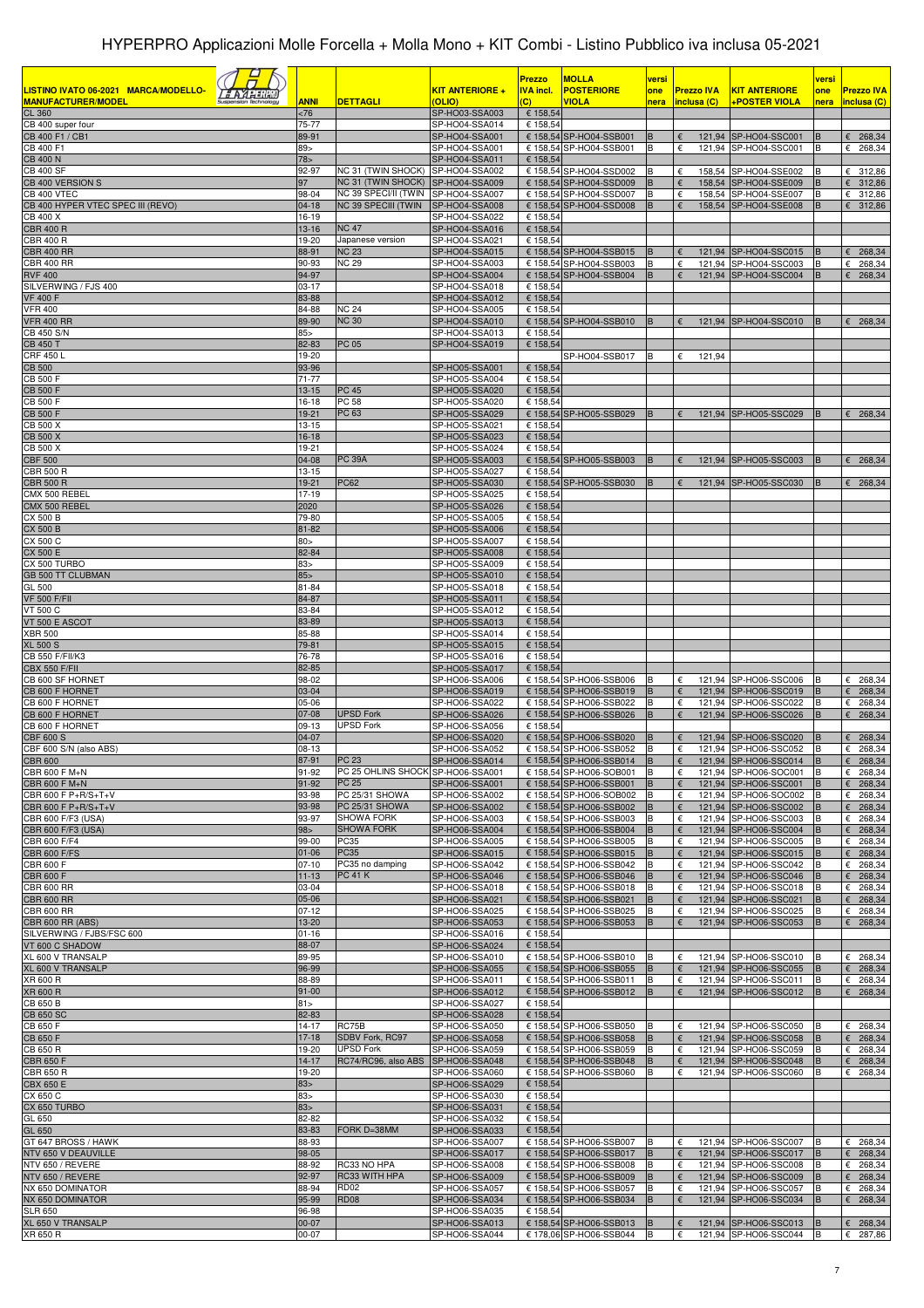|                                                                       |                        |                                           |                                  | <b>Prezzo</b>        | <b>MOLLA</b>                                       | versi     |        |                   |                                                | versi  |                            |
|-----------------------------------------------------------------------|------------------------|-------------------------------------------|----------------------------------|----------------------|----------------------------------------------------|-----------|--------|-------------------|------------------------------------------------|--------|----------------------------|
| LISTINO IVATO 06-2021 MARCA/MODELLO-                                  |                        |                                           | KIT ANTERIORE +                  | <b>IVA incl.</b>     | <b>POSTERIORE</b>                                  | one       |        | <b>Prezzo IVA</b> | <b>KIT ANTERIORE</b>                           | one    | <b>Prezzo IVA</b>          |
| <b>MANUFACTURER/MODEL</b><br><b>CTX 700 D</b>                         | <b>ANNI</b><br>$14-18$ | <b>DETTAGLI</b>                           | (OLIO)<br>SP-HO07-SSA034         | $\overline{c}$       | VIOLA<br>€ 158,54 SP-HO07-SSB034                   | nera<br>в | €      | inclusa (C)       | +POSTER VIOLA<br>121,94 SP-HO07-SSC034         | nera   | inclusa (C)<br>$E$ 268,34  |
| NC 700 D INTEGRA                                                      | $12 - 15$              |                                           | SP-HO07-SSA032                   |                      | € 158,54 SP-HO07-SSB032                            | в         |        |                   | 121,94 SP-HO07-SSC032                          |        | 268,34<br>€                |
| <b>NC 700 S</b>                                                       | 12-17                  |                                           | SP-HO07-SSA029                   |                      | € 158,54 SP-HO07-SSB029                            | B         |        |                   | 121,94 SP-HO07-SSC029                          |        | 268,34<br>€                |
| <b>NC 700 X</b>                                                       | $12 - 17$              |                                           | SP-HO07-SSA030                   |                      | € 158,54 SP-HO07-SSB030                            | B         | €      |                   | 121,94 SP-HO07-SSC030                          |        | €<br>268,34                |
| NT 700 V DEAUVILLE                                                    | 06-16                  |                                           | SP-HO07-SSA023                   |                      | € 158,54 SP-HO07-SSB023                            | B         | €      |                   | 121,94 SP-HO07-SSC023                          |        | 268,34<br>€                |
| VF 700 C MAGNA<br><b>VF 700 F</b>                                     | 1987<br>84-85          |                                           | SP-HO07-SSA010<br>SP-HO07-SSA011 | € 158,54<br>€ 158,54 |                                                    |           |        |                   |                                                |        |                            |
| VT 700 C                                                              | 85<                    |                                           | SP-HO07-SSA012                   | € 158,54             |                                                    |           |        |                   |                                                |        |                            |
| VT 700 SHADOW                                                         | 86-87                  |                                           | SP-HO07-SSA008                   |                      | € 158,54 SP-HO07-SSD008                            | B         |        |                   | 158,54 SP-HO07-SSE008                          |        | 268,34<br>€                |
| VT 700 SHADOW                                                         | 86-87                  |                                           | SP-HO07-SSA008                   | € 158,54             |                                                    |           |        |                   |                                                |        |                            |
| XL 700 V TRANSALP<br><b>CB 750 F</b>                                  | $08 - 11$<br>81-82     | not for supersport                        | SP-HO07-SSA024<br>SP-HO07-SSA013 | € 158,54             | € 158,54 SP-HO07-SSB024                            | B         | €      |                   | 121,94 SP-HO07-SSC024                          | в      | 268,34<br>€                |
| <b>CB 750 K</b>                                                       | 79 <sub>&gt;</sub>     |                                           | SP-HO07-SSA015                   | € 158,54             |                                                    |           |        |                   |                                                |        |                            |
| CB 750 K 0/7                                                          | 71-78                  |                                           | SP-HO07-SSA014                   | € 158,54             |                                                    |           |        |                   |                                                |        |                            |
| CB 750 SEVENFIFTY                                                     | $92 - 01$              |                                           | SP-HO07-SSA006                   |                      | € 158,54 SP-HO07-SSD006                            | B         | €      |                   | 158,54 SP-HO07-SSE006                          | в      | 6312,86                    |
| CBR 750 F HURRICANE<br><b>CBX 750 F</b>                               | 87-88                  |                                           | SP-HO07-SSA027                   | € 158,54             |                                                    |           |        |                   |                                                |        |                            |
| FORZA 750                                                             | 84 ><br>2021           |                                           | SP-HO07-SSA016                   | € 158,54             | SP-HO07-SSB048                                     | B         | €      | 121,94            |                                                |        |                            |
| NC 750 D INTEGRA                                                      | 14-16                  |                                           | SP-HO07-SSA033                   |                      | € 158,54 SP-HO07-SSB033                            | в         | €      |                   | 121,94 SP-HO07-SSC033                          | B      | 268,34<br>€                |
| NC 750 D INTEGRA                                                      | 16-17                  |                                           | SP-HO07-SSA050                   |                      | € 158,54 SP-HO07-SSB050                            | B         | €      |                   | 121,94 SP-HO07-SSC050                          | в      | 268,34<br>€                |
| <b>NC 750 S</b>                                                       | $12 - 17$              |                                           | SP-HO07-SSA029                   |                      | € 158,54 SP-HO07-SSB029                            | B         | €      |                   | 121,94 SP-HO07-SSC029                          |        | 268,34<br>€                |
| <b>NC 750 S</b><br>NC 750 S (Japanese & Thai version)                 | 18-20<br>$16-17$       |                                           | SP-HO07-SSA040<br>SP-HO07-SSA042 |                      | € 158,54 SP-HO07-SSB040<br>€ 158,54 SP-HO07-SSB042 | В<br>B    | €<br>€ | 121,94            | 121.94 SP-HO07-SSC040<br>SP-HO07-SSC042        | в      | 268,34<br>€<br>268,34<br>€ |
| NC 750 S (Japanese version)                                           | 18-20                  |                                           | SP-HO07-SSA043                   |                      | € 158,54 SP-HO07-SSB043                            | В         | €      |                   | 121,94 SP-HO07-SSC043                          |        | 268,34<br>€                |
| <b>NC 750 X</b>                                                       | $12 - 15$              |                                           | SP-HO07-SSA031                   |                      | € 158,54 SP-HO07-SSB031                            | B         | €      |                   | 121,94 SP-HO07-SSC031                          |        | 268,34<br>€                |
| <b>NC 750 X</b>                                                       | 16-17                  |                                           | SP-HO07-SSA036                   |                      | € 158,54 SP-HO07-SSB036                            | В         | €      |                   | 121.94 SP-HO07-SSC036                          | В      | €<br>268,34                |
| <b>NC 750 X</b><br>NC 750 X (Thai version)                            | 18-20<br>18-20         |                                           | SP-HO07-SSA041<br>SP-HO07-SSA045 | € 158,54             | € 158,54 SP-HO07-SSB041                            | B         | €      |                   | 121,94 SP-HO07-SSC041                          | B      | 268,34<br>€                |
| NC 750 X (Japanese version)                                           | 18-20                  |                                           | SP-HO07-SSA043                   |                      | € 158,54 SP-HO07-SSB043                            | B         | €      |                   | 121,94 SP-HO07-SSC043                          |        | $E$ 268,34                 |
| NR 750                                                                | 1992                   |                                           | SP-HO07-SSA005                   | € 158,54             |                                                    |           |        |                   |                                                |        |                            |
| <b>VF 750 C</b>                                                       | 82-86                  |                                           | SP-HO07-SSA017                   | € 158,54             |                                                    |           |        |                   |                                                |        |                            |
| VF 700/750 C SUPER MAGNA<br>VF 750 C MAGNA                            | 87-88<br>93-03         | RC21<br><b>RC43</b>                       | SP-HO07-SSA003<br>SP-HO07-SSA028 | € 158,54<br>€ 158,54 |                                                    |           |        |                   |                                                |        |                            |
| <b>VF 750 F</b>                                                       | 83-85                  |                                           | SP-HO07-SSA018                   | € 158,54             |                                                    |           |        |                   |                                                |        |                            |
| <b>VF 750 SC/SD</b>                                                   | 82-83                  |                                           | SP-HO07-SSA019                   | € 158,54             |                                                    |           |        |                   |                                                |        |                            |
| <b>VFR 750 F</b>                                                      | 86-87                  |                                           | SP-HO07-SSA020                   | € 158,54             |                                                    |           |        |                   |                                                |        |                            |
| <b>VFR 750 F</b>                                                      | 88-89                  |                                           | SP-HO07-SSA037                   | € 158,54             |                                                    |           |        |                   |                                                |        |                            |
| <b>VFR 750 F</b><br><b>VFR 750 F</b>                                  | 90-91<br>92-93         |                                           | SP-HO07-SSA021<br>SP-HO07-SSA007 | € 158,54             | € 158,54 SP-HO07-SSB007                            | B         |        |                   | 121,94 SP-HO07-SSC007                          | B      | 268,34<br>€                |
| <b>VFR 750 F</b>                                                      | 94`97                  |                                           | SP-HO07-SSA001                   |                      | € 158,54 SP-HO07-SSB001                            | B         | €      |                   | 121,94 SP-HO07-SSC001                          | в      | 268,34<br>€                |
| <b>VFR 750 R</b>                                                      | 88-89                  |                                           | SP-HO07-SSA022                   | € 158,54             |                                                    |           |        |                   |                                                |        |                            |
| <b>VT 750 ACE</b>                                                     | 98-01                  |                                           | SP-HO07-SSA004                   | € 158,54             |                                                    |           |        |                   |                                                |        |                            |
| X-ADV<br>XRV 750 AFRICA TWIN                                          | $17 - 21$<br>90-94     | <b>RD04/RD07</b>                          | SP-HO07-SSA038<br>SP-HO07-SSA002 | € 178,06             |                                                    |           | €      |                   |                                                |        | €                          |
| XRV 750 AFRICA TWIN                                                   | $95 - 01$              | RD07a                                     | SP-HO07-SSA026                   |                      | € 178,06 SP-HO07-SSB002<br>€ 178,06 SP-HO07-SSB026 | B         |        |                   | 121,94 SP-HO07-SSC002<br>121,94 SP-HO07-SSC026 |        | 287,86<br>300,00<br>€      |
| PC 800                                                                | 88-98                  |                                           | SP-HO08-SSA002                   |                      | € 158,54 SP-HO08-SSD002                            | B         | €      |                   | 158,54 SP-HO08-SSE002                          | в      | €<br>312,86                |
| <b>VFR 800 Fi</b>                                                     | $97 - 01$              |                                           | SP-HO08-SSA007                   |                      | € 158,54 SP-HO08-SSB007                            | в         | €      |                   | 121,94 SP-HO08-SSC007                          |        | 268,34<br>€                |
| VFR 800 Fi V-TEC WITH ABS<br>VFR 800 Fi V-TEC WITHOUT ABS             | $02 - 13$<br>$02 - 13$ |                                           | SP-HO08-SSA005<br>SP-HO08-SSA006 |                      | € 158,54 SP-HO08-SSB005<br>€ 158,54 SP-HO08-SSB006 | B         | €<br>€ |                   | 121,94 SP-HO08-SSC005<br>121,94 SP-HO08-SSC006 |        | €<br>268,34<br>268,34<br>€ |
| <b>VFR 800 F</b>                                                      | 14-20                  |                                           | SP-HO08-SSA010                   |                      | € 158,54 SP-HO08-SSB010                            | B         | €      |                   | 121.94 SP-HO08-SSC010                          |        | 268,34<br>€                |
| VFR 800 X CROSRUNNER                                                  | $11 - 14$              |                                           | SP-HO08-SSA008                   |                      | € 158,54 SP-HO08-SSB008                            | B         | €      |                   | 121,94 SP-HO08-SSC008                          |        | 268,34<br>€                |
| VFR 800 X CROSRUNNER                                                  | 15-20                  |                                           | SP-HO08-SSA011                   | € 158,54             |                                                    |           |        |                   |                                                |        |                            |
| <b>VT 800 C</b>                                                       | 88                     |                                           | SP-HO08-SSA009                   | € 158,54             |                                                    |           |        |                   |                                                |        |                            |
| CB 900 FA BOL d'OR<br>CB 900 FB BOL d'OR                              | 80<br>81               | FORK D=35MM<br>FORK D=37MM                | SP-HO09-SSA010<br>SP-HO09-SSA011 | € 158,54<br>€ 158,54 |                                                    |           |        |                   |                                                |        |                            |
| CB 900 FC BOL d'OR                                                    | 82                     | FORK D=39MM                               | SP-HO09-SSA012                   | € 158,54             |                                                    |           |        |                   |                                                |        |                            |
| CB 900 SF HORNET                                                      | $02 - 03$              |                                           | SP-HO09-SSA006                   |                      | € 158,54 SP-HO09-SSB006                            | B         | €      |                   | 121,94 SP-HO09-SSC006                          | B      | 268,34<br>€                |
| CB 900 F HORNET                                                       | 04-07                  |                                           | SP-HO09-SSA008                   |                      | € 158,54 SP-HO09-SSB008                            | IΒ        | €      |                   | 121,94 SP-HO09-SSC008                          | IB.    | $E$ 268,34                 |
| <b>CBR 900 RR</b><br><b>CBR 900 RR</b>                                | 92-93<br>94-95         |                                           | SP-HO09-SSA001<br>SP-HO09-SSA002 |                      | € 158,54 SP-HO09-SSB001<br>€ 158,54 SP-HO09-SSB002 | B<br>B    | €<br>€ |                   | 121,94 SP-HO09-SSC001<br>121,94 SP-HO09-SSC002 | B<br>в | €<br>268,34<br>€<br>268,34 |
| <b>CBR 900 RR</b>                                                     | 96-97                  |                                           | SP-HO09-SSA003                   |                      | € 158,54 SP-HO09-SSB003                            | B         |        |                   | 121,94 SP-HO09-SSC003                          | B      | 268,34<br>€                |
| <b>CBR 900 RR</b>                                                     | 98-99                  |                                           | SP-HO09-SSA004                   |                      | € 158,54 SP-HO09-SSB004                            | B         | €      |                   | 121,94 SP-HO09-SSC004                          | в      | 268,34<br>€                |
| <b>CBR 900 RR</b>                                                     | $00 - 01$              |                                           | SP-HO09-SSA005                   |                      | € 158,54 SP-HO09-SSB005                            | В         | €      |                   | 121,94 SP-HO09-SSC005                          | B      | 268,34<br>€                |
| CBR 900R/CBR-954R/FIREBLADE<br><b>CB 1000 RD</b>                      | 02-03<br>1983          |                                           | SP-HO09-SSA007                   | € 158,54             | € 158,54 SP-HO09-SSB007                            | B         | €      |                   | 121,94 SP-HO09-SSC007                          | в      | €<br>268,34                |
| CB 1000 SF                                                            | 93 >                   | SC30 TWIN                                 | SP-HO10-SSA020<br>SP-HO10-SSA001 |                      | € 158,54 SP-HO10-SSD001                            | B         | €      |                   | 158,54 SP-HO10-SSE001                          | В      | € 312,86                   |
| CB 1000 R (Also ABS)                                                  | $08-17$                |                                           | SP-HO10-SSA024                   |                      | € 158,54 SP-HO10-SSB024                            | в         | €      |                   | 121,94 SP-HO10-SSC024                          | в      | $\epsilon$ 268,34          |
| CB 1000 R                                                             | 18-20                  |                                           | SP-HO10-SSA045                   |                      | € 178,06 SP-HO10-SSB045                            | B         | €      |                   | 121,94 SP-HO10-SSC045                          | в      | € 287,86                   |
| CB 1000 R                                                             | 2021                   | SC58B                                     | SP-HO10-SSA045                   | € 178,06             |                                                    |           |        |                   |                                                |        |                            |
| <b>CBF 1000 A</b><br><b>CBF 1000 F</b>                                | 06-09<br>$10-15$       | <b>SC64</b>                               | SP-HO10-SSA015<br>SP-HO10-SSA031 |                      | € 158,54 SP-HO10-SSB015<br>€ 158,54 SP-HO10-SSB031 | B<br>B    | €<br>€ |                   | 121,94 SP-HO10-SSC015<br>121,94 SP-HO10-SSC031 | B      | 268,34<br>€<br>268,34<br>€ |
| CBR 1000 F (H)                                                        | 87-88                  |                                           | SP-HO10-SSA002                   |                      | € 158,54 SP-HO10-SSB002                            | В         | €      |                   | 121,94 SP-HO10-SSC002                          | В      | $E$ 268,34                 |
| <b>CBR 1000 F</b>                                                     | 89-92                  | <b>SC24</b>                               | SP-HO10-SSA026                   |                      | € 158,54 SP-HO10-SSB026                            | в         | €      |                   | 121,94 SP-HO10-SSC026                          |        | 268,34<br>€                |
| CBR 1000 F<br><b>CBR 1000 RR</b>                                      | 93-99                  | SC 24 DCBS                                | SP-HO10-SSA012                   |                      | € 158,54 SP-HO10-SSB012                            | В         | €      |                   | 121,94 SP-HO10-SSC012                          | в      | $E$ 268,34                 |
| <b>CBR 1000 RR</b>                                                    | 04-05<br>06-07         |                                           | SP-HO10-SSA011<br>SP-HO10-SSA014 |                      | € 158,54 SP-HO10-SSB011<br>€ 158,54 SP-HO10-SSB014 | B<br>В    | €<br>€ |                   | 121,94 SP-HO10-SSC011<br>121,94 SP-HO10-SSC014 | в<br>в | 268,34<br>€<br>$E$ 268,34  |
| <b>CBR 1000 RR</b>                                                    | $08 - 11$              |                                           | SP-HO10-SSA021                   |                      | € 158,54 SP-HO10-SSB021                            |           | €      |                   | 121,94 SP-HO10-SSC021                          | B      | 268,34<br>€                |
| <b>CBX 1000 B</b>                                                     | 79>                    | FORK D=35MM                               | SP-HO10-SSA017                   | € 158,54             |                                                    |           |        |                   |                                                |        |                            |
| <b>CBX 1000 C</b>                                                     | 81 >                   |                                           | SP-HO10-SSA018                   | € 158,54             |                                                    |           |        |                   |                                                |        |                            |
| CRF 1000 L (also ABS / DCT)<br>CRF 1000 L (also ABS / DCT)            | 16-17<br>16-17         | original height<br>preferred kit, seat    | SP-HO10-SSA034<br>SP-HO10-SSA032 |                      | € 178,06 SP-HO10-SSB034<br>€ 178,06 SP-HO10-SSB032 | В         | €      |                   | 121,94 SP-HO10-SSC034<br>121,94 SP-HO10-SSC032 |        | € 287,86<br>287,86<br>€    |
| CRF 1000 L (also ABS / DCT)                                           | 16-17                  | seat height >20mm, for                    | SP-HO10-SSA035                   |                      | € 178,06 SP-HO10-SSB035                            | В         | €      |                   | 121,94 SP-HO10-SSC035                          | в      | 287,86<br>€                |
| CRF 1000 L (also ABS / DCT)                                           | 18-19                  | original height                           | SP-HO10-SSA039                   |                      | € 178,06 SP-HO10-SSB039                            | B         | €      |                   | 121,94 SP-HO10-SSC039                          | B      | $E$ 287,86                 |
| CRF 1000 L (also ABS / DCT)                                           | 18-19                  | preferred kit, seat                       | SP-HO10-SSA041                   |                      | € 178,06 SP-HO10-SSB041                            | в         | €      |                   | 121,94 SP-HO10-SSC041                          | в      | 287,86<br>€                |
| CRF 1000 L (also ABS / DCT)<br>CRF 1000 L adventure sports (also DCT) | 18-19<br>18-19         | seat height >20mm, for<br>original height | SP-HO10-SSA042<br>SP-HO10-SSA036 |                      | € 178,06 SP-HO10-SSB042<br>€ 178,06 SP-HO10-SSB036 | В<br>В    | €      |                   | 121,94 SP-HO10-SSC042<br>121,94 SP-HO10-SSC036 | В<br>В | €<br>287,86<br>€ 287,86    |
| CRF 1000 L adventure sports (also DCT)                                | 18-19                  | preferred kit, seat                       | SP-HO10-SSA038                   |                      | € 178,06 SP-HO10-SSB038                            | B         |        |                   | 121,94 SP-HO10-SSC038                          | B.     | 6287,86                    |
| GL 1000 GOLDWING                                                      | 75-79                  |                                           | SP-HO10-SSA019                   | € 158,54             |                                                    |           |        |                   |                                                |        |                            |
| <b>VF 1000 F/R/FII</b>                                                | 84-86                  |                                           | SP-HO10-SSA010                   | € 158,54             |                                                    |           |        |                   |                                                |        |                            |
| VTR 1000 F FIRESTORM                                                  | 97-07                  |                                           | SP-HO10-SSA004                   |                      | € 158,54 SP-HO10-SSB004                            | В         | €      |                   | 121,94 SP-HO10-SSC004                          | В      | $E$ 268,34                 |
| VTR 1000 F FIRESTORM<br>VTR 1000 SP-1                                 | 97-07<br>$00 - 01$     | OHLINS REAR SHOCK SP-HO10-SSA004          | SP-HO10-SSA005                   |                      | € 158,54 SP-HO10-SOB004<br>€ 158,54 SP-HO10-SSB005 | B<br>В    | €<br>€ |                   | 121,94 SP-HO10-SOC004<br>121,94 SP-HO10-SSC005 | B<br>в | 268,34<br>€<br>€<br>268,34 |
| <b>VTR 1000 SP-2</b>                                                  | $02 - 06$              |                                           | SP-HO10-SSA007                   |                      | € 158,54 SP-HO10-SSB007                            | B         | €      |                   | 121,94 SP-HO10-SSC007                          | B      | 268,34<br>€                |
| XL 1000 V VARADERO                                                    | 99'02                  |                                           | SP-HO10-SSA028                   |                      | € 158,54 SP-HO10-SSB028                            |           | €      |                   | 121,94 SP-HO10-SSC028                          | B      | 268,34<br>€                |
| XL 1000 V VARADERO                                                    | $03-13$                | no ABS                                    | SP-HO10-SSA029                   |                      | € 158,54 SP-HO10-SSB029                            | B         |        |                   | 121,94 SP-HO10-SSC029                          | в      | 268,34<br>€                |
| XL 1000 V VARADERO<br>CB 1100 F BOL d'OR                              | $04-13$<br>83-84       | with ABS                                  | SP-HO10-SSA030<br>SP-HO11-SSA008 | € 158,54             | € 158,54 SP-HO10-SSB030                            | B         | €      |                   | 121,94 SP-HO10-SSC030                          | B      | $E$ 268,34                 |
| CB 1100                                                               | $10-15$                |                                           | SP-HO11-SSA013                   | € 158,54             |                                                    |           |        |                   |                                                |        |                            |
|                                                                       |                        |                                           |                                  |                      |                                                    |           |        |                   |                                                |        |                            |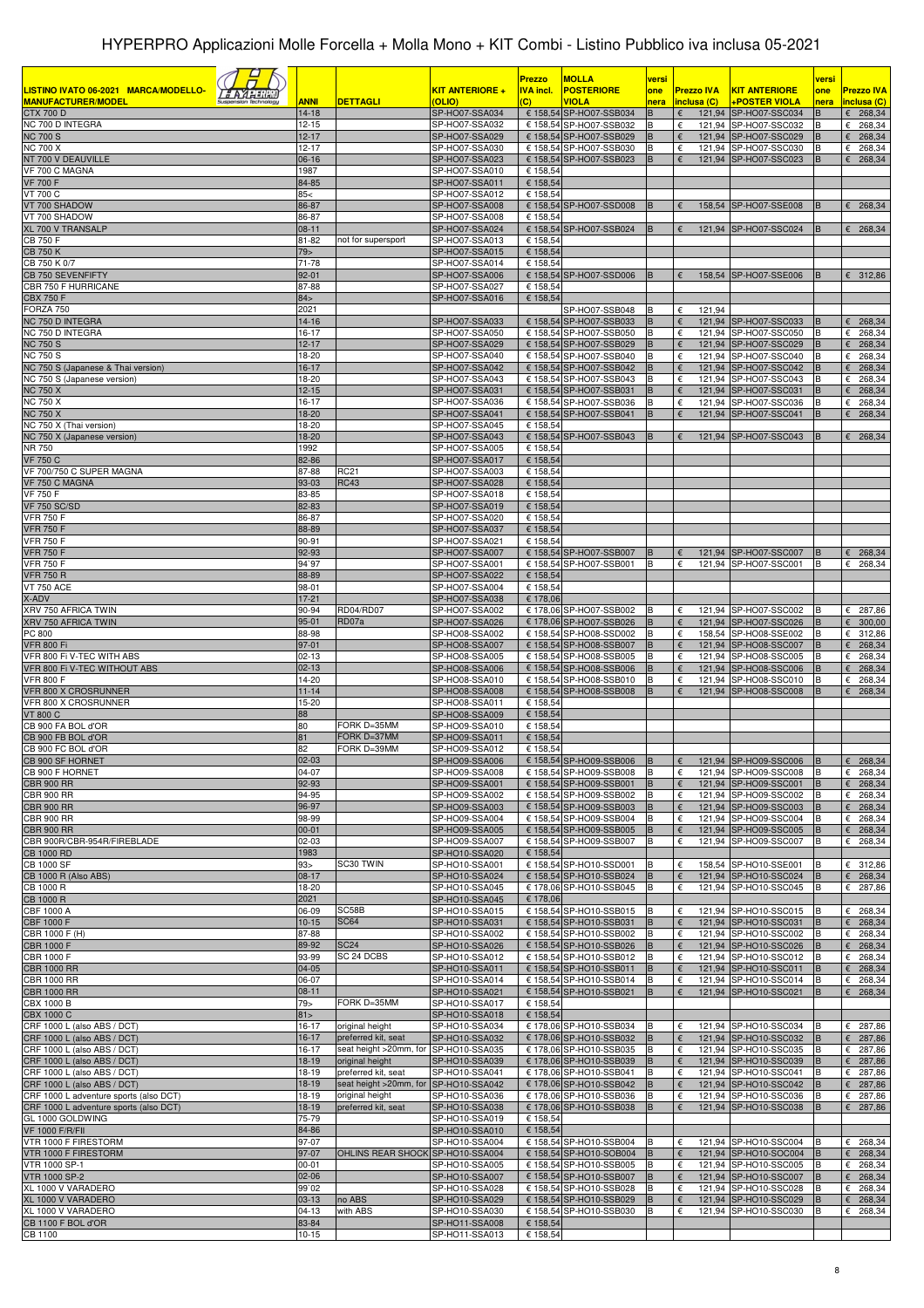|                                                                                         |                        |                                      |                                  | <b>Prezzo</b>                      | <b>MOLLA</b>                                       | versi       |                                  |                                                | versi       |                                  |
|-----------------------------------------------------------------------------------------|------------------------|--------------------------------------|----------------------------------|------------------------------------|----------------------------------------------------|-------------|----------------------------------|------------------------------------------------|-------------|----------------------------------|
| LISTINO IVATO 06-2021 MARCA/MODELLO-<br><u>'s Alderium</u><br><b>MANUFACTURER/MODEL</b> | <b>ANNI</b>            | <b>DETTAGLI</b>                      | KIT ANTERIORE +<br><b>OLIO)</b>  | <b>IVA incl.</b><br>$\overline{c}$ | <b>POSTERIORE</b><br><b>VIOLA</b>                  | one<br>nera | <b>Prezzo IVA</b><br>inclusa (C) | <b>KIT ANTERIORE</b><br>+POSTER VIOLA          | one<br>nera | <b>Prezzo IVA</b><br>inclusa (C) |
| <b>CB 1100 EX</b>                                                                       | $14 - 16$              | Also ABS                             | SP-HO11-SSA015                   | € 158,54                           |                                                    |             |                                  |                                                |             |                                  |
| CB 1100 R<br><b>CB 1100 RC</b>                                                          | 82<br>1980             | TOPHALF                              | SP-HO11-SSA009<br>SP-HO11-SSA010 | € 158,54<br>€ 158,54               |                                                    |             |                                  |                                                |             |                                  |
| <b>CB 1100 RS</b>                                                                       | 17-20                  |                                      | SP-HO11-SSA016                   | € 158,54                           |                                                    |             |                                  |                                                |             |                                  |
| CBR 1100 XX BLACKBIRD<br>CRF 1100 L (also ABS / DCT)                                    | 96-05<br>$20 - 21$     | original height                      | SP-HO11-SSA001<br>SP-HO11-SSA017 |                                    | € 158,54 SP-HO11-SSB001<br>€ 178,06 SP-HO11-SSB017 | B           | €<br>€                           | 121,94 SP-HO11-SSC001<br>121,94 SP-HO11-SSC017 | B           | $E$ 268,34<br>287,86<br>€        |
| CRF 1100 L (also ABS / DCT)                                                             | $20 - 21$              | preferred kit, seat                  | SP-HO11-SSA019                   |                                    | € 178,06 SP-HO11-SSB019                            | B           |                                  | 121,94 SP-HO11-SSC019                          | В           | 287,86<br>€                      |
| CRF 1100 L (also ABS / DCT)                                                             | $20 - 21$              | seat height >20mm, for               | SP-HO11-SSA020                   |                                    | € 178,06 SP-HO11-SSB020                            | B           | €                                | 121,94 SP-HO11-SSC020                          |             | 287,86<br>€                      |
| CRF 1100L ADVENTURE SPORT No EERA<br>CRF 1100L ADVENTURE SPORT No EERA 20mm higher      | $20 - 21$<br>$20 - 21$ | Also DCT version<br>Also DCT version | SP-HO11-SSA021<br>SP-HO11-SSA026 |                                    | € 178,06 SP-HO11-SSB021<br>€ 178,06 SP-HO11-SSB026 | B<br>B      | €                                | 121,94 SP-HO11-SSC021<br>121,94 SP-HO11-SSC026 | B           | 287,86<br>€<br>287,86<br>€       |
| CRF 1100L ADVENTURE SPORT No EERA MAX LOAD                                              | $20 - 21$              | Also DCT version                     | SP-HO11-SSA027                   |                                    | € 178,06 SP-HO11-SSB027                            | B           |                                  | 121,94 SP-HO11-SSC027                          |             | 287,86<br>€                      |
| CRF 1100L ADVENTURE SPORT with EERA<br>CRF 1100L ADVENTURE SPORT with EERA 20mm higher  | $20 - 21$<br>$20 - 21$ | Also DCT version<br>Also DCT version | SP-HO11-SSA023<br>SP-HO11-SSA024 |                                    | € 178,06 SP-HO11-SSB023<br>€ 178,06 SP-HO11-SSB024 | B<br>B      | €<br>€                           | 121,94 SP-HO11-SSC023<br>121,94 SP-HO11-SSC024 |             | 287,86<br>€<br>287,86<br>€       |
| GL 1100                                                                                 | 80-83                  |                                      | SP-HO11-SSA011                   | € 158,54                           |                                                    |             |                                  |                                                |             |                                  |
| ST 1100 PAN EUROPEAN                                                                    | $90 - 01$              | FORK D=41MM<br>FORK D=41MM ABS       | SP-HO11-SSA002                   |                                    | € 158,54 SP-HO11-SSB002<br>€ 158,54 SP-HO11-SSB003 |             | €                                | 121,94 SP-HO11-SSC002                          |             | 268,34<br>€<br>€                 |
| ST 1100 PAN EUROPEAN<br>ST 1100 PAN EUROPEAN                                            | 92-95<br>96-01         | FORK D=43MM ABS                      | SP-HO11-SSA003<br>SP-HO11-SSA004 |                                    | € 158,54 SP-HO11-SSB004                            | B<br>B      | €                                | 121,94 SP-HO11-SSC003<br>121,94 SP-HO11-SSC004 | в<br>B      | 268,34<br>268,34<br>€            |
| <b>VF 1100 C</b>                                                                        | 83-86                  |                                      | SP-HO11-SSA012                   | € 158,54                           |                                                    |             |                                  |                                                |             |                                  |
| <b>VT 1100</b><br>VT 1100 C SHADOW                                                      | 85-86<br>87-90         | TWIN SHOCK                           | SP-HO11-SSA014<br>SP-HO11-SSA005 | € 158,54                           | € 158,54 SP-HO11-SSD005                            | B           | €                                | 158,54 SP-HO11-SSE005                          | в           | $E$ 312,86                       |
| VT 1100 C2 SHADOW ACE                                                                   | 95-98                  |                                      | SP-HO11-SSA006                   |                                    | € 158,54 SP-HO11-SSD006                            |             | €                                | 158,54 SP-HO11-SSE006                          |             | 312,86<br>€                      |
| X11<br>GL 1200                                                                          | 99-01<br>84-88         |                                      | SP-HO11-SSA007<br>SP-HO12-SSA001 | € 158,54                           | € 158,54 SP-HO11-SSB007                            | B           | €                                | 121,94 SP-HO11-SSC007                          | в           | 268,34<br>€                      |
| <b>VFR 1200 F</b>                                                                       | $10 - 16$              |                                      | SP-HO12-SSA002                   |                                    | € 158,54 SP-HO12-SSB002                            | В           | €                                | 121,94 SP-HO12-SSC002                          |             | 268,34<br>€                      |
| VFR 1200 X Crosstourer                                                                  | $12 - 18$              |                                      | SP-HO12-SSA003                   |                                    | € 158,54 SP-HO12-SSB003                            | B           | €                                | 121,94 SP-HO12-SSC003                          |             | 268,34<br>€                      |
| <b>CB 1300 SF</b><br><b>CB 1300 SF</b>                                                  | 98-00<br>$01 - 02$     | FORK D=45MM / NOT                    | SP-HO13-SSA002<br>SP-HO13-SSA005 |                                    | € 158,54 SP-HO13-SSD002<br>€ 158,54 SP-HO13-SSD005 | B<br>в      | €<br>€                           | 158,54 SP-HO13-SSE002<br>158,54 SP-HO13-SSE005 | В           | €<br>312,86<br>312,86<br>€       |
| CB 1300 SF / SB                                                                         | 03-06                  |                                      | SP-HO13-SSA004                   |                                    | € 158,54 SP-HO13-SSD004                            | В           | €                                | 158,54 SP-HO13-SSE004                          | в           | € 312,86                         |
| <b>CB 1300 SF</b><br>CTX 1300                                                           | $10 - 11$<br>14-19     |                                      | SP-HO13-SSA008<br>SP-HO13-SSA009 | € 158,54                           | € 158,54 SP-HO13-SSD008                            | B           | €                                | 158,54 SP-HO13-SSE008                          |             | 312,86<br>€                      |
| ST 1300 A PAN EUROPEAN                                                                  | $02 - 18$              | CBS / ABS                            | SP-HO13-SSA003                   |                                    | € 158,54 SP-HO13-SSB003                            | В           | €                                | 121,94 SP-HO13-SSC003                          |             | $E$ 268,34                       |
| ST 1300 A PAN EUROPEAN                                                                  | $02 - 18$              | CBS / ABS HEAVY                      | SP-HO13-SSA007                   |                                    | € 158,54 SP-HO13-SSB007                            | B           | €                                | 121,94 SP-HO13-SSC007                          | В           | 268,34<br>€                      |
| <b>VTX 1300</b><br>X4                                                                   | 03-09<br>97-99         | OHLINS TWIN REAR                     | SP-HO13-SSA006<br>SP-HO13-SSA001 | € 158,54                           | € 158,54 SP-HO13-SOD001                            | В           | €                                | 158,54 SP-HO13-SOE001                          |             | € 312,86                         |
| X4 (1300 CC)                                                                            | 97-99                  |                                      | SP-HO13-SSA001                   |                                    | € 158,54 SP-HO13-SSD001                            |             | €                                | 158,54 SP-HO13-SSE001                          |             | €<br>312,86                      |
| X4 (1300 CC)<br><b>F6 C VALKYRIE</b>                                                    | 2000<br>96-98          |                                      | SP-HO13-SSA011<br>SP-HO15-SSA002 | € 158,54                           | € 158,54 SP-HO15-SSD002                            | в           | €                                | 158,54 SP-HO15-SSE002                          |             | € 312,86                         |
| <b>F6 C VALKYRIE</b>                                                                    | 99-02                  | SC34A                                | SP-HO15-SSA003                   |                                    | € 158,54 SP-HO15-SSD003                            | в           | €                                | 158,54 SP-HO15-SSE003                          | в           | 312,86<br>€                      |
| GL 1500 / SE                                                                            | 89-00                  | 6 CYL                                | SP-HO15-SSA001                   |                                    | € 158,54 SP-HO15-SSB001                            | B           | €                                | 121,94 SP-HO15-SSC001                          |             | 268,34<br>€                      |
| GL 1800<br>GL 1800                                                                      | $01 - 17$<br>18-19     |                                      | SP-HO18-SSA001<br>SP-HO18-SSN006 |                                    | € 158,54 SP-HO18-SSB001<br>€ 158,54 SP-HO18-SSB006 | В<br>B      |                                  | 121,94 SP-HO18-SSC001<br>121,94 SP-HO18-SSL006 | в           | 268,34<br>€<br>268,34<br>€       |
| GL 1800 Bagger                                                                          | 13-16                  |                                      | SP-HO18-SSA004                   | € 158,54                           |                                                    |             |                                  |                                                |             |                                  |
| <b>VTX 1800</b><br><b>HUSQVARNA</b>                                                     | $02 - 08$              |                                      | SP-HO18-SSA003                   |                                    | € 178,06 SP-HO18-SSD003                            | <b>B</b>    | €                                | 158,54 SP-HO18-SSE003                          | B           | 6329,34                          |
| VITPILEN 401                                                                            | 18-19                  |                                      | SP-HU04-SSA001                   |                                    | € 158,54 SP-HU04-SSB001                            | B           | €                                | 121,94 SP-HU04-SSC001                          | <b>B</b>    | $\epsilon$ 268,34                |
| 701 SUPERMOTO<br><b>HYOSUNG</b>                                                         | 16-20                  |                                      | SP-HU07-SSA002                   |                                    | € 158,54 SP-HU07-SSB002                            | B           | €                                | 121,94 SP-HU07-SSC002                          | B           | $\epsilon$ 268,34                |
| GT 650                                                                                  | 05 >                   |                                      | SP-HY06-SSA001                   | € 158,54                           |                                                    |             |                                  |                                                |             |                                  |
| <b>INDIAN</b>                                                                           |                        |                                      |                                  |                                    |                                                    |             |                                  |                                                |             |                                  |
| <b>FTR 1200</b><br><b>SCOUT</b>                                                         | 19-20<br>15-16         | Also S version                       | SP-IN12-SSA006<br>SP-IN11-SSA001 |                                    | € 158,54 SP-IN12-SSB006<br>€ 158,54 SP-IN11-SSO001 | B<br>B      | €<br>€                           | 121,94 SP-IN12-SSC006<br>158,54 SP-IN11-SSP001 | В<br>В      | $E$ 268,34<br>€<br>312,86        |
| SCOUT 1200                                                                              | 2017                   |                                      | SP-IN12-SSA001                   |                                    | € 158,54 SP-IN12-SSO001                            | B           | €                                | 158,54 SP-IN12-SSP001                          |             | €<br>312,86                      |
| SCOUT 1200<br><b>SCOUT BOBBER</b>                                                       | 18-20<br>18-20         |                                      | SP-IN12-SSA004<br>SP-IN12-SSA002 |                                    | € 158,54 SP-IN12-SSO004<br>€ 158,54 SP-IN12-SSO002 | в<br>B      | €<br>€                           | 158,54 SP-IN12-SSP004<br>158,54 SP-IN12-SSP002 | В           | € 312,86<br>312,86<br>€          |
| <b>SCOUT SIXTY</b>                                                                      | 2017                   |                                      | SP-IN11-SSA004                   |                                    | € 158,54 SP-IN11-SSO004                            | В           | €                                | 158,54 SP-IN11-SSP004                          | в           | 312,86<br>€                      |
| <b>SCOUT SIXTY</b>                                                                      | 18-20<br>14-20         |                                      | SP-IN11-SSA003<br>SP-IN18-SSA001 |                                    | € 158,54 SP-IN11-SSO003                            | В           | €                                | 158,54 SP-IN11-SSP003                          |             | 312,86<br>€                      |
| CHIEF VINTAGE/ CLASSIC/ DARK HORSE<br>CHIEFTAIN / ROADMASTER (airsupported shock)       | 15-20                  |                                      | SP-IN18-SSA002                   |                                    | € 178,06 SP-IN18-SSB001<br>€ 178,06 SP-IN18-SSB002 | B<br>IB.    | €<br>€                           | 121,94 SP-IN18-SSC001<br>121,94 SP-IN18-SSC002 | в<br>B      | € 287,86<br>€ 287,86             |
| CHALLENGER (DARK HORSE/LIMITED)                                                         | 2020                   |                                      | SP-IN18-SSA006                   |                                    | € 178,06 SP-IN18-SSB006                            | B           | €                                | 121,94 SP-IN18-SSC006                          | в           | € 287,86                         |
| <b>SPRINGFIELD</b><br><b>KAWASAKI</b>                                                   | 16-20                  |                                      | SP-IN18-SSA003                   |                                    | € 178,06 SP-IN18-SSB003                            |             |                                  | 121,94 SP-IN18-SSC003                          |             | $E$ 287,86                       |
| <b>KSR 110</b>                                                                          | 03-08                  |                                      | SP-KA01-SSA001                   | € 158,54                           |                                                    |             |                                  |                                                |             |                                  |
| J 125<br><b>NINJA 125</b>                                                               | 16-20<br>19-20         |                                      | SP-KA01-SSA003<br>SP-KA01-SSA005 | € 158,54<br>€ 158,54               |                                                    |             |                                  |                                                |             |                                  |
| Z 125                                                                                   | 19-20                  |                                      | SP-KA01-SSA004                   | € 158,54                           |                                                    |             |                                  |                                                |             |                                  |
| Z 125 PRO                                                                               | 16-20                  |                                      | SP-KA01-SSA002                   | € 158,54                           |                                                    |             |                                  |                                                |             |                                  |
| 250 ESTRELLA/RS<br>250 TR                                                               | 99-13<br>$02 - 13$     | <b>BJ250</b>                         | SP-KA02-SSA002<br>SP-KA02-SSA015 | € 158,54<br>€ 158,54               |                                                    |             |                                  |                                                |             |                                  |
| <b>D-TRACKER</b>                                                                        | $01 - 07$              | LX250E                               | SP-KA02-SSA003                   |                                    | € 158,54 SP-KA02-SSB003                            | В           |                                  | 121,94 SP-KA02-SSC003                          | в           | 268,34<br>€                      |
| EL 250<br><b>KLR 250</b>                                                                | 91-98<br>84-05         | KL 250 D                             | SP-KA02-SSA004<br>SP-KA02-SSA012 | € 158.54                           | € 158,54 SP-KA02-SSB012                            | B           |                                  | 121,94 SP-KA02-SSC012                          |             | $E$ 268,34                       |
| <b>KLR 250 R</b>                                                                        | 84 >                   |                                      | SP-KA02-SSA005                   | € 158.54                           |                                                    |             |                                  |                                                |             |                                  |
| KLX 250 / D-TRACKER                                                                     | 98-07                  | <b>LX250E</b>                        | SP-KA02-SSA003                   |                                    | € 158,54 SP-KA02-SSB003                            | B           | €                                | 121,94 SP-KA02-SSC003                          | в           | $E$ 268,34                       |
| <b>KLX 250</b><br><b>NINJA 250 R</b>                                                    | 93-96<br>$08-12$       |                                      | SP-KA02-SSA006<br>SP-KA02-SSA007 | € 158,54                           | € 158,54 SP-KA02-SSB007                            | B           |                                  | 121,94 SP-KA02-SSC007                          |             | $E$ 268,34                       |
| NINJA 250 SL                                                                            | 15 <sub>&gt;</sub>     |                                      | SP-KA02-SSA009                   | € 158,54                           |                                                    |             |                                  |                                                |             |                                  |
| KR <sub>1</sub> S<br>KR 250 C2                                                          | 90-91<br>90 >          |                                      | SP-KA02-SSA001<br>SP-KA02-SSA001 |                                    | € 158,54 SP-KA02-SSB001<br>€ 158,54 SP-KA02-SSB001 | В<br>B      | €                                | 121,94 SP-KA02-SSC001<br>121,94 SP-KA02-SSC001 |             | $E$ 268,34<br>268,34<br>€        |
| Z 250 (Japan spec)                                                                      | $13 - 14$              |                                      | SP-KA02-SSA011                   | € 158,54                           |                                                    |             |                                  |                                                |             |                                  |
| Z 250 SL<br>J 300                                                                       | $15 - 17$<br>14-20     |                                      | SP-KA02-SSA013<br>SP-KA03-SSA003 | € 158,54<br>€ 158,54               |                                                    |             |                                  |                                                |             |                                  |
| NINJA 300 R (also ABS)                                                                  | 13-17                  |                                      | SP-KA03-SSA001                   |                                    | € 158,54 SP-KA03-SSB001                            | B           | €                                | 121,94 SP-KA03-SSC001                          | в           | 268,34<br>€                      |
| VERSYS-X 300                                                                            | 17-20                  |                                      | SP-KA03-SSA006                   | € 158,54                           |                                                    |             |                                  |                                                |             |                                  |
| Z 300<br>ER-4 (no ABS)                                                                  | 15-18<br>11-13         |                                      | SP-KA03-SSA004<br>SP-KA04-SSA006 |                                    | € 158,54 SP-KA03-SSB004<br>€ 158,54 SP-KA04-SSB006 | B<br>B      | €<br>€                           | 121,94 SP-KA03-SSC004<br>121,94 SP-KA04-SSC006 | в<br>B      | $E$ 268,34<br>268,34<br>€        |
| <b>NINJA 400</b>                                                                        | 18-19                  |                                      | SP-KA04-SSA007                   | € 158,54                           |                                                    |             |                                  |                                                |             |                                  |
| <b>NINJA 400 R</b><br>Z 400                                                             | 11-13<br>19-20         |                                      | SP-KA04-SSA004<br>SP-KA04-SSA009 | € 158,54                           | € 158,54 SP-KA04-SSB004                            | B           |                                  | 121,94 SP-KA04-SSC004                          |             | $E$ 268,34                       |
| ZEPHYR 400                                                                              | 89-96                  | <b>TWIN</b>                          | SP-KA04-SSA001                   |                                    | € 158,54 SP-KA04-SSD001                            | B           | €                                | 158,54 SP-KA04-SSE001                          |             | 6312,86                          |
| ZEPHYR 400                                                                              | 89-96                  | OHLINS REAR                          | SP-KA04-SSA001                   |                                    | € 158,54 SP-KA04-SOD001                            | B           | €                                | 158,54 SP-KA04-SOE001                          | в           | € 312,86                         |
| ZEPHYR 400 X<br><b>ZRX 400</b>                                                          | 97-08<br>94 >          |                                      | SP-KA04-SSA005<br>SP-KA04-SSA002 | € 158,54                           | € 158,54 SP-KA04-SSD002                            | В           | €                                | 158,54 SP-KA04-SSE002                          |             | € 312,86                         |
| <b>ZXR 400</b>                                                                          | 91                     |                                      | SP-KA04-SSA003                   | € 158,54                           |                                                    |             |                                  |                                                |             |                                  |
| <b>EN 500</b><br>$ER-5$                                                                 | 93-97<br>96-00         | Vulcan Ltd                           | SP-KA05-SSA007<br>SP-KA05-SSA004 | € 158,54<br>€ 158,54               |                                                    |             |                                  |                                                |             |                                  |
| ER-5                                                                                    | $01 - 05$              |                                      | SP-KA05-SSA003                   | € 158,54                           |                                                    |             |                                  |                                                |             |                                  |
| <b>GPZ 500 S</b>                                                                        | 94-02                  |                                      | SP-KA05-SSA002                   |                                    | € 158,54 SP-KA05-SSB002                            | B           | €                                | 121,94 SP-KA05-SSC002                          | B           | $\epsilon$ 268,34                |
| GPZ 500 S                                                                               | 87-93                  |                                      | SP-KA05-SSA005                   | € 158,54                           |                                                    |             |                                  |                                                |             |                                  |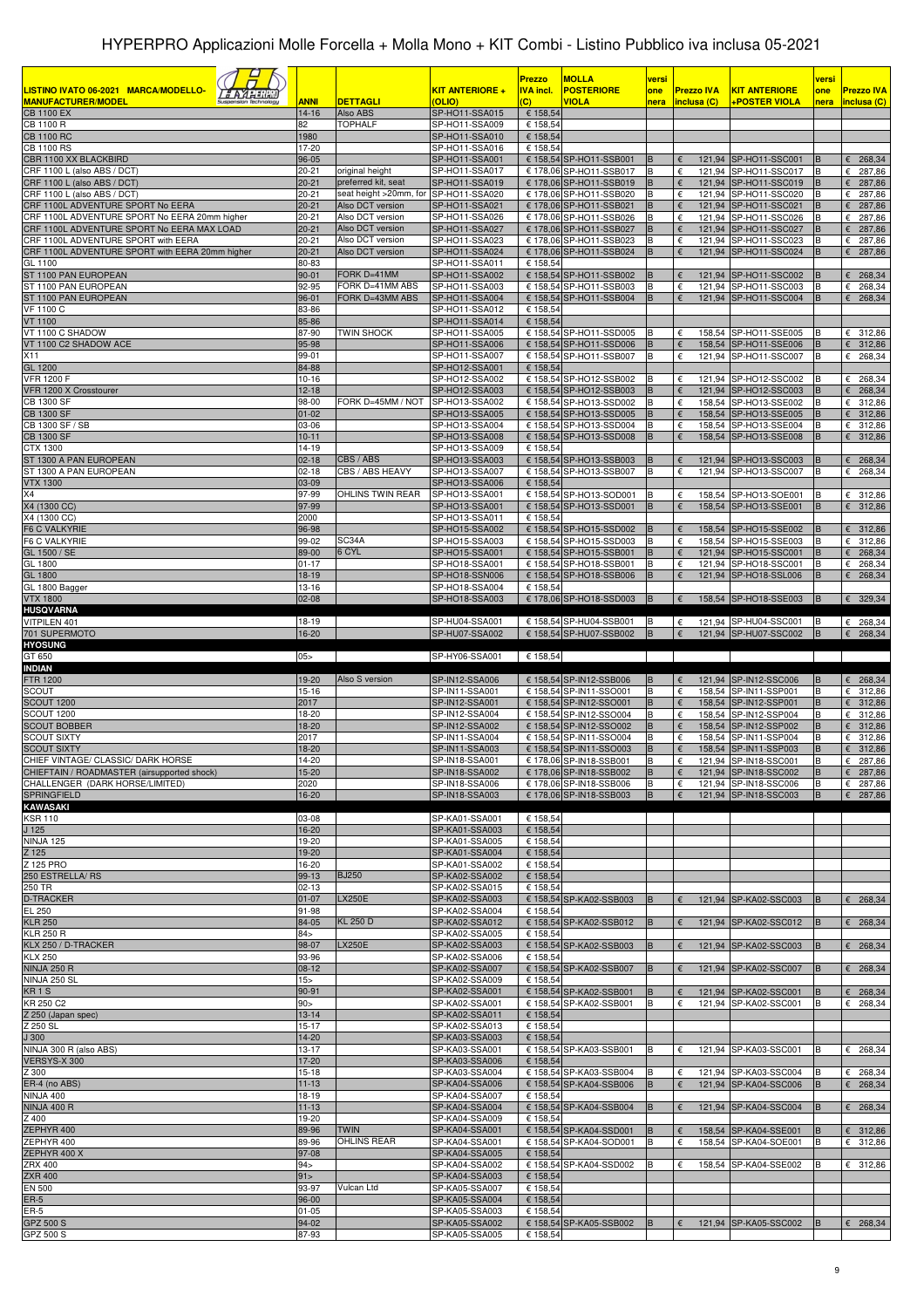|                                                 |                    |                                      |                                  | <b>Prezzo</b>        | <b>MOLLA</b>                                       | versi    |                 |                   |                                                | versi  |                            |
|-------------------------------------------------|--------------------|--------------------------------------|----------------------------------|----------------------|----------------------------------------------------|----------|-----------------|-------------------|------------------------------------------------|--------|----------------------------|
| LISTINO IVATO 06-2021 MARCA/MODELLO-<br>$BAA =$ |                    |                                      | KIT ANTERIORE +                  | <b>IVA incl.</b>     | <b>POSTERIORE</b>                                  | one      |                 | <b>Prezzo IVA</b> | <b>KIT ANTERIORE</b>                           | one    | <b>Prezzo IVA</b>          |
| <b>MANUFACTURER/MODEL</b>                       | <b>ANNI</b>        | <u>DETTAGLI</u>                      | <b>(OLIO)</b>                    | $\overline{c}$       | <b>VIOLA</b>                                       | nera     |                 | inclusa (C)       | +POSTER VIOLA                                  | nera   | inclusa (C)                |
| <b>KLE 500</b><br>$\overline{Z}$ 500 B          | $91 - 07$<br>79-80 |                                      | SP-KA05-SSA006<br>SP-KA05-SSA013 | € 158,54<br>€ 158,54 |                                                    |          |                 |                   |                                                |        |                            |
| <b>GPZ 550</b>                                  | 81-83              |                                      | SP-KA05-SSA008                   | € 158,54             |                                                    |          |                 |                   |                                                |        |                            |
| Z 550                                           | 80 >               |                                      | SP-KA05-SSA009                   | € 158,54             |                                                    |          |                 |                   |                                                |        |                            |
| 550 F                                           | 83 <sub>5</sub>    |                                      | SP-KA05-SSA011                   | € 158,54             |                                                    |          |                 |                   |                                                |        |                            |
| Z 550 GP<br><b>ZEPHYR 550</b>                   | 81<br>89-97        | <b>TWIN</b>                          | SP-KA05-SSA010<br>SP-KA05-SSA001 | € 158,54             | € 158,54 SP-KA05-SSD001                            | B        |                 |                   | 158,54 SP-KA05-SSE001                          | B      | 6312,86                    |
| <b>GPX 600R</b>                                 | 88-90              |                                      | SP-KA06-SSA001                   | € 158,54             |                                                    |          |                 |                   |                                                |        |                            |
| GPZ 600/ ZX600A/ NINJA                          | 85-89              |                                      | SP-KA06-SSA002                   | € 158,54             |                                                    |          |                 |                   |                                                |        |                            |
| KLR 600 /E                                      | 84-86              |                                      | SP-KA06-SSA021                   | € 158,54             |                                                    |          |                 |                   |                                                |        |                            |
| WARBIRD ZX600C<br>ZL 600 ELIMINATOR             | 88-90<br>85-97     | WITH ELECTRONIC                      | SP-KA06-SSA001<br>SP-KA06-SSA022 | € 158,54<br>€ 158,54 |                                                    |          |                 |                   |                                                |        |                            |
| ZX-6R                                           | 95-97              |                                      | SP-KA06-SSA004                   |                      | € 158,54 SP-KA06-SSB004                            | B        | €               |                   | 121,94 SP-KA06-SSC004                          | B      | 268,34<br>€                |
| ZX-6R                                           | 95-97              | OHLINS REAR SHOCK SP-KA06-SSA004     |                                  |                      | € 158,54 SP-KA06-SOB004                            | B        | €               |                   | 121,94 SP-KA06-SOC004                          | B      | 268,34<br>€                |
| ZX-6R                                           | 98-99              |                                      | SP-KA06-SSA005                   |                      | € 158.54 SP-KA06-SSB005                            | B        | €               |                   | 121,94 SP-KA06-SSC005                          | B      | 268,34<br>€                |
| ZX-6R<br>ZX-6R (ZX636R)                         | $00 - 01$<br>2002  |                                      | SP-KA06-SSA008<br>SP-KA06-SSA009 |                      | € 158,54 SP-KA06-SSB008<br>€ 158,54 SP-KA06-SSB009 | B<br>B   | €<br>€          |                   | 121,94 SP-KA06-SSC008<br>121,94 SP-KA06-SSC009 | B<br>B | 268,34<br>€<br>268,34<br>€ |
| ZX-6 RR                                         | 03-04              | 636                                  | SP-KA06-SSA010                   |                      | € 158,54 SP-KA06-SSB010                            | B        | €               |                   | 121,94 SP-KA06-SSC010                          | B      | 268,34<br>€                |
| ZX-6R (636)                                     | 05-06              |                                      | SP-KA06-SSA015                   |                      | € 158,54 SP-KA06-SSB015                            | B        | €               |                   | 121,94 SP-KA06-SSC015                          | B      | 268,34<br>€                |
| ZX-6R                                           | 07-08              |                                      | SP-KA06-SSA020                   |                      | € 158,54 SP-KA06-SSB020                            | B        | €               |                   | 121,94 SP-KA06-SSC020                          |        | & 268,34                   |
| ZX-6R<br>ZX-6R                                  | $09-10$<br>11-12   |                                      | SP-KA06-SSA033<br>SP-KA06-SSA032 | € 158,54             | € 158,54 SP-KA06-SSB033                            | B        | €               |                   | 121.94 SP-KA06-SSC033                          | B      | 268,34<br>€                |
| ZX-6R                                           | $13 - 18$          |                                      | SP-KA06-SSA038                   |                      | € 158,54 SP-KA06-SSB038                            | B        | €               |                   | 121,94 SP-KA06-SSC038                          | B      | 268,34<br>€                |
| ZX-6R                                           | 19-20              |                                      |                                  |                      | SP-KA06-SSB047                                     | B        | $\epsilon$      | 121,94            |                                                |        |                            |
| <b>ZZR 600</b>                                  | 90-92              | also ZZR 500                         | SP-KA06-SSA006                   |                      | € 158,54 SP-KA06-SSB006                            | B        | €               |                   | 121,94 SP-KA06-SSC006                          | B      | 268,34<br>€                |
| <b>ZZR 600</b><br><b>ZZR 600</b>                | 93-94<br>95-05     | also ZZR 550                         | SP-KA06-SSA007<br>SP-KA06-SSA012 |                      | € 158,54 SP-KA06-SSB007<br>€ 158,54 SP-KA06-SSB012 | B<br>B   | €               |                   | 121,94 SP-KA06-SSC007<br>121,94 SP-KA06-SSC012 | B      | 268,34<br>€<br>268,34<br>€ |
| ER-6 N/F (Ninja 650)                            | 05-08              |                                      | SP-KA06-SSA016                   |                      | € 158,54 SP-KA06-SSB016                            | B        | €               |                   | 121,94 SP-KA06-SSC016                          |        | €<br>268,34                |
| ER-6 N/F (Ninja 650)                            | $09-11$            |                                      | SP-KA06-SSA029                   |                      | € 158,54 SP-KA06-SSB029                            | B        | €               |                   | 121.94 SP-KA06-SSC029                          | B      | 268,34<br>€                |
| ER-6 N/F (Ninja 650)                            | $12 - 16$          |                                      | SP-KA06-SSA034                   |                      | € 158,54 SP-KA06-SSB034                            | B        | €               |                   | 121,94 SP-KA06-SSC034                          |        | 268,34<br>€                |
| <b>KLR 650 C</b><br><b>KLR 650</b>              | 95-07<br>$08 - 14$ | FORK D=41MM (EU)                     | SP-KA06-SSA024<br>SP-KA06-SSA036 | € 158,54             | € 158,54 SP-KA06-SSB036                            | B        | €               | 121,94            | SP-KA06-SSC036                                 |        | €<br>268,34                |
| KLR 650 A/B/TENGAI                              | 87-07              | ORK D=38MM                           | SP-KA06-SSA023                   | € 158,54             |                                                    |          |                 |                   |                                                |        |                            |
| KLX 650 C STREET                                | 92-96              |                                      | SP-KA06-SSA003                   |                      | € 158,54 SP-KA06-SSB003                            | B        | €               |                   | 121,94 SP-KA06-SSC003                          |        | $E$ 268,34                 |
| KLX 650 C CROSS                                 | 92-96              |                                      | SP-KA06-SSA026                   | € 158,54             |                                                    |          |                 |                   |                                                |        |                            |
| KLX 650 R CROSS<br><b>NINJA 650</b>             | 92-96<br>$17 - 20$ |                                      | SP-KA06-SSA027<br>SP-KA06-SSA042 | € 158,54             | € 158,54 SP-KA06-SSB042                            | B        | €               |                   | 121,94 SP-KA06-SSC042                          | B      | 268,34<br>€                |
| VERSYS 650                                      | $07 - 14$          |                                      | SP-KA06-SSA018                   |                      | € 158,54 SP-KA06-SSB018                            | B        | €               |                   | 121,94 SP-KA06-SSC018                          | B      | €<br>268,34                |
| VERSYS 650                                      | 15-20              | needs tool HP-T101 to                | SP-KA06-SSF039                   |                      | € 158,54 SP-KA06-SSB039                            | B        | €               |                   | 121,94 SP-KA06-SSK039                          | B      | 239,06<br>€                |
| <b>VULCAN S</b>                                 | 15-20              |                                      | SP-KA06-SSA046                   |                      | € 158,54 SP-KA06-SSB046                            | B        | €               |                   | 121,94 SP-KA06-SSC046                          | в      | 268,34<br>€                |
| W 650<br>Z 650                                  | 99-08<br>17-20     |                                      | SP-KA06-SSA011<br>SP-KA06-SSA043 |                      | € 158,54 SP-KA06-SSO011<br>€ 158,54 SP-KA06-SSB043 | B<br>B   | €<br>€          |                   | 158,54 SP-KA06-SSP011<br>121,94 SP-KA06-SSC043 | B<br>B | 312,86<br>€<br>268,34<br>€ |
| Z 650 B                                         | 81                 |                                      | SP-KA06-SSA031                   | € 158,54             |                                                    |          |                 |                   |                                                |        |                            |
| GPZ 750 R                                       | 84-86              |                                      | SP-KA07-SSA012                   | € 158,54             |                                                    |          |                 |                   |                                                |        |                            |
| <b>GPX 750 R</b>                                | 87 >               |                                      | SP-KA07-SSA015                   | € 158,54             |                                                    |          |                 |                   |                                                |        |                            |
| GPZ 750 T<br><b>GPZ 750 ZX</b>                  | 83 ><br>83>        |                                      | SP-KA07-SSA013<br>SP-KA07-SSA014 | € 158,54<br>€ 158,54 |                                                    |          |                 |                   |                                                |        |                            |
| KZ 750 L                                        | 82-85              |                                      | SP-KA07-SSA025                   | € 158,54             |                                                    |          |                 |                   |                                                |        |                            |
| KZ 750 R                                        | 82                 |                                      | SP-KA07-SSA026                   | € 158,54             |                                                    |          |                 |                   |                                                |        |                            |
| <b>VN 750</b>                                   | 86-92              |                                      | SP-KA07-SSA016                   | € 158,54             |                                                    |          |                 |                   |                                                |        |                            |
| <b>VN 750</b><br>Z 750 / ZEPHYR 750             | 93 ><br>91 >       | PURPLE TWIN REAR                     | SP-KA07-SSA017<br>SP-KA07-SSA001 | € 158,54             | € 158,54 SP-KA07-SSD001                            | B        | €               |                   | 158,54 SP-KA07-SSE001                          | B      | € 312,86                   |
| Z 750 / ZEPHYR 750                              | 91                 | <b>BLACK TWIN REAR</b>               | SP-KA07-SSA001                   |                      | € 158,54 SP-KA07-SSO001                            | B        | €               |                   | 158,54 SP-KA07-SSP001                          | B      | 312,86<br>€                |
| Z 750 (NOT S model !)                           | 04-06              |                                      | SP-KA07-SSA010                   |                      | € 158,54 SP-KA07-SSB010                            | B        | €               |                   | 121,94 SP-KA07-SSC010                          | в      | 268,34<br>€                |
| Z 750 S                                         | 04-06              |                                      | SP-KA07-SSA024                   |                      | € 158,54 SP-KA07-SSB024                            |          |                 | 121,94            | SP-KA07-SSC024                                 |        | 268,34                     |
| Z 750 (Also ABS, not for R version)<br>Z 750 B  | $07-12$<br>83 >    | 2 CYLINDER                           | SP-KA07-SSA011<br>SP-KA07-SSA020 | € 158,54             | € 158,54 SP-KA07-SSB011                            | B        | €               |                   | 121,94 SP-KA07-SSC011                          | B      | 268,34<br>€                |
| Z 750 GT                                        | 82 >               |                                      | SP-KA07-SSA018                   | € 158,54             |                                                    |          |                 |                   |                                                |        |                            |
| Z 750 GT                                        | 83<                |                                      | SP-KA07-SSA019                   | € 158,54             |                                                    |          |                 |                   |                                                |        |                            |
| Z 750 LTD                                       | 80 >               |                                      | SP-KA07-SSA021                   | € 158,54             |                                                    |          |                 |                   |                                                |        |                            |
| Z 750 R<br>ZEPHYR 750                           | $11 - 12$<br>91    | PURPLE TWIN REAR                     | SP-KA07-SSA001                   |                      | SP-KA07-SSB029<br>€ 158,54 SP-KA07-SSD001          | B<br>B   | €<br>$\epsilon$ | 121,94            | 158,54 SP-KA07-SSE001                          | B<br>B | € 312,86                   |
| ZEPHYR 750                                      | 91                 | <b>BLACK TWIN REAR</b>               | SP-KA07-SSA001                   |                      | € 158,54 SP-KA07-SSO001                            | B        | €               |                   | 158,54 SP-KA07-SSP001                          | B      | 312,86<br>€                |
| ZEPHYR 750 RS                                   | 96-02              |                                      | SP-KA07-SSA027                   | € 158,54             |                                                    |          |                 |                   |                                                |        |                            |
| $ZR-7$<br>$ZR-7$                                | 99-00<br>$01 - 03$ |                                      | SP-KA07-SSA002                   |                      | € 158,54 SP-KA07-SSB002<br>€ 158.54 SP-KA07-SSB009 | B<br>B   | €               |                   | 121,94 SP-KA07-SSC002                          |        | 268,34<br>€                |
| $ZR-7S$                                         | $01 - 03$          |                                      | SP-KA07-SSA009<br>SP-KA07-SSA009 |                      | € 158,54 SP-KA07-SSB009                            | <b>B</b> | €               |                   | 121,94 SP-KA07-SSC009<br>121,94 SP-KA07-SSC009 | B<br>B | $E$ 268,34<br>268,34<br>€  |
| ZX-7 RR                                         | 96-00              |                                      | SP-KA07-SSA022                   | € 158,54             |                                                    |          |                 |                   |                                                |        |                            |
| $ZX-7R$                                         | 96-03              |                                      | SP-KA07-SSA028                   |                      | € 158,54 SP-KA07-SSB028                            | B        | €               |                   | 121,94 SP-KA07-SSC028                          |        | $\epsilon$ 268,34          |
| <b>ZXR-750</b><br><b>ZXR-750</b>                | 89-90<br>91-92     | CONV FORK D=43MM<br>UPSD FORK D=43MM | SP-KA07-SSA004<br>SP-KA07-SSA005 |                      | € 158,54 SP-KA07-SSB004<br>€ 158,54 SP-KA07-SSB005 | B<br>B   | €<br>€          |                   | 121,94 SP-KA07-SSC004<br>121,94 SP-KA07-SSC005 | B<br>B | $E$ 268,34<br>€<br>268,34  |
| ZXR-750 (Ninja ZX-7)                            | 93-94              | UPSD FORK D=41MM                     | SP-KA07-SSA007                   | € 158,54             |                                                    |          |                 |                   |                                                |        |                            |
| <b>ZXR-750 R</b>                                | 91-92              | UPSD FORK D=41MM                     | SP-KA07-SSA006                   |                      | € 158,54 SP-KA07-SSB006                            | B        | €               |                   | 121.94 SP-KA07-SSC006                          | B      | 268,34<br>€                |
| ZXR-750 R (Ninja ZX-7R)                         | 93-94              | UPSD FORK D=41MM                     | SP-KA07-SSA008                   | € 158,54             |                                                    |          |                 |                   |                                                |        |                            |
| <b>VN 800 CLASSIC/DRIFTER</b><br>W 800          | 96-06              |                                      | SP-KA08-SSA001<br>SP-KA08-SSA002 | € 158,54             |                                                    | B        | €               |                   | 158,54 SP-KA08-SSP002                          |        |                            |
| W 800                                           | 10-18<br>19-20     |                                      | SP-KA08-SSA006                   |                      | € 158,54 SP-KA08-SSO002<br>€ 158,54 SP-KA08-SSO006 | B        | €               |                   | 158,54 SP-KA08-SSP006                          | B      | € 312,86<br>312,86<br>€    |
| Z 800 (also ABS, Not for E version)             | $13 - 14$          |                                      | SP-KA08-SSA003                   |                      | € 158,54 SP-KA08-SSB003                            | B        | $\epsilon$      |                   | 121,94 SP-KA08-SSC003                          | B      | 6268,34                    |
| Z 800 (also ABS, Not for E version)             | $15 - 16$          |                                      | SP-KA08-SSA004                   | € 158,54             |                                                    |          |                 |                   |                                                |        |                            |
| GPZ 900R/A12<br>GPZ 900R/A6 (anti dive)         | 99><br>84-89       | FORK D=38MM                          | SP-KA09-SSA008<br>SP-KA09-SSA001 | € 158,54             | € 158,54 SP-KA09-SSB008                            | B        | €               |                   | 121,94 SP-KA09-SSC008                          |        | 268,34<br>€                |
| GPZ 900R/A7 (no anti dive)                      | 90 >               | FORK D=41MM +                        | SP-KA09-SSA002                   |                      | € 158,54 SP-KA09-SOB002                            | B        | €               |                   | 121,94 SP-KA09-SOC002                          |        | $E$ 268,34                 |
| GPZ 900R/A7 (no anti dive)                      | 90 >               | FORK D=41MM                          | SP-KA09-SSA002                   | € 158,54             |                                                    |          |                 |                   |                                                |        |                            |
| VN 900 Classic (LT)                             | $06-11$            |                                      | SP-KA09-SSA012                   |                      | € 158,54 SP-KA09-SSB012                            | B        | €               |                   | 121,94 SP-KA09-SSC012                          |        | 6268,34                    |
| VN 900 Classic<br>VN 900 Custom                 | $11 - 17$<br>06-17 |                                      | SP-KA09-SSA013<br>SP-KA09-SSA014 | € 158,54             | € 158,54 SP-KA09-SSB013                            | B        | €               |                   | 121,94 SP-KA09-SSC013                          | B      | 268,34<br>€                |
| Z 900                                           | 74-75              | OHLINS TWIN SHOCK SP-KA09-SSA003     |                                  |                      | € 158,54 SP-KA09-SOD003                            | B        | €               |                   | 158,54 SP-KA09-SOE003                          | B      | 6312,86                    |
| Z 900                                           | 17-19              | NEEDS TOOL HP-T62                    | SP-KA09-SSA015                   |                      | € 158,54 SP-KA09-SSB015                            | B        | €               |                   | 121,94 SP-KA09-SSC015                          | B      | $\epsilon$ 268,34          |
| Z 900 RS                                        | 18-20              |                                      | SP-KA09-SSA017                   |                      | € 158,54 SP-KA09-SSB017                            | B        | €               |                   | 121,94 SP-KA09-SSC017                          | B      | 268,34<br>€                |
| Z1A/B<br><b>ZL 900 ELIMINATOR</b>               | 74-75<br>85 >      | OHLINS TWIN SHOCK                    | SP-KA09-SSA003<br>SP-KA09-SSA011 | € 158,54             | € 158,54 SP-KA09-SOD003                            | B        | €               |                   | 158,54 SP-KA09-SOE003                          | B      | € 312,86                   |
| ZX-9R NINJA                                     | 94-95              |                                      | SP-KA09-SSA004                   |                      | € 158,54 SP-KA09-SSB004                            | B        | €               |                   | 121,94 SP-KA09-SSC004                          | в      | $E$ 268,34                 |
| ZX-9R NINJA                                     | 96-97              |                                      | SP-KA09-SSA005                   |                      | € 158,54 SP-KA09-SSB005                            | B        | €               |                   | 121,94 SP-KA09-SSC005                          | B      | 268,34<br>€                |
| ZX-9R NINJA                                     | 98                 |                                      | SP-KA09-SSA006                   |                      | € 158,54 SP-KA09-SSB006                            | B        | €               |                   | 121,94 SP-KA09-SSC005                          | B      | 268,34<br>€                |
| ZX-9R NINJA<br>ZX-9R NINJA                      | 99<br>$00 - 01$    |                                      | SP-KA09-SSA007<br>SP-KA09-SSA009 |                      | € 158,54 SP-KA09-SSB007<br>€ 158,54 SP-KA09-SSB009 | B<br>B   | €<br>€          |                   | 121,94 SP-KA09-SSC007<br>121,94 SP-KA09-SSC009 | B<br>B | 268,34<br>€<br>$E$ 268,34  |
| ZX-9R NINJA                                     | $02 - 03$          |                                      | SP-KA09-SSA010                   |                      | € 158,54 SP-KA09-SSB010                            | B        | €               |                   | 121,94 SP-KA09-SSC010                          | B      | $\epsilon$ 268,34          |
| GPZ 1000 RX                                     | 86-89              |                                      | SP-KA10-SSA009                   | € 158,54             |                                                    |          |                 |                   |                                                |        |                            |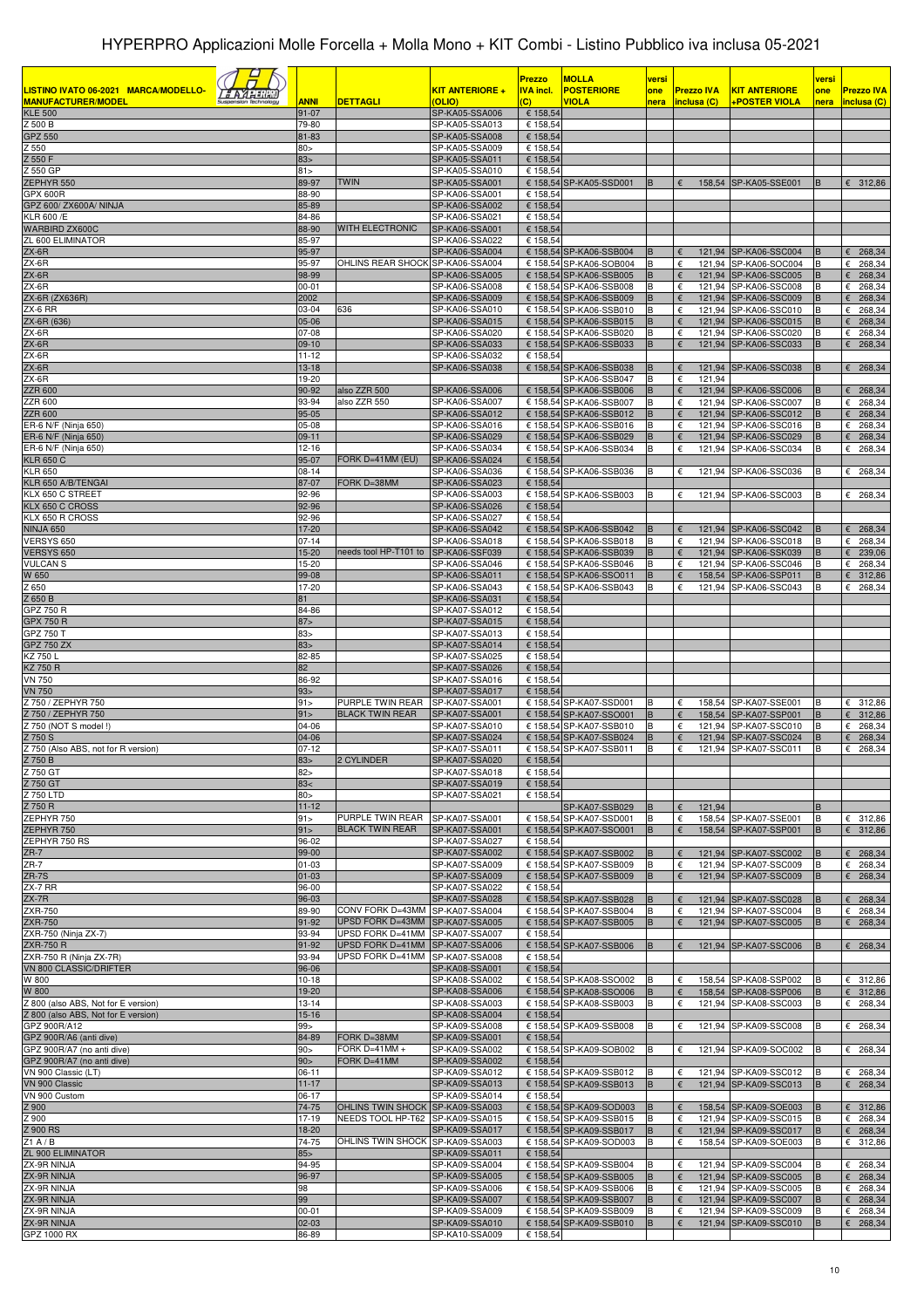|                                                             |                          |                                                       |                                  | <b>Prezzo</b>              | <b>MOLLA</b>                                       | versi  |             |                   |                                                | versi  |                            |
|-------------------------------------------------------------|--------------------------|-------------------------------------------------------|----------------------------------|----------------------------|----------------------------------------------------|--------|-------------|-------------------|------------------------------------------------|--------|----------------------------|
| LISTINO IVATO 06-2021 MARCA/MODELLO-                        |                          |                                                       | KIT ANTERIORE +                  | <b>IVA incl.</b>           | <b>POSTERIORE</b>                                  | one    |             | <b>Prezzo IVA</b> | <b>KIT ANTERIORE</b>                           | one    | <b>Prezzo IVA</b>          |
| <b>MANUFACTURER/MODEL</b><br><b>GTR 1000</b>                | <b>ANNI</b><br>86-06     | <b>DETTAGLI</b>                                       | (OLIO)<br>SP-KA10-SSA001         | $\overline{c}$<br>€ 158,54 | <b>VIOLA</b>                                       | nera   | inclusa (C) |                   | +POSTER VIOLA                                  | nera   | inclusa (C)                |
| <b>KLV 1000</b>                                             | 04-06                    |                                                       | SP-KA10-SSA003                   |                            | € 158,54 SP-KA10-SSB003                            | B      | €           |                   | 121,94 SP-KA10-SSC003                          | в      | $E$ 268,34                 |
| VERSYS 1000 (also ABS)                                      | $12 - 14$                |                                                       | SP-KA10-SSA022                   |                            | € 158,54 SP-KA10-SSB022                            | B      |             |                   | 121,94 SP-KA10-SSC022                          |        | 268,34<br>€                |
| VERSYS 1000 (also ABS)<br>VERSYS 1000 (also ABS)            | $15 - 18$<br>19-20       | Not for electronic                                    | SP-KA10-SSA024<br>SP-KA10-SSA037 |                            | € 158,54 SP-KA10-SSB024<br>€ 158,54 SP-KA10-SSB037 | В<br>B | €<br>€      |                   | 121,94 SP-KA10-SSC024<br>121,94 SP-KA10-SSC037 |        | 268,34<br>€<br>268,34<br>€ |
| Z 1000                                                      | 03-06                    |                                                       | SP-KA10-SSA005                   |                            | € 158,54 SP-KA10-SSB005                            | В      | €           |                   | 121,94 SP-KA10-SSC005                          |        | 268,34<br>€                |
| 1000                                                        | 07-'09                   |                                                       | SP-KA10-SSA008                   |                            | € 158,54 SP-KA10-SSB008                            | В      | €           |                   | 121,94 SP-KA10-SSC008                          | в<br>B | 268,34<br>€                |
| 1000<br>1000 (also ABS)                                     | $10 - 13$<br>$14 - 16$   |                                                       | SP-KA10-SSA018<br>SP-KA10-SSA029 |                            | € 158,54 SP-KA10-SSB018<br>€ 158,54 SP-KA10-SSB029 | B<br>B | €<br>€      |                   | 121,94 SP-KA10-SSC018<br>121,94 SP-KA10-SSC029 | в      | 268,34<br>€<br>268,34<br>€ |
| 1000                                                        | 17-20                    | ABS                                                   | SP-KA10-SSA036                   | € 158,54                   |                                                    |        |             |                   |                                                |        |                            |
| 1000 SX (NINJA 1000) (ABS)<br>Z 1000 SX (NINJA 1000) (ABS)  | $11 - 13$                | <b>Without HPA</b>                                    | SP-KA10-SSA021                   |                            | € 158,54 SP-KA10-SSB021                            | B      | €           |                   | 121,94 SP-KA10-SSC021                          | B      | 268,34<br>€                |
| Z 1000 SX (NINJA 1000) (ABS)                                | 14-16<br>17-20           | With HPA                                              | SP-KA10-SSA032<br>SP-KA10-SSA034 |                            | € 158,54 SP-KA10-SSB032<br>€ 158,54 SP-KA10-SSB034 | B<br>B | €<br>€      |                   | 121,94 SP-KA10-SSC032<br>121,94 SP-KA10-SSC034 | B      | €<br>268,34<br>268,34<br>€ |
| Z 1000 J                                                    | 81-83                    |                                                       | SP-KA10-SSA011                   | € 158,54                   |                                                    |        |             |                   |                                                |        |                            |
| 1000 MKII                                                   | 79-80                    |                                                       | SP-KA10-SSA010                   | € 158,54                   |                                                    |        |             |                   |                                                |        |                            |
| 7 1000 R<br>1000 ST                                         | 82 ><br>79               |                                                       | SP-KA10-SSA012<br>SP-KA10-SSA013 | € 158,54<br>€ 158,54       |                                                    |        |             |                   |                                                |        |                            |
| Z 1000 (900) / A1-A2                                        | 76 <sub>5</sub>          | OHLINS TWIN SHOCK                                     | SP-KA10-SSA004                   |                            | € 158,54 SP-KA10-SOD004                            | B      | €           |                   | 158,54 SP-KA10-SOE004                          |        | € 312,86                   |
| Z1R<br>ZX-10                                                | 78 <sub>5</sub><br>89-92 |                                                       | SP-KA10-SSA014<br>SP-KA10-SSA002 | € 158,54<br>€ 158,54       |                                                    |        |             |                   |                                                |        |                            |
| <b>ZX-10R</b>                                               | 04-05                    |                                                       | SP-KA10-SSA006                   |                            | € 158,54 SP-KA10-SSB006                            | в      |             |                   | 121,94 SP-KA10-SSC006                          |        | €<br>268,34                |
| <b>ZX-10R</b>                                               | 06-07                    |                                                       | SP-KA10-SSA007                   |                            | € 158,54 SP-KA10-SSB007                            | B      | €           |                   | 121,94 SP-KA10-SSC007                          | в      | €<br>268,34                |
| <b>ZX-10R</b><br><b>ZX-10R</b>                              | $08 - 10$<br>$11 - 15$   |                                                       | SP-KA10-SSA017<br>SP-KA10-SSA023 |                            | € 158,54 SP-KA10-SSB017<br>€ 158,54 SP-KA10-SSB023 | B<br>B | €<br>€      |                   | 121,94 SP-KA10-SSC017<br>121,94 SP-KA10-SSC023 | B<br>в | 268,34<br>€<br>€<br>268,34 |
| GPZ 1100                                                    | 95-98                    |                                                       | SP-KA11-SSA001                   |                            | € 158,54 SP-KA11-SSB001                            | B      | €           |                   | 121,94 SP-KA11-SSC001                          |        | 268,34<br>€                |
| GPZ 1100                                                    | 82                       | FORK D=34MM                                           | SP-KA11-SSA006                   | € 158,54                   |                                                    |        |             |                   |                                                |        |                            |
| GPZ 1100<br>GPZ 1100                                        | 83<br>83>                | FORK D=32MM                                           | SP-KA11-SSA007<br>SP-KA11-SSA008 | € 158,54<br>€ 158,54       |                                                    |        |             |                   |                                                |        |                            |
| Z 1100                                                      | 92>                      | OHLINS TWIN SHOCK SP-KA11-SSA002                      |                                  |                            | € 158,54 SP-KA11-SOD002                            | B      | €           |                   | 158,54 SP-KA11-SOE002                          |        | 6312,86                    |
| Z 1100                                                      | 92 >                     | PURPLE TWIN                                           | SP-KA11-SSA002                   |                            | € 158,54 SP-KA11-SSD002                            | B      | €           |                   | 158,54 SP-KA11-SSE002                          | в      | €<br>312,86                |
| Z 1100<br>Z 1100 SPECTRE                                    | 92-06<br>81-83           | <b>BLACK TWIN SHOCK</b>                               | SP-KA11-SSA002<br>SP-KA11-SSA009 | € 158,54                   | € 158,54 SP-KA11-SSO002                            | B<br>R | €           |                   | 158,54 SP-KA11-SSP002                          | B      | €<br>312,86                |
| ZEPHYR 1100                                                 | 92>                      | OHLINS TWIN REAR                                      | SP-KA11-SSA002                   |                            | € 158,54 SP-KA11-SOD002                            | B      | €           |                   | 158,54 SP-KA11-SOE002                          | B      | 6312,86                    |
| ZEPHYR 1100                                                 | 92>                      | PURPLE TWIN REAR                                      | SP-KA11-SSA002                   |                            | € 158,54 SP-KA11-SSD002                            | В      | €           |                   | 158,54 SP-KA11-SSE002                          | в      | $E$ 312,86                 |
| ZEPHYR 1100<br>ZL 1000                                      | 92-06<br>$85 -$          | <b>BLACK TWIN REAR</b>                                | SP-KA11-SSA002<br>SP-KA10-SSA015 | € 158,54                   | € 158.54 SP-KA11-SSO002                            |        | €           |                   | 158,54 SP-KA11-SSP002                          |        | 312,86<br>€                |
| ZRX 1100                                                    | 97-00                    | TWIN                                                  | SP-KA11-SSA003                   |                            | € 158,54 SP-KA11-SSD003                            | B      | €           |                   | 158,54 SP-KA11-SSE003                          |        | 6312,86                    |
| ZZR 1100                                                    | 90-92                    |                                                       | SP-KA11-SSA004                   |                            | € 158,54 SP-KA11-SSB004                            | В      | €           |                   | 121,94 SP-KA11-SSC004                          | В      | €<br>268,34                |
| <b>ZZR 1100</b><br>ZRX 1200 R and S                         | 93-01<br>$01 - 03$       | twin                                                  | SP-KA11-SSA005<br>SP-KA12-SSA002 |                            | € 158,54 SP-KA11-SSB005<br>€ 158,54 SP-KA12-SSD002 | B<br>В | €<br>€      |                   | 121,94 SP-KA11-SSC005<br>158,54 SP-KA12-SSE002 | в      | €<br>268,34<br>312,86<br>€ |
| ZRX 1200 R and S                                            | 04-06                    | <b>TWIN</b>                                           | SP-KA12-SSA005                   |                            | € 158,54 SP-KA12-SSD005                            | B      | €           |                   | 158,54 SP-KA12-SSE005                          |        | 312,86<br>€                |
| ZRX 1200 Daeg                                               | 09-16                    |                                                       | SP-KA12-SSA006                   |                            | € 158,54 SP-KA12-SSD006                            | В      | €           |                   | 158,54 SP-KA12-SSE006                          | в      | 312,86<br>€                |
| ZX-12 R NINJA<br>ZX-12 R NINJA                              | $00 - 01$<br>$02 - 05$   |                                                       | SP-KA12-SSA001<br>SP-KA12-SSA004 |                            | € 158,54 SP-KA12-SSB001<br>€ 158,54 SP-KA12-SSB004 | B<br>В | €           |                   | 121,94 SP-KA12-SSC001<br>121,94 SP-KA12-SSC004 | в      | 268,34<br>€<br>268,34<br>€ |
| <b>ZZR 1200</b>                                             | $02 - 05$                |                                                       | SP-KA12-SSA003                   |                            | € 158,54 SP-KA12-SSB003                            | B      | €           |                   | 121,94 SP-KA12-SSC003                          | B      | 268,34<br>€                |
| Z 1300                                                      | 79-82                    |                                                       | SP-KA13-SSA001                   | € 158,54                   |                                                    |        |             |                   |                                                |        |                            |
| GTR 1400 / Concours 14<br>GTR 1400 / Concours 14 (Also ABS) | 07-09<br>$10 - 14$       |                                                       | SP-KA14-SSA002<br>SP-KA14-SSA004 |                            | € 158,54 SP-KA14-SSB002<br>€ 158,54 SP-KA14-SSB004 | B<br>B | €<br>€      |                   | 121,94 SP-KA14-SSC002<br>121,94 SP-KA14-SSC004 | в<br>в | 268,34<br>€<br>268,34<br>€ |
| GTR 1400 / Concours 14 (Also ABS)                           | $13 - 17$                |                                                       | SP-KA14-SSA006                   | € 158,54                   |                                                    |        |             |                   |                                                |        |                            |
| ZZR 1400                                                    | $06-11$                  | ZX-14                                                 | SP-KA14-SSA001                   |                            | € 158,54 SP-KA14-SSB001                            | B      | €           |                   | 121,94 SP-KA14-SSC001                          | В      | €<br>268,34                |
| <b>ZZR 1400</b><br>ZZR 1400                                 | $11 - 15$<br>16-20       | $ZX-14$<br>ZX-14                                      | SP-KA14-SSA005<br>SP-KA14-SSA007 |                            | € 158,54 SP-KA14-SSB005<br>€ 158,54 SP-KA14-SSB007 | B<br>B | €           |                   | 121,94 SP-KA14-SSC005<br>121,94 SP-KA14-SSC007 | R<br>B | 268,34<br>€<br>268,34<br>€ |
| <b>VN 1500</b>                                              | 87-99                    | VNT50A                                                | SP-KA15-SSA001                   | € 158,54                   |                                                    |        |             |                   |                                                |        |                            |
| <b>VN 1500 SE</b>                                           | 88-97                    | VNT50B/C/D                                            | SP-KA15-SSA002                   | € 158,54                   |                                                    |        |             |                   |                                                |        |                            |
| VN 1500 DRIFTER<br>VN 1700 (also ABS)                       | 98-08<br>$09-16$         | VNT50F/H/J/G/N<br>classic/nomad VNT70C SP-KA17-SSA001 | SP-KA15-SSA003                   | € 158,54<br>€ 158,54       |                                                    |        |             |                   |                                                |        |                            |
| VN 2000 (CLASSIC/CLASSIC LT/VULCAN)                         | $07-10$                  |                                                       | SP-KA20-SSA002                   | € 178,06                   |                                                    |        |             |                   |                                                |        |                            |
| VN 2000 (LTD/VULCAN)                                        | 04-06                    |                                                       | SP-KA20-SSA001                   | € 178,06                   |                                                    |        |             |                   |                                                |        |                            |
| <b>KTM</b><br><b>DUKE 125</b>                               | $11 - 16$                |                                                       |                                  |                            | SP-KT01-SSB001                                     | B      | €           | 121,94            |                                                |        |                            |
| <b>DUKE 200</b>                                             | $12 - 15$                |                                                       |                                  |                            | SP-KT02-SSB003                                     | В      | €           | 121,94            |                                                |        |                            |
| <b>DUKE 250</b>                                             | 17-19                    |                                                       | SP-KT02-SSA001                   |                            | € 158,54 SP-KT02-SSB001                            | B      | €           |                   | 121,94 SP-KT02-SSC001                          | B      | $E$ 268,34                 |
| <b>DUKE 390</b><br><b>DUKE 390</b>                          | 13-16<br>17-20           |                                                       | SP-KT03-SSA002                   |                            | SP-KT03-SSB001<br>€ 158,54 SP-KT03-SSB002          | B<br>B | €<br>€      | 121,94            | 121,94 SP-KT03-SSC002                          |        | $E$ 268,34                 |
| 390 ADVENTURE                                               | $20 - 21$                |                                                       | SP-KT03-SSA008                   |                            | € 158,54 SP-KT03-SSB008                            | В      | €           |                   | 121,94 SP-KT03-SSC008                          | в      | €<br>268,34                |
| <b>450 SMR</b>                                              | $08-14$                  |                                                       | SP-KT04-SSA001                   |                            | € 158,54 SP-KT04-SSB001                            | В      | €           |                   | 121,94 SP-KT04-SSC001                          | B      | 268,34<br>€                |
| 450 SMR<br>DUKE 620E                                        | 2021<br>94-98            |                                                       | SP-KT06-SSA001                   | € 158,54                   | SP-KT04-SSB002<br>SP-KT06-SSB001                   | в<br>B | €<br>€      | 121,94            | 121,94 SP-KT06-SSC001                          | в      | 268,34<br>€                |
| DUKE 640E II                                                | 00-06                    |                                                       |                                  |                            | SP-KT06-SSB008                                     | В      | €           | 121,94            |                                                |        |                            |
| 690 ENDURO<br>690 ENDURO R                                  | $08 - 11$<br>$09-11$     |                                                       | SP-KT06-SSA003<br>SP-KT06-SSA004 |                            | € 178,06 SP-KT06-SSB003<br>€ 178,06 SP-KT06-SSB004 | B<br>В | €<br>€      |                   | 121,94 SP-KT06-SSC003<br>121,94 SP-KT06-SSC004 | В      | $E$ 287,86<br>€<br>287,86  |
| 690 ENDURO R                                                | 12-13                    |                                                       | SP-KT06-SSA005                   |                            | € 178,06 SP-KT06-SSB005                            | B      | €           |                   | 121,94 SP-KT06-SSC005                          | B      | €<br>287,86                |
| 690 ENDURO R                                                | 14-17                    | ABS                                                   | SP-KT06-SSA007                   |                            | € 178,06 SP-KT06-SSB007                            | в      | €           |                   | 121,94 SP-KT06-SSC007                          | В      | 287,86<br>€                |
| 690 ENDURO R<br>690 SMC                                     | 19-20<br>$08 - 11$       |                                                       | SP-KT06-SSA014<br>SP-KT06-SSA002 |                            | € 178,06 SP-KT06-SSB014<br>€ 158,54 SP-KT06-SSB002 | B<br>В | €<br>€      |                   | 121,94 SP-KT06-SSC014<br>121,94 SP-KT06-SSC002 | B<br>В | 287,86<br>€<br>268,34<br>€ |
| 690 SMC R                                                   | $12 - 21$                |                                                       | SP-KT06-SSA006                   |                            | € 158,54 SP-KT06-SSB006                            | B      | €           |                   | 121,94 SP-KT06-SSC006                          | B      | 268,34<br>€                |
| 790 ADVENTURE (also S)                                      | 19-20                    |                                                       | SP-KT07-SSA005                   |                            | € 158,54 SP-KT07-SSB005                            | В      | €           |                   | 121,94 SP-KT07-SSC005                          | В      | 268,34<br>€                |
| 790 ADVENTURE R<br><b>790 DUKE</b>                          | 19-20<br>18-20           |                                                       | SP-KT07-SSA003<br>SP-KT07-SSA001 |                            | € 178,06 SP-KT07-SSB003<br>€ 158,54 SP-KT07-SSB001 | B<br>В | €<br>€      |                   | 121,94 SP-KT07-SSC003<br>121,94 SP-KT07-SSC001 | B<br>в | 287,86<br>€<br>$E$ 268,34  |
| 890 ADVENTURE                                               | 2021                     |                                                       | SP-KT08-SSA003                   | € 158,54                   |                                                    |        |             |                   |                                                |        |                            |
| 890 ADVENTURE R                                             | 2021                     |                                                       | SP-KT08-SSA004                   |                            | € 178,06 SP-KT08-SSB004                            | В      | €           |                   | 121,94 SP-KT08-SSC004                          | в      | 287,86<br>€                |
| 890 DUKE (also L)<br>950 ADVENTURE                          | 2021<br>03-04            |                                                       | SP-KT08-SSA002<br>SP-KT09-SSA001 |                            | € 158,54 SP-KT08-SSB002<br>€ 178,06 SP-KT09-SSB001 | B<br>В | €           |                   | 121,94 SP-KT08-SSC002<br>121,94 SP-KT09-SSC001 | B<br>в | €<br>268,34<br>287,86<br>€ |
| 950 ADVENTURE S                                             | 03-04                    |                                                       | SP-KT09-SSA008                   |                            | € 178,06 SP-KT09-SSB008                            | B      | €           |                   | 121,94 SP-KT09-SSC008                          | в      | €<br>287,86                |
| 950 ADVENTURE                                               | 05-06                    |                                                       | SP-KT09-SSA007                   |                            | € 178,06 SP-KT09-SSB007                            |        | €           |                   | 121,94 SP-KT09-SSC007                          |        | 287,86<br>€                |
| 950 ADVENTURE S<br>950 SUPERMOTO                            | 05-06<br>05-08           |                                                       | SP-KT09-SSA010<br>SP-KT09-SSA022 | € 158,54                   | € 178,06 SP-KT09-SSB010                            | B      | €           |                   | 121,94 SP-KT09-SSC010                          | в      | 287,86<br>€                |
| 990 ADVENTURE (also ABS)                                    | $06-13$                  |                                                       | SP-KT09-SSA002                   |                            | € 178,06 SP-KT09-SSB002                            | B      | €           |                   | 121,94 SP-KT09-SSC002                          | В      | 6287,86                    |
| 990 ADVENTURE S                                             | 2006                     |                                                       | SP-KT09-SSA011                   |                            | € 178,06 SP-KT09-SSB011                            |        | €           |                   | 121,94 SP-KT09-SSC011                          |        | 287,86<br>€                |
| 990 ADVENTURE S<br>990 ADVENTURE R                          | 07-08<br>$09-10$         |                                                       | SP-KT09-SSA009<br>SP-KT09-SSA012 |                            | € 178,06 SP-KT09-SSB009<br>€ 178,06 SP-KT09-SSB012 | B<br>B | €<br>€      |                   | 121,94 SP-KT09-SSC009<br>121,94 SP-KT09-SSC012 | B<br>B | 287,86<br>€<br>€<br>287,86 |
| 990 ADVENTURE R                                             | $11 - 12$                |                                                       | SP-KT09-SSA019                   |                            | € 178,06 SP-KT09-SSB019                            | B      | €           |                   | 121,94 SP-KT09-SSC019                          | B      | 287,86<br>€                |
| 990 SUPERDUKE                                               | $06-12$                  |                                                       | SP-KT09-SSA003                   |                            | € 158,54 SP-KT09-SSB003                            |        |             |                   | 121,94 SP-KT09-SSC003                          |        | €<br>268,34                |
| 990 SUPERDUKE R<br>990 SUPERMOTO                            | $07-13$<br>08-09         |                                                       | SP-KT09-SSA018<br>SP-KT09-SSA023 | € 158,54                   | € 158,54 SP-KT09-SSB018                            | B      | €           |                   | 121,94 SP-KT09-SSC018                          | в      | 268,34<br>€                |
| 990 SUPERMOTO T                                             | $09-11$                  |                                                       |                                  |                            | SP-KT09-SSB006                                     | В      | €           | 121,94            |                                                |        |                            |
| 990 SUPERMOTO T                                             | 12-13                    |                                                       | SP-KT09-SSA020                   | € 178,06                   |                                                    |        |             |                   |                                                |        |                            |
| 990 SUPERMOTO R                                             | 09-13                    |                                                       | SP-KT09-SSA005                   |                            | € 178,06 SP-KT09-SSB005                            | B      | €           |                   | 121,94 SP-KT09-SSC005                          | B      | 287,86<br>€                |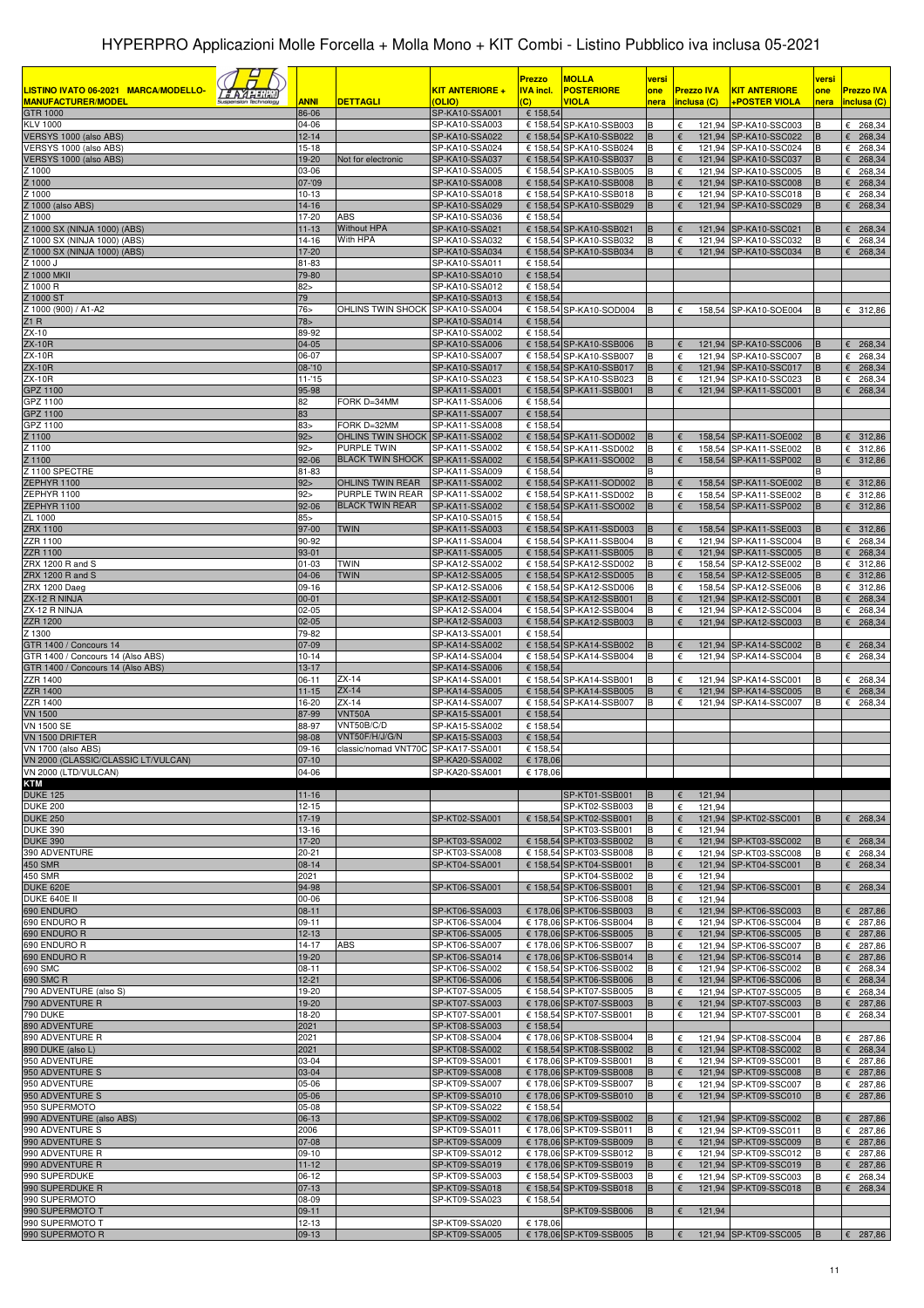| LISTINO IVATO 06-2021 MARCA/MODELLO-<br><i><b>LAALINE</b></i>      |                                    |                                          | <u>KIT ANTERIORE +</u>           | <b>Prezzo</b><br><b>IVA incl.</b> | <b>MOLLA</b><br><b>POSTERIORE</b>                  | versi<br>one | <b>Prezzo IVA</b> | <b>KIT ANTERIORE</b>                           | versi<br>one | <b>Prezzo IVA</b>          |
|--------------------------------------------------------------------|------------------------------------|------------------------------------------|----------------------------------|-----------------------------------|----------------------------------------------------|--------------|-------------------|------------------------------------------------|--------------|----------------------------|
| <b>MANUFACTURER/MODEL</b>                                          | <b>ANNI</b>                        | <b>DETTAGLI</b>                          | (OLIO)                           | $\overline{C}$                    | <b>VIOLA</b>                                       | nera         | inclusa (C)       | +POSTER VIOLA                                  | nera         | inclusa (C)                |
| 1050 ADVENTURE<br>1090 ADVENTURE                                   | $15 - 16$<br>$17 - 18$             |                                          | SP-KT10-SSA001<br>SP-KT10-SSA003 |                                   | € 178,06 SP-KT10-SSB001<br>€ 178,06 SP-KT10-SSB003 | В<br>B       | €<br>€            | 121,94 SP-KT10-SSC001<br>121,94 SP-KT10-SSC003 | В<br>B       | € 287,86<br>287,86<br>€    |
| 1090 ADVENTURE L                                                   | $17 - 18$                          |                                          | SP-KT10-SSA007                   |                                   | € 178,06 SP-KT10-SSB007<br>€ 178,06 SP-KT10-SSB005 | В<br>B       | €<br>€            | 121,94 SP-KT10-SSC007                          | R            | €<br>287,86                |
| 1090 ADVENTURE R<br>1190 RC8 Superbike                             | $17-19$<br>$08-10$                 |                                          | SP-KT10-SSA005<br>SP-KT11-SSA001 |                                   | € 158,54 SP-KT11-SSB001                            | В            | €                 | 121,94 SP-KT10-SSC005<br>121,94 SP-KT11-SSC001 |              | 287,86<br>€<br>268,34<br>€ |
| 1190 RC8 R Superbike                                               | $09-16$                            |                                          | SP-KT11-SSA008                   |                                   | € 158,54 SP-KT11-SSB008                            | B            |                   | 121,94 SP-KT11-SSC008                          |              | 268,34<br>€                |
| 1190 ADVENTURE (Also ABS, No EDS)<br>1190 ADVENTURE EDS (Also ABS) | 13 <sub>2</sub><br>13 <sub>2</sub> |                                          | SP-KT11-SSA002<br>SP-KT11-SSA006 |                                   | € 178,06 SP-KT11-SSB002<br>€ 178,06 SP-KT11-SSB006 | В<br>B       | €                 | 121,94 SP-KT11-SSC002<br>121,94 SP-KT11-SSC006 |              | 287,86<br>€<br>287,86<br>€ |
| 1190 ADVENTURE R (ABS, No EDS)                                     | 13 <sub>2</sub>                    |                                          | SP-KT11-SSA004                   |                                   | € 178,06 SP-KT11-SSB004                            |              | €                 | 121,94 SP-KT11-SSC004                          |              | €<br>287,86                |
| 1290 SUPER ADVENTURE<br>1290 SUPER ADVENTURE R                     | $15-16$<br>17-20                   |                                          |                                  |                                   | SP-KT12-SSB001<br>€ 178,06 SP-KT12-SSB002          | B<br>B       | 121,94<br>€<br>€  | 121,94 SP-KT12-SSC002                          |              | € 287,86                   |
| 1290 SUPER ADVENTURE R                                             | 2021                               |                                          | SP-KT12-SSA002                   |                                   | SP-KT12-SSB015                                     | В            | 121,94<br>€       |                                                |              |                            |
| 1290 SUPER ADVENTURE S                                             | 17-21                              | Std with EDS                             |                                  |                                   | SP-KT12-SSB009                                     | В            | 121,94<br>€       |                                                |              |                            |
| 1290 SUPER ADVENTURE T<br>1290 SUPER DUKE GT (with EDS)            | 2017<br>16-21                      | Std with EDS                             | SP-KT12-SSF011                   |                                   | SP-KT12-SSB005<br>€ 158,54 SP-KT12-SSB011          | В<br>B       | 121,94<br>€       | 121,94 SP-KT12-SSK011                          |              | 239,06<br>€                |
| 1290 SUPER DUKE R                                                  | 14-19                              |                                          | SP-KT12-SSA003                   |                                   | € 158,54 SP-KT12-SSB003                            | B            |                   | 121,94 SP-KT12-SSC003                          | B            | €<br>268,34                |
| <b>LAVERDA</b><br>750 S                                            | 99                                 |                                          | SP-LA07-SSA001                   |                                   | € 158,54 SP-LA75-SSB002                            | B            |                   |                                                |              |                            |
| <b>MARZOCCHI</b>                                                   |                                    |                                          |                                  |                                   |                                                    |              |                   |                                                |              |                            |
| 35 MM                                                              | <b>ALL</b>                         |                                          | SP-MA35-SSA001                   |                                   | € 158,54 SP-MA35-SSB002                            | B            |                   |                                                |              |                            |
| 38 MM M1R<br>38MM                                                  | ALL<br><b>ALL</b>                  |                                          | SP-MA38-SSA002<br>SP-MA38-SSA001 |                                   | € 158,54 SP-MA38-SSB002<br>€ 158,54 SP-MA38-SSB002 | B<br>B       |                   |                                                |              |                            |
| 40MM                                                               | ALL                                |                                          | SP-MA40-SSA001                   |                                   | € 158,54 SP-MA40-SSB002                            | B            |                   |                                                |              |                            |
| <b>MOTO GUZZI</b><br>BREVA 750 IE                                  | 03-05                              | Marzocchi fork                           | SP-MG07-SSA001                   |                                   | € 158,54 SP-MG07-SSO001                            | <b>B</b>     |                   |                                                | B            |                            |
| BREVA 750 IE                                                       | 03-09                              | Marzocchi fork                           | SP-MG07-SSA005                   | € 158,54                          |                                                    |              | €                 | 158,54 SP-MG07-SSP001                          |              | 6312,86                    |
| BREVA 750 IE                                                       | 03-08                              | Kaifa fork                               | SP-MG07-SSA008                   | € 158,54                          |                                                    |              |                   |                                                |              |                            |
| NEVADA CLASSIC /S<br><b>NEVADA CLASSIC/S</b>                       | $04-13$<br>$12 - 13$               | Marzocchi fork<br>Kaifa fork             | SP-MG07-SSA006<br>SP-MG07-SSA009 | € 158,54<br>€ 158.54              |                                                    |              |                   |                                                |              |                            |
| V7 Classic / Racer                                                 | $08-14$                            | Kaifa fork                               | SP-MG07-SSA003                   | € 158,54                          |                                                    |              |                   |                                                |              |                            |
| V7 Classic / Racer<br>V7 II/III STONE/SPECIAL/RACER                | $08-13$<br>15-20                   | Marzocchi fork                           | SP-MG07-SSA002<br>SP-MG07-SSA007 | € 158,54<br>€ 158,54              |                                                    |              |                   |                                                |              |                            |
| BREVA 850 IE                                                       | 06-07                              |                                          | SP-MG08-SSA001                   |                                   | € 158.54 SP-MG08-SSB001                            | В            | €                 | 121,94 SP-MG08-SSC001                          | в            | 268,34<br>€                |
| V 85 TT                                                            | 19-20                              | Left fork needs tool HP-                 | SP-MG08-SSA002                   |                                   | € 158,54 SP-MG08-SSB002                            |              | €                 | 121,94 SP-MG08-SSC002                          | B            | 268,34<br>€                |
| BELLAGIO 940<br>V9 BOBBER/ROAMER                                   | $07-13$<br>16-20                   | incl Bobber Sport                        | SP-MG09-SSA001<br>SP-MG09-SSA002 | € 158,54<br>€ 158,54              |                                                    |              |                   |                                                |              |                            |
| <b>QUOTA</b>                                                       | $92 - 01$                          |                                          | SP-MG10-SSA003                   |                                   | € 158,54 SP-MG10-SSB003                            | В            | €                 | 121,94 SP-MG10-SSC003                          |              | €<br>268,34                |
| V10 CENTAURO                                                       | 97-99                              |                                          | SP-MG10-SSA001                   |                                   | € 158,54 SP-MG10-SSB001                            |              | €                 | 121,94 SP-MG10-SSC001                          |              | 268,34<br>€                |
| BREVA 1100 IE<br>BREVA 1100                                        | 06-07<br>$05-10$                   |                                          | SP-MG08-SSA001<br>SP-MG11-SSA008 |                                   | € 158,54 SP-MG08-SSB001<br>€ 158,54 SP-MG11-SSB008 | B<br>B       | €<br>€            | 121,94 SP-MG08-SSC001<br>121,94 SP-MG11-SSC008 |              | 268,34<br>€<br>€<br>268,34 |
| CALIFORNIA 1100                                                    | 93-97                              |                                          | SP-MG11-SSA001                   | € 158,54                          |                                                    |              |                   |                                                |              |                            |
| CALIFORNIA 1100 EV<br>CALIFORNIA SPECIAL / STONE / VINTAGE         | 98-03<br>$02 - 11$                 | 45MM FORK+BLACK                          | SP-MG11-SSA003<br>SP-MG11-SSA007 | € 158,54                          | € 158,54 SP-MG11-SSO003                            | в            | €                 | 158,54 SP-MG11-SSP003                          |              | 312,86<br>€                |
| V11 SPORT                                                          | 98-02                              |                                          | SP-MG11-SSA004                   |                                   | € 158,54 SP-MG11-SSB004                            | в            | €                 | 121,94 SP-MG11-SSC004                          |              | €<br>268,34                |
| <b>BREVA 1200</b>                                                  | $07-10$                            |                                          | SP-MG12-SSA005                   |                                   | € 158,54 SP-MG12-SSB005                            | в<br>B       | €                 | 121,94 SP-MG12-SSC005                          | в            | 268,34<br>€                |
| <b>NORGE 1200</b><br><b>NORGE 1200 IE 8V</b>                       | 06-09<br>$11 - 16$                 |                                          | SP-MG12-SSA001<br>SP-MG12-SSA003 | € 158,54                          | € 158,54 SP-MG12-SSB001                            |              |                   | 121,94 SP-MG12-SSC001                          |              | 268,34<br>€                |
| SPORT 1200                                                         | 06-13                              |                                          | SP-MG12-SSA002                   |                                   | € 158,54 SP-MG12-SSB002                            | B            | €                 | 121,94 SP-MG12-SSC002                          | B            | $E$ 268,34                 |
| <b>MOTO MORINI</b><br>CORSARO 1200                                 | 06 >                               |                                          | SP-MO12-SSA001                   |                                   | € 178,06 SP-MO12-SSB001 B                          |              | $\epsilon$        | 121,94 SP-MO12-SSC001 B                        |              | € 287,86                   |
| MUZ                                                                |                                    |                                          |                                  |                                   |                                                    |              |                   |                                                |              |                            |
| <b>SCORPION SPORT</b><br>250 ETZ                                   | 95 ><br>83-92                      |                                          | SP-MZ06-SSA001<br>SP-MZ02-SSA001 | € 158,54                          | € 158,54 SP-MZ06-SSB001                            | IB.          | €                 | 121,94 SP-MZ06-SSC001                          | IB.          | £ 268,34                   |
| <b>MV AGUSTA</b>                                                   |                                    |                                          |                                  |                                   |                                                    |              |                   |                                                |              |                            |
| <b>BRUTALE 675</b>                                                 | $12 - 15$                          |                                          | SP-MV06-SSA001                   |                                   | € 158,54 SP-MV06-SSB001                            | B            | €                 | 121,94 SP-MV06-SSC001                          | B            | $E$ 268,34                 |
| <b>BRUTALE 800</b><br>DRAGSTER 800                                 | $13 - 15$<br>$13 - 17$             |                                          | SP-MV08-SSA001<br>SP-MV08-SSA003 |                                   | € 158,54 SP-MV08-SSB001<br>€ 158,54 SP-MV08-SSB003 | B<br>B       | €<br>€            | 121,94 SP-MV08-SSC001<br>121,94 SP-MV08-SSB003 | в            | $E$ 268,34<br>$E$ 268,34   |
| DRAGSTER RR 800                                                    | $14 - 17$                          |                                          | SP-MV08-SSA002                   |                                   | € 158,54 SP-MV08-SSB002                            | B            | €                 | 121,94 SP-MV08-SSC002                          | в            | $E$ 268,34                 |
| F <sub>4</sub> S<br>F4S                                            | 99-03<br>04-07                     | SHOWA FORK D=49<br><b>MARZOCCHI FORK</b> | SP-MV07-SSA002<br>SP-MV07-SSA003 |                                   | € 178,06 SP-MV07-SSB002<br>€ 158,54 SP-MV07-SSB003 | B<br>В       | €                 | 121,94 SP-MV07-SSC002<br>121,94 SP-MV07-SSC003 | B<br>в       | £ 287,86<br>$E$ 268,34     |
| 910 BRUTALE                                                        | 04>                                |                                          | SP-MV09-SSA001                   |                                   | € 158,54 SP-MV09-SSB001                            |              | €                 | 121,94 SP-MV09-SSC001                          | B            | $E$ 268,34                 |
| 910 BRUTALE S                                                      | 06-07                              |                                          | SP-MV09-SSA005                   | € 158,54                          |                                                    |              |                   |                                                |              |                            |
| 920 BRUTALE<br>989 BRUTALE R                                       | $10 - 11$<br>08-09                 |                                          | SP-MV09-SSA003<br>SP-MV09-SSA002 | € 158,54<br>€ 158,54              |                                                    |              |                   |                                                |              |                            |
| 990 BRUTALE R                                                      | $10 - 11$                          |                                          | SP-MV09-SSA004                   | € 158,54                          |                                                    |              |                   |                                                |              |                            |
| F4 1000 R<br>1090 BRUTALE 1090 incl. R and RR                      | 10-15<br>$10 - 14$                 |                                          | SP-MV10-SSA001<br>SP-MV10-SSA002 |                                   | € 178,06 SP-MV10-SSB001<br>€ 158,54 SP-MV10-SSB002 | в            | €                 | 121,94 SP-MV10-SSC001<br>121,94 SP-MV10-SSC002 | В            | € 287,86<br>$E$ 268,34     |
| 1078 BRUTALE RR                                                    | 08-09                              |                                          | SP-MV10-SSA003                   | € 158,54                          |                                                    |              |                   |                                                |              |                            |
| <b>PEUGEOT</b>                                                     |                                    |                                          |                                  |                                   |                                                    |              |                   |                                                |              |                            |
| METROPOLIS 400i RS/RXR/TSY<br><b>ROYAL ENFIELD</b>                 | $17-18$                            |                                          | SP-PE04-SSN001                   |                                   | € 121,94 SP-PE04-SSD001 B                          |              | $\epsilon$        | 158,54 SP-PE04-SSQ001 B                        |              | $\epsilon$ 268,34          |
| BULLET / CLASSIC 500 EFI                                           | 09-17                              |                                          | SP-RE05-SSA001                   | € 158,54                          |                                                    |              |                   |                                                |              |                            |
| BULLET / CLASSIC 500 EFI<br><b>HIMALAYAN</b>                       | 18-20<br>17-20                     |                                          | SP-RE05-SSA002<br>SP-RE04-SSA001 |                                   | € 158,54 SP-RE05-SSD002<br>€ 158,54 SP-RE04-SSB001 | B<br>В       | €                 | 158,54 SP-RE05-SSE002<br>121,94 SP-RE04-SSC001 | B<br>в       | 6312,86<br>£ 268,34        |
| <b>CONTINENTAL GT 535</b>                                          | $14 - 18$                          |                                          | SP-RE05-SSA003                   |                                   | € 158,54 SP-RE05-SSD003                            | B            | €                 | 158,54 SP-RE05-SSE003                          | B            | 6312,86                    |
| INTERCEPTOR 650                                                    | 18-20                              |                                          | SP-RE06-SSA001                   | € 158,54                          |                                                    |              |                   |                                                |              |                            |
| <b>CONTINENTAL GT 650</b><br><b>SACHS</b>                          | 18-20                              |                                          | SP-RE06-SSA002                   | € 158,54                          |                                                    |              |                   |                                                |              |                            |
| <b>MADASS</b>                                                      | 04 >                               |                                          | SP-SA01-SSA001                   | € 158,54                          |                                                    | B            |                   |                                                |              |                            |
| <b>SUZUKI</b><br>GSX-R 125                                         | 18-21                              |                                          | SP-SU01-SSA002                   | € 158,54                          |                                                    |              |                   |                                                |              |                            |
| <b>GSX-S 125</b>                                                   | 18-19                              |                                          | SP-SU01-SSA003                   | € 158,54                          |                                                    |              |                   |                                                |              |                            |
| <b>RG 125</b>                                                      | 93 >                               |                                          | SP-SU01-SSA001                   | € 158,54                          |                                                    |              |                   |                                                |              |                            |
| <b>GSX-R 150</b><br>DL 250 V-STROM                                 | 18-21<br>18-20                     |                                          | SP-SU01-SSA004<br>SP-SU02-SSA010 | € 158,54                          | € 158,54 SP-SU02-SSB010                            | В            |                   | 121,94 SP-SU02-SSC010                          |              | $E$ 268,34                 |
| GIXXER SF 250                                                      | 2020                               |                                          | SP-SU02-SSA012                   |                                   | € 158,54 SP-SU02-SSB012                            | B            | €                 | 121,94 SP-SU02-SSC012                          | B            | £ 268,34                   |
| <b>GSX 250 R</b>                                                   | 17-20<br>$12 - 17$                 | GW250                                    | SP-SU02-SSA009                   |                                   | € 158,54 SP-SU02-SSB009                            | B            | €<br>€            | 121,94 SP-SU02-SSC009                          | в            | $E$ 268,34                 |
| <b>INAZUMA 250</b><br>RG 250 W                                     | 84-86                              |                                          | SP-SU02-SSA007<br>SP-SU02-SSA004 | € 158,54                          | € 158,54 SP-SU02-SSB007                            |              |                   | 121,94 SP-SU02-SSC007                          |              | $E$ 268,34                 |
| <b>RG 250 W</b>                                                    | 87 >                               |                                          | SP-SU02-SSA005                   | € 158,54                          |                                                    |              |                   |                                                |              |                            |
| <b>RGV 250</b><br>RGV 250 GAMMA                                    | 92 ><br>89-90                      |                                          | SP-SU02-SSA006<br>SP-SU02-SSA001 | € 158,54                          | € 158,54 SP-SU02-SSB001                            | В            | €                 | 121,94 SP-SU02-SSC001                          | B            | $E$ 268,34                 |
| RGV 250 GAMMA                                                      | 91 >                               |                                          | SP-SU02-SSA002                   |                                   | € 158,54 SP-SU02-SSB002                            | в            | €                 | 121,94 SP-SU02-SSC002                          | в            | $E$ 268,34                 |
| TU 250 X VOLTY<br>DR 350 S                                         | $00 - 04$                          | (not model T)                            | SP-SU02-SSA003                   | € 158,54                          |                                                    |              |                   |                                                |              |                            |
| <b>BURGMAN 400</b>                                                 | 89-96<br>$07-16$                   | Skywave                                  | SP-SU03-SSA001<br>SP-SU04-SSA017 | € 158,54                          | € 158,54 SP-SU04-SSB017                            | B            | €                 | 121,94 SP-SU04-SSC017                          |              | $\epsilon$ 268,34          |
| DRZ 400 RACE VERSION                                               | 00 >                               |                                          | SP-SU04-SSA009                   | € 158,54                          |                                                    |              |                   |                                                |              |                            |
| DR-Z 400 S SUPERMOTARD                                             | $02 - 04$                          | SK43A NO OIL                             | SP-SU04-SSA003                   |                                   | € 170,74 SP-SU04-SSB003                            | B            | €                 | 121,94 SP-SU04-SSC003                          |              | $E$ 292,68                 |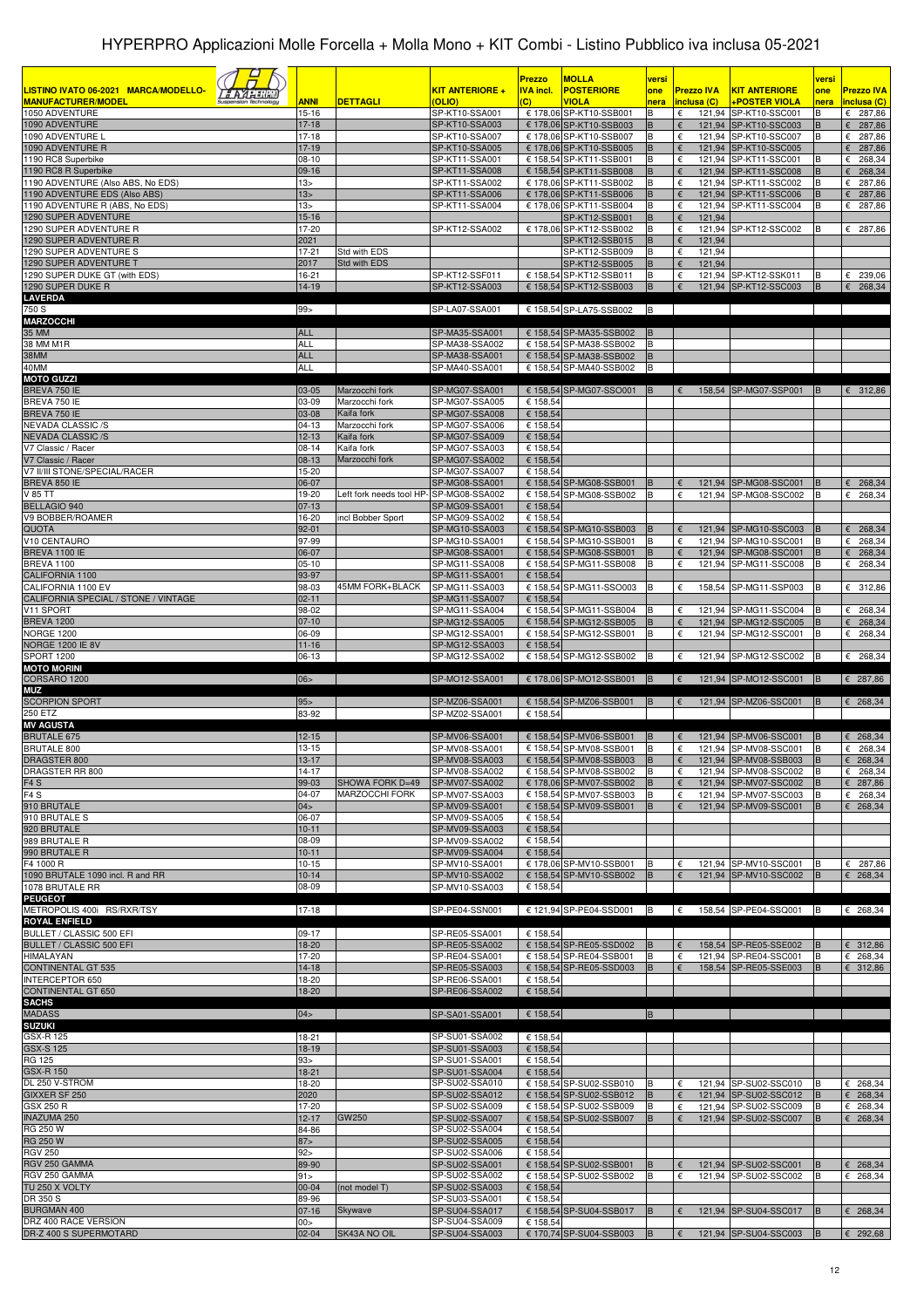|                                                                                                                    |                         |                                        |                                         | Prezzo                | <b>MOLLA</b>                                       | versi       |                                  |                                                | versi       |                                  |
|--------------------------------------------------------------------------------------------------------------------|-------------------------|----------------------------------------|-----------------------------------------|-----------------------|----------------------------------------------------|-------------|----------------------------------|------------------------------------------------|-------------|----------------------------------|
| LISTINO IVATO 06-2021 MARCA/MODELLO-<br><u> 5 A A A TURU</u><br><b>MANUFACTURER/MODEL</b><br>Suspension Technology | <u>ANNI</u>             | DETTAGLI                               | <b>KIT ANTERIORE +</b><br>(OLIO)        | <b>VA incl.</b><br>C) | <b>POSTERIORE</b><br><b>VIOLA</b>                  | one<br>nera | <b>Prezzo IVA</b><br>inclusa (C) | <b>KIT ANTERIORE</b><br>+POSTER VIOLA          | one<br>nera | <b>Prezzo IVA</b><br>inclusa (C) |
| DR-Z 400 SM SUPERMOTARD                                                                                            | $05-12$                 | SK44A NO OIL                           | SP-SU04-SSA004                          |                       | € 170,74 SP-SU04-SSB004                            | R           | €                                | 121,94 SP-SU04-SSC004                          | B           | € 243,39                         |
| <b>GLADIUS 400</b><br><b>GSF 400</b>                                                                               | 09-15                   |                                        | SP-SU04-SSA006                          |                       | € 158,54 SP-SU04-SSB006                            | B           | €                                | 121,94 SP-SU04-SSC006                          | B           | $E$ 268,34                       |
| <b>GSX 400 E</b>                                                                                                   | 91-94<br>80 >           | 2 CYLINDER                             | SP-SU04-SSA011<br>SP-SU04-SSA016        | € 158,54<br>€ 158,54  |                                                    |             |                                  |                                                |             |                                  |
| <b>GSX 400 F</b>                                                                                                   | 80 >                    | 4 CYLINDER                             | SP-SU04-SSA012                          | € 158,54              |                                                    |             |                                  |                                                |             |                                  |
| GSX 400 IMPULSE<br>GSX 400 X/XS IMPULSE                                                                            | 94 ><br>87-89           | GK79A TWIN                             | SP-SU04-SSA001<br>SP-SU04-SSA005        |                       | € 158,54 SP-SU04-SSD001<br>€ 158,54 SP-SU04-SSB005 | B<br>В      | €<br>€                           | 158.54 SP-SU04-SSE001<br>121.94 SP-SU04-SSC005 | B<br>в      | € 312,86<br>€ 268,34             |
| <b>DR 500 S</b>                                                                                                    | 83>                     |                                        | SP-SU05-SSA004                          | € 158,54              |                                                    |             |                                  |                                                |             |                                  |
| GS 500 E (no preload adjuster on fork)<br>GS 500 E (preload adjuster on fork)                                      | 89-96<br>89-03          | GM51B<br>GM51A WITH P-A ON             | SP-SU05-SSA001<br>SP-SU05-SSA002        | € 158,54              | € 158,54 SP-SU05-SSB002                            | в           | €                                | 121,94 SP-SU05-SSC002                          | B           | $E$ 268,34                       |
| GS 500 F                                                                                                           | $04 - 11$               |                                        | SP-SU05-SSA003                          |                       | € 158.54 SP-SU05-SSB003                            | В           | €                                | 121,94 SP-SU05-SSC003                          | в           | € 268,34                         |
| <b>RG 500</b>                                                                                                      | 85-89                   |                                        | SP-SU05-SSA005                          | € 158,54              |                                                    |             |                                  |                                                |             |                                  |
| <b>GSX 550 ES/EF</b><br>DR 600 S/R                                                                                 | 83-88<br>85-89          |                                        | SP-SU05-SSA006<br>SP-SU06-SSA020        | € 158,54              | € 158,54 SP-SU06-SSB003                            | в           | €                                | 121.94 SP-SU06-SSC003                          | в           | € 268,34                         |
| GSF 600 S+N BANDIT                                                                                                 | 95-98                   |                                        | SP-SU06-SSA001                          |                       | € 158,54 SP-SU06-SSB001                            |             | €                                | 121,94 SP-SU06-SSC001                          | B           | € 268,34                         |
| GSF 600 N BANDIT<br>GSF 600 S+N BANDIT                                                                             | 99<br>00-04             |                                        | SP-SU06-SSA007<br>SP-SU06-SSA008        |                       | € 158,54 SP-SU06-SSB007<br>€ 158,54 SP-SU06-SSB008 | B<br>B      | €<br>€                           | 121,94 SP-SU06-SSC007<br>121,94 SP-SU06-SSC008 | B<br>B      | 268,34<br>€<br>€ 268,34          |
| <b>GSR 600</b>                                                                                                     | 06 <sub>5</sub>         |                                        | SP-SU06-SSA017                          |                       | € 158,54 SP-SU06-SSB017                            | R.          | €<br>121,94                      | SP-SU06-SSC017                                 | B           | 268,34                           |
| GSX 600 F<br>GSX 600 F KATANA                                                                                      | 98-03                   |                                        | SP-SU06-SSA003                          | € 158,54              |                                                    |             |                                  |                                                |             |                                  |
| GSX-R 600                                                                                                          | 88-97<br>97-00          |                                        | SP-SU06-SSA002<br>SP-SU06-SSA004        | € 158,54<br>€ 158,54  |                                                    |             |                                  |                                                |             |                                  |
| <b>GSX-R 600</b>                                                                                                   | 97-00                   | OHLINS SHOCK                           | SP-SU06-SSA004                          |                       | € 158,54 SP-SU06-SOB004                            | B           | €                                | 121,94 SP-SU06-SOC004                          | B           | $E$ 268,34                       |
| GSX-R 600<br><b>GSX-R 600</b>                                                                                      | 01-03<br>04-05          |                                        | SP-SU06-SSA009<br>SP-SU06-SSA013        |                       | € 158,54 SP-SU06-SSB009<br>€ 158,54 SP-SU06-SSB013 | в<br>В      | €<br>€                           | 121,94 SP-SU06-SSC009<br>121,94 SP-SU06-SSC013 | в<br>B      | € 268,34<br>$E$ 268,34           |
| GSX-R 600                                                                                                          | 06-10                   |                                        | SP-SU06-SSA016                          |                       | € 158,54 SP-SU06-SSB016                            | B           | €                                | 121.94 SP-SU06-SSC016                          | в           | € 268,34                         |
| <b>GSX-R 600</b>                                                                                                   | $11 - 17$               |                                        | SP-SU06-SSA034                          |                       | € 158,54 SP-SU06-SSB034                            | В           | €                                | 121,94 SP-SU06-SSC034                          | B           | €<br>268,34                      |
| <b>RF 600 R</b><br><b>RF 900 R</b>                                                                                 | 93><br>94 >             |                                        | SP-SU06-SSA005<br>SP-SU09-SSA001        |                       | € 158,54 SP-SU06-SSB005<br>€ 158,54 SP-SU09-SSB001 | В<br>B      | €<br>€                           | 121,94 SP-SU06-SSC005<br>121,94 SP-SU09-SSC001 | B<br>B      | 268,34<br>€<br>268,34<br>€       |
| VS 600 (Intruder)                                                                                                  | 95-97                   |                                        | SP-SU06-SSA021                          | € 158,54              |                                                    |             |                                  |                                                |             |                                  |
| <b>BURGMAN 650</b><br>BURGMAN 650                                                                                  | $02 - 12$<br>$13 - 18$  | Skywave<br>Skywave                     | SP-SU06-SSA010<br>SP-SU06-SSA040        |                       | € 158,54 SP-SU06-SSO010<br>€ 158,54 SP-SU06-SSO040 | B<br>В      | €<br>€                           | 158,54 SP-SU06-SSP010<br>158,54 SP-SU06-SSP040 | B<br>в      | € 312,86<br>€ 312,86             |
| DL 650 V-STROM                                                                                                     | $04 - 16$               |                                        | SP-SU06-SSA014                          |                       | € 158,54 SP-SU06-SSB014                            | B           | €                                | 121,94 SP-SU06-SSC014                          | B           | € 268,34                         |
| DL 650 V-STROM (also XT)                                                                                           | 17-20                   |                                        | SP-SU06-SSA039                          |                       | € 158,54 SP-SU06-SSB039                            | В           | €                                | 121,94 SP-SU06-SSC039                          | B           | € 268,34                         |
| DL 650 V-STROM MAX LOAD (also XT)<br><b>DR 650 R/RS</b>                                                            | 17-20<br>90-92          |                                        | <b>SP-SU06-SSA043</b><br>SP-SU06-SSA022 | € 158,54              | € 158.54 SP-SU06-SSB043                            | B           | $\epsilon$                       | 121,94 SP-SU06-SSC043                          | B           | $E$ 268,34                       |
| <b>DR 650 R/SE</b>                                                                                                 | 93-95                   |                                        | SP-SU06-SSA023                          | € 158,54              |                                                    |             |                                  |                                                |             |                                  |
| DR 650 SE<br>GLADIUS 650 (SFV)                                                                                     | 96-16<br>$09-15$        |                                        | SP-SU06-SSA018<br>SP-SU06-SSA029        | € 158,54              | € 158,54 SP-SU06-SSB029                            | B           | €                                | 121,94 SP-SU06-SSC029                          | B           | $E$ 268,34                       |
| GS 650 KATANA                                                                                                      | 81 >                    | FORK D=35 MM                           | SP-SU06-SSA024                          | € 158,54              |                                                    |             |                                  |                                                |             |                                  |
| <b>GS 650 KATANA</b>                                                                                               | 81 >                    | FORK D=37 MM, NO                       | <b>SP-SU06-SSA025</b>                   | € 158,54              |                                                    |             |                                  |                                                |             |                                  |
| GSF 650 S BANDIT<br><b>GSF 650 N BANDIT</b>                                                                        | 05-06<br>05-06          | JS1B5 Oem spring<br>Oem spring L=335mm | SP-SU06-SSA015<br>SP-SU06-SSA019        |                       | € 158,54 SP-SU06-SSB015<br>€ 158,54 SP-SU06-SSB019 | B           | €<br>€                           | 121,94 SP-SU06-SSC015<br>121,94 SP-SU06-SSC019 | B           | € 268,34<br>268,34<br>€          |
| GSF 650 BANDIT 650 (S)                                                                                             | $07 - 15$               |                                        | SP-SU06-SSA035                          |                       | € 158,54 SP-SU06-SSB035                            |             | €                                | 121,94 SP-SU06-SSC035                          |             | 268,34<br>€                      |
| <b>GSX 650 F</b><br>SV 650 N / S                                                                                   | $07 - 15$<br>99-02      |                                        | SP-SU06-SSA033<br>SP-SU06-SSA006        |                       | € 158,54 SP-SU06-SSB033<br>€ 158,54 SP-SU06-SSB006 | B<br>в      | $\epsilon$<br>$\epsilon$         | 121,94 SP-SU06-SSC033<br>121,94 SP-SU06-SSC006 | B<br>B      | 268,34<br>€<br>€<br>268,34       |
| SV 650 N / S                                                                                                       | $03-12$                 |                                        | SP-SU06-SSA011                          |                       | € 158,54 SP-SU06-SSB011                            | B           | €                                | 121,94 SP-SU06-SSC011                          | B           | 268,34<br>€                      |
| SV 650 (with ABS)                                                                                                  | 16-20                   |                                        | SP-SU06-SSA036                          |                       | € 158,54 SP-SU06-SSB036                            |             | €                                | 121,94 SP-SU06-SSC036                          |             | €<br>268,34                      |
| <b>SV 650 XA</b><br>XF 650 FREEWIND                                                                                | 18-20<br>97-03          |                                        | SP-SU06-SSA042<br>SP-SU06-SSA032        | € 178,06              | € 158,54 SP-SU06-SSB042                            | B           | €                                | 121,94 SP-SU06-SSC042                          | B           | 268,34<br>€                      |
| DR 750                                                                                                             | 89-90                   |                                        | SP-SU07-SSA010                          | € 158,54              |                                                    |             |                                  |                                                |             |                                  |
| GS 750 E<br><b>GSR 750</b>                                                                                         | 79><br>$11 - 14$        |                                        | SP-SU07-SSA011<br>SP-SU07-SSA026        | € 158,54              | € 158,54 SP-SU07-SSB026                            | B           | €                                | 121,94 SP-SU07-SSC026                          | B           | $E$ 268,34                       |
| <b>GSX 750 E</b>                                                                                                   | 80                      |                                        | SP-SU07-SSA013                          | € 158,54              |                                                    |             |                                  |                                                |             |                                  |
| <b>GSX 750 EF</b>                                                                                                  | 83 >                    |                                        | SP-SU07-SSA015                          | € 158,54              |                                                    |             |                                  |                                                |             |                                  |
| <b>GSX 750 ES</b><br><b>GSX 750 EZ</b>                                                                             | 83 <sub>5</sub><br>83 > | WITH ANTI DIVE                         | SP-SU07-SSA014<br>SP-SU07-SSA016        | € 158,54<br>€ 158,54  |                                                    |             |                                  |                                                |             |                                  |
| <b>GSX 750 F</b>                                                                                                   | 89-97                   |                                        | SP-SU07-SSA002                          | € 158,54              |                                                    |             |                                  |                                                |             |                                  |
| <b>GSX 750 F</b><br><b>GSX 750 L</b>                                                                               | 98 ><br>84>             |                                        | SP-SU07-SSA001<br>SP-SU07-SSA017        | € 158,54              | € 158,54 SP-SU07-SSB001                            | <b>B</b>    | $\epsilon$                       | 121,94 SP-SU07-SSC001                          | B           | € 268,34                         |
| GSX 750 NAKED BIKE                                                                                                 | 98 >                    |                                        | SP-SU07-SSA012                          | € 158,54              |                                                    |             |                                  |                                                |             |                                  |
| <b>GSX 750 R</b>                                                                                                   | 85-87                   |                                        | SP-SU07-SSA018                          | € 158,54              |                                                    |             |                                  |                                                |             |                                  |
| <b>GSX 750 S KATANA</b><br>GSX-R 750                                                                               | 79<br>88-89             |                                        | SP-SU07-SSA023<br>SP-SU07-SSA024        | € 158,54              | € 158,54 SP-SU07-SSB024                            | В           | €                                | 121,94 SP-SU07-SSC024                          | B           | € 268,34                         |
| <b>GSX-R750</b>                                                                                                    | 00-03                   |                                        | SP-SU07-SSA007                          |                       | € 158,54 SP-SU07-SSB007                            | B           | $\epsilon$                       | 121,94 SP-SU07-SSC007                          | B           | $E$ 268,34                       |
| <b>GSX-R750</b><br><b>GSX-R750</b>                                                                                 | 04-05<br>$06-10$        |                                        | SP-SU07-SSA008<br>SP-SU07-SSA009        |                       | € 158,54 SP-SU07-SSB008<br>€ 158,54 SP-SU07-SSB009 | в<br>B      | €<br>€                           | 121,94 SP-SU07-SSC008<br>121,94 SP-SU07-SSC009 | в<br>B      | € 268,34<br>$E$ 268,34           |
| GSX-R 750                                                                                                          | 11-17                   |                                        | SP-SU07-SSA028                          |                       | € 158,54 SP-SU07-SSB028                            | в           | €                                | 121,94 SP-SU07-SSC028                          | в           | € 268,34                         |
| <b>GSX-R750</b>                                                                                                    | 96-98                   |                                        | SP-SU07-SSA006                          |                       | € 158,54 SP-SU07-SSB006                            | B           | $\epsilon$                       | 121,94 SP-SU07-SSC006                          |             | $E$ 268,34                       |
| <b>GSX-R750</b><br><b>GSX-R750</b>                                                                                 | 96-98<br>96-98          | OHLINS SHOCK<br><b>WP SHOCK</b>        | SP-SU07-SOA006<br>SP-SU07-SWA006        |                       | € 158,54 SP-SU07-SOB006<br>€ 158,54 SP-SU07-SWB006 | B<br>B      | €<br>$\epsilon$                  | 121,94 SP-SU07-SOC006<br>121,94 SP-SU07-SWC006 | в<br>B      | £ 268,34<br>268,34<br>€          |
| GSX-R 750 (L-M)                                                                                                    | 90-91                   | UPSD                                   | SP-SU07-SSA003                          |                       | € 158,54 SP-SU07-SSB003                            | В           | €                                | 121,94 SP-SU07-SSC003                          | в           | € 268,34                         |
| GSX-R 750 LIMITED<br>GSX-R 750 R                                                                                   | 85 ><br>89              |                                        | SP-SU07-SSA019<br>SP-SU07-SSA020        | € 158,54<br>€ 158,54  |                                                    |             |                                  |                                                |             |                                  |
| <b>GSX-R750 R</b>                                                                                                  | $89 -$                  |                                        | SP-SU07-SSA020                          | € 158,54              |                                                    |             |                                  |                                                |             |                                  |
| GSX-R 750 W (N-P)                                                                                                  | 92-93                   | UPSD                                   | SP-SU07-SSA004                          |                       | € 158,54 SP-SU07-SSB004                            |             | €                                | 121,94 SP-SU07-SSC004                          | в           | £ 268,34                         |
| GSX-R 750 W (R-S)<br>GSX-S750                                                                                      | 94-95<br>15-16          |                                        | SP-SU07-SSA005<br>SP-SU07-SSA029        |                       | € 158,54 SP-SU07-SSB005<br>€ 158,54 SP-SU07-SSB029 | B<br>В      | €<br>€                           | 121,94 SP-SU07-SSC005<br>121,94 SP-SU07-SSC029 | B<br>в      | $E$ 268,34<br>€ 268,34           |
| <b>GSX-S750</b>                                                                                                    | 17-20                   |                                        | SP-SU07-SSA031                          |                       | € 158,54 SP-SU07-SSB031                            | B           | €                                | 121,94 SP-SU07-SSC031                          | B           | $E$ 268,34                       |
| VS 750 (intruder)<br>DR 800 DUAL S                                                                                 | 86-91<br>96             | FORK D=39MM                            | SP-SU07-SSA021<br>SP-SU08-SSA004        | € 158,54<br>€ 178,06  |                                                    |             |                                  |                                                |             |                                  |
| DR 800 S                                                                                                           | 89-90                   |                                        | SP-SU08-SSA002                          | € 178,06              |                                                    |             |                                  |                                                |             |                                  |
| <b>DR 800 S</b>                                                                                                    | 91                      |                                        | SP-SU08-SSA003                          |                       | € 158,54 SP-SU08-SSB003                            |             | €                                | 121,94 SP-SU08-SSC003                          | B           | £ 268,34                         |
| VS 800 (intruder)<br><b>VX 800</b>                                                                                 | 92-09<br>90-96          | <b>VS51A</b>                           | SP-SU08-SSA005<br>SP-SU08-SSA001        | € 158,54              | € 158,54 SP-SU08-SSD001                            | B           | €                                | 158,54 SP-SU08-SSE001                          | B           | € 312,86                         |
| <b>VX 800</b>                                                                                                      | 90-96                   | VA51A                                  | SP-SU08-SSA001                          |                       | € 158,54 SP-SU08-SSO001                            | в           | €                                | 158,54 SP-SU08-SSP001                          | в           | € 312,86                         |
| GS 850 G/L<br><b>RF 900 RS2</b>                                                                                    | 83                      |                                        | SP-SU08-SSA006<br>SP-SU09-SSA002        | € 158,54              |                                                    |             |                                  |                                                |             |                                  |
| DL 1000 V-STROM                                                                                                    | 95 ><br>$02 - 03$       |                                        | SP-SU10-SSA004                          | € 158,54              | € 158,54 SP-SU10-SSB004                            | B           | €                                | 121,94 SP-SU10-SSC004                          | B           | $E$ 268,34                       |
| DL 1000 V-STROM                                                                                                    | $04-13$                 |                                        | SP-SU10-SSA007                          |                       | € 158,54 SP-SU10-SSB007                            | в           | €                                | 121,94 SP-SU10-SSC007                          | в           | € 268,34                         |
| DL 1000 V-STROM<br>DL 1050 V-STROM (XT)                                                                            | 14-19<br>2020           |                                        | SP-SU10-SSA020<br>SP-SU10-SSA028        |                       | € 158,54 SP-SU10-SSB020<br>€ 158,54 SP-SU10-SSB028 | B<br>R      | €<br>€                           | 121,94 SP-SU10-SSC020<br>121,94 SP-SU10-SSC028 | B           | £ 268,34<br>€ 268,34             |
| GS 1000 E/S/G                                                                                                      | 78-80                   |                                        | SP-SU10-SSA014                          | € 158,54              |                                                    |             |                                  |                                                |             |                                  |
| GS 1000 G                                                                                                          | 81 >                    |                                        | SP-SU10-SSA016                          | € 158,54              |                                                    |             |                                  |                                                |             |                                  |
| GS 1000 H/L SHAFT DRIVE<br>GSX-R 1000                                                                              | 78-80<br>$00 - 02$      |                                        | SP-SU10-SSA015<br>SP-SU10-SSA003        | € 158,54              | € 158,54 SP-SU10-SSB003                            |             | €                                | 121,94 SP-SU10-SSC003                          |             | £ 268,34                         |
| <b>GSX-R 1000</b>                                                                                                  | 03-04                   |                                        | SP-SU10-SSA005                          |                       | € 158,54 SP-SU10-SSB005                            | в           | $\epsilon$                       | 121,94 SP-SU10-SSC005                          | B           | £ 268,34                         |
| GSX-R 1000<br><b>GSX-R 1000</b>                                                                                    | 05-06<br>07-08          |                                        | SP-SU10-SSA010<br>SP-SU10-SSA012        |                       | € 158,54 SP-SU10-SSB010<br>€ 158,54 SP-SU10-SSB012 | В<br>B      | €<br>€                           | 121,94 SP-SU10-SSC010<br>121,94 SP-SU10-SSC012 | в<br>B      | € 268,34<br>£ 268,34             |
|                                                                                                                    |                         |                                        |                                         |                       |                                                    |             |                                  |                                                |             |                                  |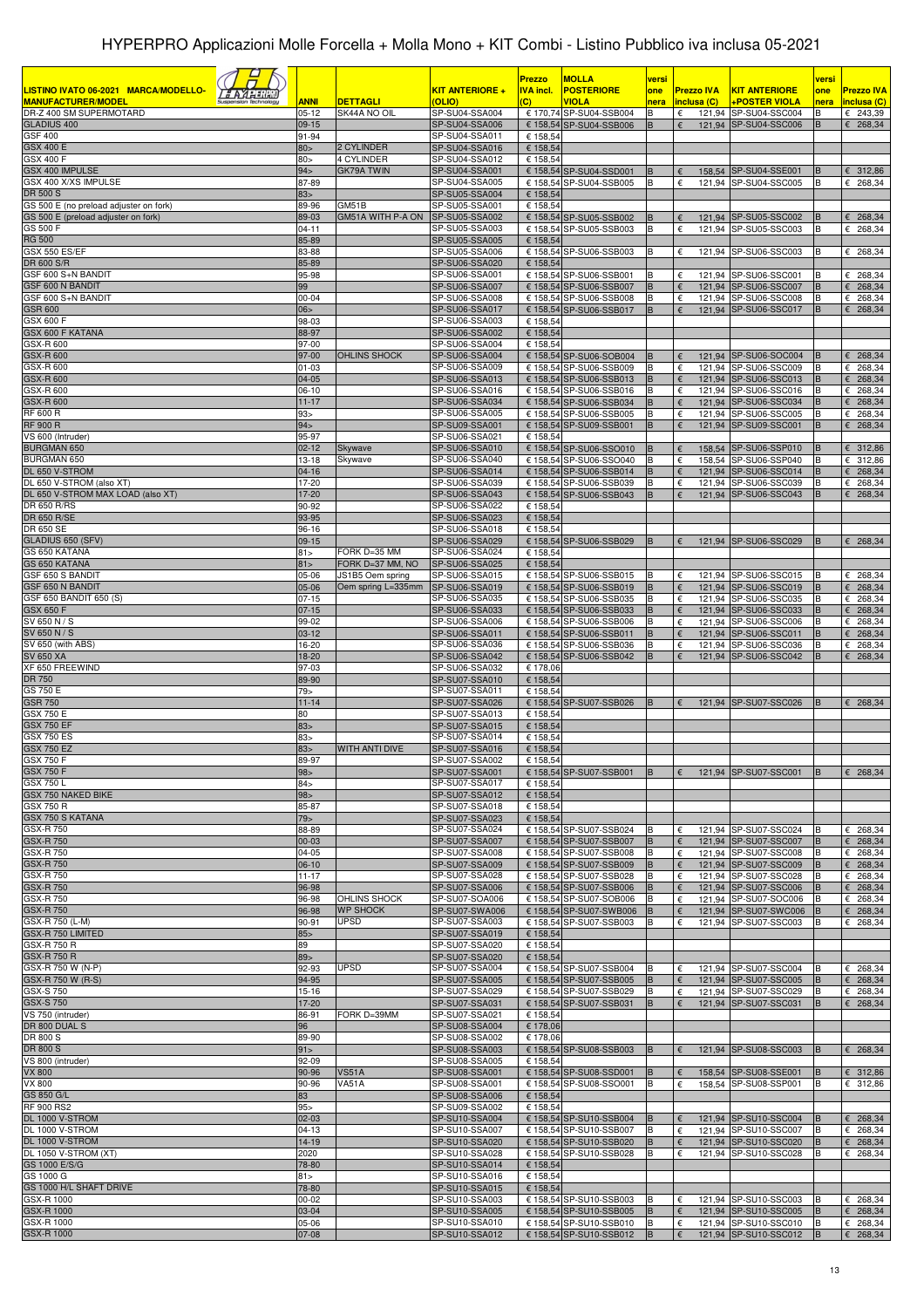|                                                                                                               |                      |                                                 |                                  | <b>Prezzo</b>        | <b>MOLLA</b>                                        | versi     |                          |                                                | versi        |                                  |
|---------------------------------------------------------------------------------------------------------------|----------------------|-------------------------------------------------|----------------------------------|----------------------|-----------------------------------------------------|-----------|--------------------------|------------------------------------------------|--------------|----------------------------------|
| <u>LISTINO IVATO 06-2021   MARCA/MODELLO-</u><br><i><b>&amp; A A H Hilli</b></i><br><b>MANUFACTURER/MODEL</b> |                      |                                                 | <b>KIT ANTERIORE +</b><br>(OLIO) | <u>IVA incl.</u>     | <b>POSTERIORE</b>                                   | one       | <b>Prezzo IVA</b>        | <b>KIT ANTERIORE</b>                           | one          | <b>Prezzo IVA</b>                |
| GSX-R 1000                                                                                                    | <u>ANNI</u><br>09-16 | <b>DETTAGLI</b>                                 | SP-SU10-SSA018                   | $\overline{c}$       | VIOLA<br>€ 158,54 SP-SU10-SSB018                    | nera<br>в | inclusa (C)<br>€         | <u>+POSTER VIOLA</u><br>121,94 SP-SU10-SSC018  | nera<br>В    | inclusa (C)<br>$E$ 268,34        |
| <b>GSX-R 1000</b>                                                                                             | $17-21$              | Not for R version                               | SP-SU10-SSA023                   |                      | € 158,54 SP-SU10-SSB023                             |           | €                        | 121,94 SP-SU10-SSC023                          |              | € 268,34                         |
| GSX-S 1000                                                                                                    | 15-20                |                                                 | SP-SU10-SSA022                   |                      | € 158,54 SP-SU10-SSB022                             | B         | €                        | 121,94 SP-SU10-SSC022                          | в            | $E$ 268,34                       |
| GSX-S 1000 KATANA                                                                                             | 19-20                |                                                 | SP-SU10-SSA026                   |                      | € 158,54 SP-SU10-SSB026<br>€ 158,54 SP-SU10-SSB013  | B         | €                        | 121,94 SP-SU10-SSC026                          |              | $E$ 268,34                       |
| SV 1000 N<br>SV 1000 S                                                                                        | 03-07<br>03-04       |                                                 | SP-SU10-SSA013<br>SP-SU10-SSA006 |                      | € 158,54 SP-SU10-SSB006                             | в         | €<br>121,94              | 121,94 SP-SU10-SSC013<br><b>SP-SU10-SSC006</b> | В            | $E$ 268,34<br>$E$ 268,34         |
| SV 1000 S                                                                                                     | 05-07                |                                                 | SP-SU10-SSA011                   |                      | € 158,54 SP-SU10-SSB011                             | B         | €                        | 121,94 SP-SU10-SSC011                          | B            | $E$ 268,34                       |
| TL 1000 R                                                                                                     | 98-01                |                                                 | SP-SU10-SSA001                   | € 158,54             |                                                     |           |                          |                                                |              |                                  |
| TL 1000 S                                                                                                     | 97-00                |                                                 | SP-SU10-SSA019                   |                      | € 158,54 SP-SU10-SSB019                             |           | €                        | 121,94 SP-SU10-SSC019                          | В            | € 268,34                         |
| GS 1100 CHAIN<br>GS 1100 G                                                                                    | all<br>82 >          |                                                 | SP-SU11-SSA010<br>SP-SU11-SSA009 | € 158,54<br>€ 158,54 |                                                     |           |                          |                                                |              |                                  |
| <b>GSX 1100 EF</b>                                                                                            | 84 >                 |                                                 | SP-SU11-SSA011                   | € 158,54             |                                                     |           |                          |                                                |              |                                  |
| <b>GSX 1100 ES</b>                                                                                            | 83 >                 |                                                 | SP-SU11-SSA012                   | € 158,54             |                                                     |           |                          |                                                |              |                                  |
| <b>GSX 1100 EZ</b>                                                                                            | 82-83                |                                                 | SP-SU11-SSA013                   | € 158,54             |                                                     |           |                          |                                                |              |                                  |
| GSX 1100 F<br><b>GSX 1100 F</b>                                                                               | 89-93<br>94>         |                                                 | SP-SU11-SSA005<br>SP-SU11-SSA015 | € 158,54             | € 158,54 SP-SU11-SSB005                             | B         | €                        | 121,94 SP-SU11-SSC005                          | B            | $E$ 268,34                       |
| GSX 1100 F KATANA                                                                                             | 88<                  |                                                 | SP-SU11-SSA014                   | € 158,54             |                                                     |           |                          |                                                |              |                                  |
| GSX 1100 G                                                                                                    | 91                   |                                                 | SP-SU11-SSA016                   | € 158,54             |                                                     |           |                          |                                                |              |                                  |
| GSX 1100 S/ KATANA                                                                                            | 80 >                 | <b>ANTIDIVE FORK</b>                            | SP-SU11-SSA001                   |                      | € 158,54 SP-SU11-SSD001                             |           | €                        | 158,54 SP-SU11-SSE001                          |              | € 312,86                         |
| GSX 1100 S/ KATANA<br>GSX 1100 SY KATANA                                                                      | 80 ><br>02           | <b>OHLINS TWIN REAR</b><br><b>FINAL EDITION</b> | SP-SU11-SSA001<br>SP-SU11-SSA006 |                      | € 158,54 SP-SU11-SOD001<br>€ 158,54 SP-SU11-SSO006  | B<br>B    | €<br>€                   | 158,54 SP-SU11-SOE001<br>158,54 SP-SU11-SSP006 | B<br>B       | € 312,86<br>€ 312,86             |
| <b>GSXR 1100</b>                                                                                              | 93-98                | GU75B                                           | SP-SU11-SSA007                   |                      | € 158,54 SP-SU11-SSB007                             | B         | €                        | 121,94 SP-SU11-SSC007                          | B            | € 268,34                         |
| <b>GSXR 1100</b>                                                                                              | 86-88                | CONVENTIONAL                                    | SP-SU11-SSA017                   |                      | € 158,54 SP-SU11-SSB017                             | В         | €                        | 121,94 SP-SU11-SSC017                          |              | € 268,34                         |
| <b>GSXR 1100</b>                                                                                              | 88-89                | CONVENTIONAL                                    | SP-SU11-SSA002                   |                      | € 158.54 SP-SU11-SSB002                             | B         | €                        | 121,94 SP-SU11-SSC002                          | B            | £ 268,34                         |
| <b>GSXR 1100</b><br><b>GSXR 1100</b>                                                                          | 90-92<br>93-94       | UPSD FORK D=41MM                                | SP-SU11-SSA003<br>SP-SU11-SSA004 |                      | € 158,54 SP-SU11-SSB003<br>€ 158,54 SP-SU11-SSB004  | B<br>B    | €<br>€                   | 121.94 SP-SU11-SSC003<br>121,94 SP-SU11-SSC004 | B<br>в       | € 268,34<br>$E$ 268,34           |
| GSF 1200 BANDIT                                                                                               | 95-00                |                                                 | SP-SU12-SSA001                   |                      | € 158,54 SP-SU12-SSB001                             | в         | €                        | 121,94 SP-SU12-SSC001                          |              | € 268,34                         |
| GSF 1200/S BANDIT                                                                                             | $01 - 05$            |                                                 | SP-SU12-SSA002                   |                      | € 158,54 SP-SU12-SSB002                             | B         | €                        | 121,94 SP-SU12-SSC002                          | B            | £ 268,34                         |
| GSF 1200/S BANDIT                                                                                             | 06                   |                                                 | SP-SU12-SSA003                   |                      | € 158,54 SP-SU12-SSB003                             | B         | €                        | 121,94 SP-SU12-SSC003                          | B            | € 268,34                         |
| GSX 1200<br>GSF 1250 BANDIT                                                                                   | 99-00<br>$07 - 12$   |                                                 | SP-SU12-SSA005<br>SP-SU12-SSA004 | € 158,54             | € 158,54 SP-SU12-SSB004                             |           | €                        | 121,94 SP-SU12-SSC004                          | B            | € 268,34                         |
| <b>GSF 1250 SA</b>                                                                                            | 14-16                |                                                 | SP-SU12SSA007                    | € 158,54             |                                                     |           |                          |                                                |              |                                  |
| <b>GSX 1250 FA</b>                                                                                            | 10-13                |                                                 | SP-SU12-SSA006                   |                      | € 158,54 SP-SU12-SSB006                             |           | €                        | 121,94 SP-SU12-SSC006                          |              | € 268,34                         |
| <b>B-KING 1300</b>                                                                                            | 08                   |                                                 | SP-SU13-SSA003                   |                      | € 158,54 SP-SU13-SSB003                             | B         | €                        | 121,94 SP-SU13-SSC003                          | в            | $E$ 268,34                       |
| GSX-R 1300 HAYABUSA<br>GSX-R 1300 HAYABUSA                                                                    | 99-07<br>$08-17$     |                                                 | SP-SU13-SSA001<br>SP-SU13-SSA002 |                      | € 158,54 SP-SU13-SSB001<br>€ 158,54 SP-SU13-SSB002  | B<br>B    | €<br>€                   | 121,94 SP-SU13-SSC001<br>121,94 SP-SU13-SSC002 | B<br>в       | € 268,34<br>$E$ 268,34           |
| GSX-1400                                                                                                      | $01 - 05$            |                                                 | SP-SU14-SSA002                   |                      | € 158,54 SP-SU14-SSD002                             | B         | €                        | 158,54 SP-SU14-SSE002                          | B            | € 312,86                         |
| GSX-1400                                                                                                      | 06-08                |                                                 | SP-SU14-SSA003                   |                      | € 178,06 SP-SU14-SSD003                             | B         | $\epsilon$               | 158,54 SP-SU14-SSE003                          | в            | 6329,34                          |
| VS 1400 GL INTRUDER (Boulevard S83)                                                                           | 87-09                | <b>TWIN REAR</b>                                | SP-SU14-SSA001                   |                      | € 158,54 SP-SU14-SSD001                             | B         | €                        | 158,54 SP-SU14-SSE001                          | в            | € 312,86                         |
| <b>VL 1500 LC</b><br>M1800R / VZR 1800 / M109R                                                                | 98-04<br>06-19       | JS1AL12                                         | SP-SU15-SSA016<br>SP-SU18-SSA001 |                      | € 158,54 SP-SU15-SSB016<br>€ 178,06 SP-SU18-SSB001  | B<br>B    | €<br>€                   | 121,94 SP-SU15-SSC016<br>121,94 SP-SU18-SSC001 | B<br>B       | $E$ 268,34<br>€ 287,86           |
| <b>TRIUMPH</b>                                                                                                |                      |                                                 |                                  |                      |                                                     |           |                          |                                                |              |                                  |
| DAYTONA 600                                                                                                   | 03>                  |                                                 | SP-TR06-SSA006                   | € 158,54             |                                                     |           |                          |                                                |              |                                  |
| TT 600                                                                                                        | 00 >                 |                                                 | SP-TR06-SSA001                   |                      | € 158,54 SP-TR06-SSB001                             | в         | 121,94<br>€              | SP-TR06-SSC001                                 |              | € 268,34                         |
| DAYTONA 675<br>STREET TRIPLE 675                                                                              | $06-12$<br>$07 - 12$ |                                                 | SP-TR06-SSA002<br>SP-TR06-SSA007 |                      | € 158,54 SP-TR06-SSB002<br>€ 158,54 SP-TR06-SSB007  | B<br>B    | €<br>€                   | 121,94 SP-TR06-SSC002<br>121,94 SP-TR06-SSC007 | в            | $E$ 268,34<br>€<br>268,34        |
| <b>STREET TRIPLE R</b>                                                                                        | 09-12                |                                                 | SP-TR06-SSA010                   |                      | € 158,54 SP-TR06-SSB010                             | в         | €                        | 121,94 SP-TR06-SSC010                          | в            | 268,34<br>€                      |
| <b>STREET TRIPLE R</b>                                                                                        | 13-16                |                                                 | SP-TR06-SSA011                   |                      | € 158,54 SP-TR06-SSB011                             | В         | €                        | 121,94 SP-TR06-SSC011                          |              | €<br>268,34                      |
| STREET TRIPLE R (765)                                                                                         | 17-20                |                                                 | SP-TR07-SSA005                   |                      | € 158,54 SP-TR07-SSB005                             | B         | €                        | 121,94 SP-TR07-SSC005                          | B            | 268,34<br>€                      |
| STREET TRIPLE RS (765)<br>STREET TRIPLE S (765)                                                               | 17-20<br>17-20       |                                                 | SP-TR07-SSA004<br>SP-TR07-SSA003 |                      | € 158,54 SP-TR07-SSB00\$<br>€ 158,54 SP-TR07-SSB003 | B<br>B    | €<br>€                   | 121,94 SP-TR07-SSC004<br>121,94 SP-TR07-SSC003 | в            | €<br>268,34<br>$E$ 268,34        |
| TRIDENT 750                                                                                                   | 91                   |                                                 | SP-TR07-SSA001                   |                      | € 158,54 SP-TR07-SSB001                             |           | €                        | 121,94 SP-TR07-SSC001                          |              | 268,34<br>€                      |
| TROPHY 750                                                                                                    | 91                   | LIM. EDITION G.B.                               | SP-TR07-SSA002                   |                      | € 158,54 SP-TR07-SSB002                             | B         | €                        | 121,94 SP-TR07-SSC002                          | в            | 268,34<br>€                      |
| <b>TIGER 800</b>                                                                                              | $11 - 15$            | not for XC models!                              | SP-TR08-SSA005                   |                      | € 158,54 SP-TR08-SSB005                             | B         | €                        | 121,94 SP-TR08-SSC005                          |              | €<br>268,34                      |
| <b>TIGER 800 XC</b><br>TIGER 800 XC / XCx / Xca                                                               | $11 - 14$<br>16-20   | fits only XC models!,                           | SP-TR08-SSA002<br>SP-TR08-SSA013 |                      | € 158,54 SP-TR08-SSB002<br>€ 178,06 SP-TR08-SSB013  | B<br>B    | €<br>€                   | 121,94 SP-TR08-SSC002<br>121,94 SP-TR08-SSC013 | в<br>В       | €<br>268,34<br>€<br>287,86       |
| TIGER 800 XR / XRt / XRx                                                                                      | 16-17                |                                                 | SP-TR08-SSA015                   |                      | € 158,54 SP-TR08-SSB015                             | B         | €                        | 121,94 SP-TR08-SSC015                          | B            | $\epsilon$ 268,34                |
| TIGER 800 XR / XRx                                                                                            | 18-19                |                                                 | SP-TR08-SSA021                   |                      | € 158,54 SP-TR08-SSB021                             | ΙB        |                          | 121,94 SP-TR08-SSC021                          | IΒ           | $E$ 268,34                       |
| TIGER 800 XRx Factory lowered                                                                                 | 16-20                |                                                 | SP-TR08-SSA020                   |                      | € 158,54 SP-TR08-SSB020                             | B         | €                        | 121,94 SP-TR08-SSC020                          | B            | $\epsilon$ 268,34                |
| BONNEVILLE (also T100)<br><b>BONNEVILLE SE</b>                                                                | $01 - 15$<br>09-14   | Cast wheel                                      | SP-TR08-SSA010<br>SP-TR08-SSA009 |                      | € 158,54 SP-TR08-SSD010<br>€ 158,54 SP-TR08-SSD009  | B<br>B    | €<br>$\epsilon$          | 158,54 SP-TR08-SSE010<br>158,54 SP-TR08-SSE009 | B<br>B       | €<br>312,86<br>6312,86           |
| <b>BONNEVILLE T100</b>                                                                                        | 16-20                | liquid cooled                                   | SP-TR09-SSA028                   | € 158,54             |                                                     |           |                          |                                                |              |                                  |
| TIGER 900 RALLY (also PRO)                                                                                    | 20-21                |                                                 | SP-TR09-SSA032                   |                      | € 178,06 SP-TR09-SSB032                             | B         | €                        | 121,94 SP-TR09-SSC032                          | в            | $E$ 287,86                       |
| <b>THRUXTON</b>                                                                                               | $04 - 14$            | (SMTTJ9142G)                                    | SP-TR09-SSA022                   | € 158,54             |                                                     |           |                          |                                                |              |                                  |
| <b>SCRAMBLER</b><br>955I DAYTONA / T595                                                                       | 06-16<br>96-04       |                                                 | SP-TR08-SSA011<br>SP-TR09-SSA004 | € 158,54             | € 158,54 SP-TR09-SSB004                             | B         | €                        | 121,94 SP-TR09-SSC004                          | В            | $E$ 268,34                       |
| 955I DAYTONA                                                                                                  | 02                   | regular swing arm                               | SP-TR09-SSA015                   |                      | € 158,54 SP-TR09-SSB015                             | B         | €                        | 121,94 SP-TR09-SSC015                          | в            | $\epsilon$ 268,34                |
| 955I DAYTONA                                                                                                  | 05 >                 |                                                 | SP-TR09-SSA020                   |                      | € 158,54 SP-TR09-SSB020                             | B         | €                        | 121,94 SP-TR09-SSC020                          | В            | $E$ 268,34                       |
| DAYTONA 900                                                                                                   | 93 <sub>2</sub>      |                                                 | SP-TR09-SSA001                   |                      | € 158,54 SP-TR09-SSB001                             | B         | €                        | 121,94 SP-TR09-SSC001                          | B            | $\epsilon$ 268,34                |
| DAYTONA SPEED TRIPLE 900<br>DAYTONA SUPER THREE 900                                                           | 93 ><br>93>          |                                                 | SP-TR09-SSA002<br>SP-TR09-SSA003 |                      | € 158,54 SP-TR09-SSB002<br>€ 158,54 SP-TR09-SSB003  | B<br>B    | €<br>€                   | 121,94 SP-TR09-SSC002<br>121,94 SP-TR09-SSC003 | В<br>B       | $E$ 268,34<br>$\epsilon$ 268,34  |
| SPEED TRIPLE                                                                                                  | 96-04                |                                                 | SP-TR09-SSA005                   |                      | € 158,54 SP-TR09-SSB005                             | B         | €                        | 121,94 SP-TR09-SSC005                          | в            | $E$ 268,34                       |
| <b>STREET CUP</b>                                                                                             | 16-19                |                                                 | SP-TR09-SSA026                   | € 158,54             |                                                     |           |                          |                                                |              |                                  |
| STREET SCRAMBLER                                                                                              | 17-19                |                                                 | SP-TR09-SSA027                   |                      | € 158,54 SP-TR09-SSD027                             | B         | €                        | 158,54 SP-TR09-SSE027                          | В            | € 312,86                         |
| <b>STREET TWIN</b><br><b>STREET TWIN</b>                                                                      | 16-19<br>18-20       | framenr: <914972<br>framenr: 914973>            | SP-TR09-SSA025<br>SP-TR09-SSA034 |                      | € 158,54 SP-TR09-SSD025<br>€ 158,54 SP-TR09-SSD034  | B         | €<br>€                   | 158,54 SP-TR09-SSE025<br>158,54 SP-TR09-SSE034 | в            | 6312,86<br>€ 312,86              |
| THUNDERBIRD SPORT WITH REB. ADJ.                                                                              | 97-04                |                                                 | SP-TR09-SSA024                   | € 158,54             |                                                     |           |                          |                                                |              |                                  |
| <b>TIGER 900</b>                                                                                              | 91-97                |                                                 | SP-TR09-SSA006                   |                      | € 158,54 SP-TR09-SSB006                             | В         | €                        | 121,94 SP-TR09-SSC006                          | в            | $E$ 268,34                       |
| <b>TIGER 900</b>                                                                                              | 98                   |                                                 | SP-TR09-SSA014                   |                      | € 158,54 SP-TR09-SSB014                             | B         | €                        | 121,94 SP-TR09-SSC014                          |              | $E$ 268,34                       |
| <b>TIGER 900</b><br>TIGER 900 RALLY (and PRO)                                                                 | 99-00<br>$20 - 21$   |                                                 | SP-TR09-SSA017<br>SP-TR09-SSA032 |                      | € 158,54 SP-TR09-SSB017<br>€ 178,06 SP-TR09-SSB032  | в         | €<br>€                   | 121,94 SP-TR09-SSC017<br>121,94 SP-TR09-SSC032 | в            | $E$ 268,34<br>$E$ 287,86         |
| TRIDENT 900                                                                                                   | 91>                  |                                                 | SP-TR09-SSA007                   |                      | € 158,54 SP-TR09-SSB007                             | B         | €                        | 121,94 SP-TR09-SSC007                          | в            | $E$ 268,34                       |
| <b>TRIDENT SPRINT</b>                                                                                         | 93                   | <b>WITHOUT HPA</b>                              | SP-TR09-SSA008                   |                      | € 158,54 SP-TR09-SSB008                             | B         | €                        | 121,94 SP-TR09-SSC008                          |              | $\epsilon$ 268,34                |
| TRIDENT SPRINT 900                                                                                            | 94 >                 | WITH HPA                                        | SP-TR09-SSA009                   |                      | € 158,54 SP-TR09-SSB009                             | B         | €                        | 121,94 SP-TR09-SSC009                          | в            | $E$ 268,34                       |
| <b>TROPHY 3/900</b><br><b>TROPHY 3/900</b>                                                                    | 91-95<br>96-03       |                                                 | SP-TR09-SSA010<br>SP-TR09-SSA011 |                      | € 158,54 SP-TR09-SSB010<br>€ 158,54 SP-TR09-SSB011  | B<br>B    | €<br>$\epsilon$          | 121,94 SP-TR09-SSC010<br>121,94 SP-TR09-SSC011 | В            | €<br>268,34<br>$\epsilon$ 268,34 |
| <b>SPRINT RS</b>                                                                                              | 99-04                |                                                 | SP-TR09-SSA012                   |                      | € 158,54 SP-TR09-SSB012                             | B         | $\epsilon$               | 121,94 SP-TR09-SSC012                          | <sub>R</sub> | $E$ 268,34                       |
| SPRINT ST                                                                                                     | 00-04                |                                                 | SP-TR09-SSA013                   |                      | € 158,54 SP-TR09-SSB013                             | B         | €                        | 121,94 SP-TR09-SSC013                          | в            | $\epsilon$ 268,34                |
| <b>SPRINT ST</b>                                                                                              | $00 - 04$            | <b>WITH HPA</b>                                 | SP-TR09-SSA018                   |                      | € 158,54 SP-TR09-SSB018                             | B         | $\epsilon$               | 121,94 SP-TR09-SSC018                          | B            | $\epsilon$ 268,34                |
| TIGER 955 (aluminium wheels)<br>TIGER 955 (spoke wheels)                                                      | 05-06<br>$01 - 04$   |                                                 | SP-TR09-SSA023<br>SP-TR09-SSA016 |                      | € 178,06 SP-TR09-SSB023<br>€ 158,54 SP-TR09-SSB016  | в<br>B    | $\epsilon$<br>$\epsilon$ | 121,94 SP-TR09-SSC023<br>121,94 SP-TR09-SSC016 | В<br>B       | € 287,86<br>$\epsilon$ 268,34    |
| SPEED TRIPLE 1050                                                                                             | $05-10$              |                                                 | SP-TR10-SSA001                   |                      | € 158,54 SP-TR10-SSB001                             | B         | €                        | 121,94 SP-TR10-SSC001                          | В            | $E$ 268,34                       |
| SPEED TRIPLE 1050                                                                                             | $11 - 16$            |                                                 | SP-TR10-SSA006                   |                      | € 158,54 SP-TR10-SSB006                             | B         | €                        | 121,94 SP-TR10-SSC006                          | B            | $\epsilon$ 268,34                |
| SPEED TRIPLE S 1050                                                                                           | 16-20                |                                                 | SP-TR10-SSA012                   |                      | € 158,54 SP-TR10-SSB012                             | B         | €                        | 121,94 SP-TR10-SSC012                          |              | €<br>268,34                      |
| SPRINT ST 1050 (also GT model)<br><b>TIGER 1050</b>                                                           | $05-10$<br>$07 - 12$ |                                                 | SP-TR10-SSA007<br>SP-TR10-SSA002 |                      | € 158,54 SP-TR10-SSB007<br>€ 158,54 SP-TR10-SSB002  | B<br>B    | €<br>€                   | 121,94 SP-TR10-SSC007<br>121,94 SP-TR10-SSC002 | B            | $\epsilon$ 268,34<br>$E$ 268,34  |
| TIGER SPORT 1050                                                                                              | 13-16                |                                                 | SP-TR10-SSA008                   |                      | € 158,54 SP-TR10-SSB008                             | B         | €                        | 121,94 SP-TR10-SSC008                          | B            | € 268,34                         |
| TIGER SPORT 1050                                                                                              | 17-20                |                                                 | SP-TR10-SSA009                   |                      | € 158,54 SP-TR10-SSB009                             |           | €                        | 121,94 SP-TR10-SSC009                          |              | $E$ 268,34                       |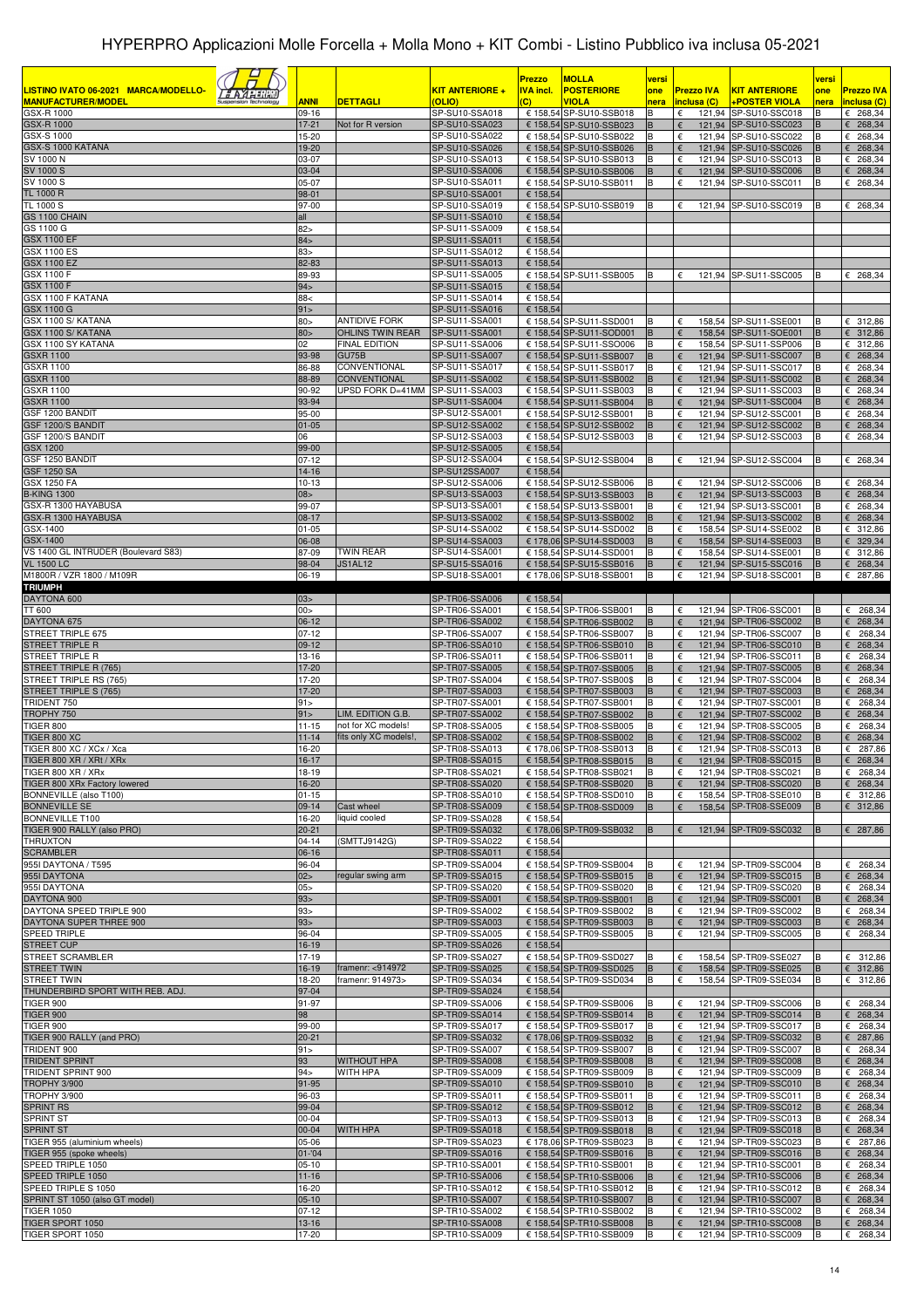|                                                                                |                          |                                        |                                  | <b>Prezzo</b>        | <b>MOLLA</b>                                       | versi         |                            |                                                | versi                |                               |
|--------------------------------------------------------------------------------|--------------------------|----------------------------------------|----------------------------------|----------------------|----------------------------------------------------|---------------|----------------------------|------------------------------------------------|----------------------|-------------------------------|
| LISTINO IVATO 06-2021 MARCA/MODELLO-<br><u>a Alasumu</u>                       |                          |                                        | KIT ANTERIORE +                  | <b>IVA incl.</b>     | <b>POSTERIORE</b>                                  | one           | <b>Prezzo IVA</b>          | <u>KIT ANTERIORE</u>                           | one                  | <b>Prezzo IVA</b>             |
| <b>MANUFACTURER/MODEL</b><br>Suspension Technology<br><b>BONNEVILLE BOBBER</b> | <b>ANNI</b><br>17-20     | <b>DETTAGLI</b>                        | (OLIO)<br>SP-TR12-SSA006         | (C)                  | VIOLA<br>€ 158,54 SP-TR12-SSB006                   | nera<br>в     | inclusa (C)<br>€<br>121,94 | <b>+POSTER VIOLA</b><br>SP-TR12-SSC006         | nera<br>B            | inclusa (C)<br>$E$ 268,34     |
| BONNEVILLE BOBBER BLACK                                                        | 18-20                    |                                        |                                  |                      | SP-TR12-SSB007                                     | В             | €<br>121,94                |                                                |                      |                               |
| <b>BONNEVILLE T120</b>                                                         | 16-20                    |                                        | SP-TR12-SSA005                   |                      | € 158,54 SP-TR12-SSD005                            | B             | €                          | 158,54 SP-TR12-SSE005                          | B                    | 6312,86                       |
| DAYTONA 1200                                                                   | 93>                      |                                        | SP-TR12-SSA001                   |                      | € 158,54 SP-TR12-SSB001                            | B             | €                          | 121,94 SP-TR12-SSC001                          | B                    | $E$ 268,34                    |
| <b>SPEED TWIN</b><br>TIGER 1200 Explorer (also XC model)                       | 19-20<br>$12 - 16$       | <b>SKF</b> seals                       | SP-TR12-SSA008<br>SP-TR12-SSA003 | € 158,54             |                                                    |               |                            |                                                |                      |                               |
| <b>TROPHY 4/1200</b>                                                           | 91                       |                                        | SP-TR12-SSA002                   |                      | € 178,06 SP-TR12-SSB003<br>€ 158,54 SP-TR12-SSB002 | в<br>B        | €<br>€                     | 121,94 SP-TR12-SSC003<br>121,94 SP-TR12-SSC002 | В<br>B               | 6300,00<br>€ 268,34           |
| TROPHY 1215                                                                    | $12 - 15$                |                                        | SP-TR12-SSA004                   |                      | € 158,54 SP-TR12-SSB004                            | В             | $\epsilon$                 | 121,94 SP-TR12-SSC004                          | B                    | $E$ 268,34                    |
| <b>THUNDERBIRD</b>                                                             | 95-01                    | SMTTC339                               | SP-TR09-SSA021                   |                      | € 158,54 SP-TR09-SSB021                            | B             | €                          | 121,94 SP-TR09-SSC021                          | B                    | £ 268,34                      |
| THUNDERBIRD 1600 / 1700 (Storm)<br><b>THUNDERBIRD SPORT</b>                    | $09-16$<br>97 >          | WITH REB. ADJ.                         | SP-TR16-SSA001<br>SP-TR09-SSA024 | € 178,06<br>€ 158,54 |                                                    |               |                            |                                                |                      |                               |
| ROCKET 3 (roadster)                                                            | $04 - 16$                |                                        | SP-TR23-SSA001                   | € 178,06             |                                                    |               |                            |                                                |                      |                               |
| ROCKET 3 R/GT                                                                  | 2020                     |                                        | SP-TR25-SSA001                   |                      | € 178,06 SP-TR25-SSB001                            | B             | €                          | 121,94 SP-TR25-SSC001                          | B                    | € 287,86                      |
| <b>VOXAN</b>                                                                   |                          |                                        |                                  |                      |                                                    |               |                            |                                                |                      |                               |
| CAFE RACER (fork spring 405mm)<br>CAFE RACER (fork spring 330mm)               | 99 ><br>02>              |                                        | SP-VO10-SSA001<br>SP-VO10-SSA002 |                      | € 158,54 SP-VO10-SSB001<br>€ 158,54 SP-VO10-SSB002 | <b>B</b><br>B | $\epsilon$<br>€            | 121,94 SP-VO10-SSC001<br>121,94 SP-VO10-SSC002 | <b>B</b><br><b>B</b> | $\epsilon$ 268,34<br>£ 268,34 |
| YAMAHA                                                                         |                          |                                        |                                  |                      |                                                    |               |                            |                                                |                      |                               |
| DT 50 R                                                                        | $03 - 11$                | <b>RSM</b>                             | SP-YA00-SSA002                   | € 158,54             |                                                    |               |                            |                                                |                      |                               |
| <b>BW's 125</b><br>CYGNUS-X 125                                                | 2016<br>2016             |                                        | SP-YA01-SSA011<br>SP-YA01-SSA010 |                      | € 158,54 SP-YA01-SSD011<br>€ 158,54 SP-YA01-SSO010 | в<br>B        | €<br>€                     | 121,94 SP-YA01-SSE011<br>158,54 SP-YA01-SSE010 | B<br>B               | € 268,34<br>£ 312,86          |
| <b>TZR 125</b>                                                                 | 95-97                    |                                        | SP-YA01-SSA002                   | € 158,54             |                                                    |               |                            |                                                |                      |                               |
| <b>TW 125</b>                                                                  | 99-14                    |                                        | SP-YA01-SSA003                   |                      | € 158,54 SP-YA01-SSB003                            | в             | €                          | 121,94 SP-YA01-SSC003                          | в                    | $E$ 268,34                    |
| DT 125 R                                                                       | 89-06                    |                                        | SP-YA01-SSA001                   | € 158,54             |                                                    |               |                            |                                                |                      |                               |
| MT-125<br>N-MAX 125 / 150 / 155                                                | 15-20<br>15-20           |                                        | SP-YA01-SSA012<br>SP-YA01-SSA009 |                      | € 158,54 SP-YA01-SSB012<br>€ 158,54 SP-YA01-SSD009 | B<br>В        | €<br>€                     | 121,94 SP-YA01-SSC012<br>158,54 SP-YA01-SSE009 | B                    | $E$ 268,34<br>€ 312,86        |
| <b>N-MAX 125</b>                                                               | 2021                     |                                        | SP-YA01-SSA025                   | € 158,54             |                                                    |               |                            |                                                |                      |                               |
| <b>X-MAX 125</b>                                                               | 06-09                    |                                        | SP-YA01-SSA008                   |                      | € 158,54 SP-YA01-SSD008                            | в             | €                          | 158,54 SP-YA01-SSE008                          | в                    | € 312,86                      |
| <b>X-MAX 125</b>                                                               | $13 - 17$                |                                        | SP-YA01-SSA019                   | € 158,54             |                                                    |               |                            |                                                |                      |                               |
| <b>X-MAX 125</b><br>XT 125 R / X                                               | 18-20<br>05-08           |                                        | SP-YA01-SSA020<br>SP-YA01-SSA006 | € 158,54             | € 158,54 SP-YA01-SSB006                            | B             | €                          | 121,94 SP-YA01-SSC006                          | B                    | $E$ 268,34                    |
| XV 125                                                                         | 97-00                    |                                        | SP-YA01-SSA024                   | € 158,54             |                                                    |               |                            |                                                |                      |                               |
| <b>YZF-R 125</b>                                                               | $08 - 11$                | Paioli fork                            | SP-YA01-SSA004                   |                      | € 158,54 SP-YA01-SSB004                            | B             | €                          | 121,94 SP-YA01-SSC004                          | B                    | £ 268,34                      |
| <b>YZF-R 125</b>                                                               | $11 - 13$                | Yung Hua fork                          |                                  |                      | SP-YA01-SSB025                                     | в             | €<br>121,94                |                                                |                      |                               |
| <b>YZF-R 125</b><br><b>YZF-R 125</b>                                           | $14 - 18$<br>19-21       |                                        | SP-YA01-SSA013<br>SP-YA01-SSA013 | € 158,54             | € 158,54 SP-YA01-SSB013                            | B             | €                          | 121,94 SP-YA01-SSC013                          | B                    | $E$ 268,34                    |
| <b>TW 200</b>                                                                  | $01 - 14$                |                                        | SP-YA02-SSA021                   |                      | € 158,54 SP-YA02-SSB021                            | B             | €                          | 121,94 SP-YA02-SSC021                          | B                    | $E$ 268,34                    |
| TW 200                                                                         | 87-21                    |                                        | SP-YA02-SSA022                   | € 158,54             |                                                    |               |                            |                                                |                      |                               |
| SEROW 225WE<br>MAJESTY 250 SV                                                  | 97-04<br>98 <sub>2</sub> | 4JG, Japanese model<br>TWIN REAR SHOCK | SP-YA02-SSA007<br>SP-YA02-SSA004 |                      | € 158,54 SP-YA02-SSB007<br>€ 158,54 SP-YA02-SSD004 | B<br>В        | €<br>€                     | 121.94 SP-YA02-SSC007<br>158,54 SP-YA02-SSE004 | B                    | $E$ 268,34<br>€ 312,86        |
| MT-25 (MT250)                                                                  | 16-19                    |                                        | SP-YA02-SSA024                   | € 158,54             |                                                    |               |                            |                                                |                      |                               |
| MT-25 (MTN250)                                                                 | $20 - 21$                |                                        | SP-YA02-SSA033                   | € 158,54             |                                                    |               |                            |                                                |                      |                               |
| R1Z 250                                                                        | 90 >                     |                                        | SP-YA02-SSA001                   |                      | € 158,54 SP-YA02-SSB001                            | B             | €                          | 121,94 SP-YA02-SSC001                          | B                    | € 268,34                      |
| RD (RZ) 250 LCF<br><b>RD 250 LC</b>                                            | 86-90<br>80-82           | FORK D=35MM                            | SP-YA02-SSA002<br>SP-YA02-SSA012 | € 158,54             | € 158,54 SP-YA02-SSB002                            | B             | $\epsilon$                 | 121,94 SP-YA02-SSC002                          | в                    | $E$ 268,34                    |
| <b>TDR 250</b>                                                                 | 88-93                    |                                        | SP-YA02-SSA013                   | € 158,54             |                                                    |               |                            |                                                |                      |                               |
| <b>TTR 250</b>                                                                 | 99-09                    |                                        | SP-YA02-SSA006                   |                      | € 158,54 SP-YA02-SSB006                            | В             | €                          | 121,94 SP-YA02-SSC006                          | B                    | $E$ 268,34                    |
| TZ 250<br>TZ 250 W                                                             | 92-03<br>90-91           | FORK D=41MM UPSD                       | SP-YA02-SSA003<br>SP-YA02-SSA017 | € 158,54<br>€ 158,54 |                                                    |               |                            |                                                |                      |                               |
| TZ 250/350 F/G                                                                 | 84-86                    |                                        | SP-YA02-SSA018                   | € 158,54             |                                                    |               |                            |                                                |                      |                               |
| <b>TZR 250</b>                                                                 | 89-90                    | 3MA                                    | SP-YA02-SSA009                   |                      | € 158,54 SP-YA02-SSB009                            | B             | €                          | 121,94 SP-YA02-SSC009                          | B                    | $E$ 268,34                    |
| <b>TZR 250 R/SP</b>                                                            | 91 >                     |                                        | SP-YA02-SSA014                   | € 158,54             |                                                    |               |                            |                                                |                      |                               |
| WR 250 F SUPERMOTARD<br>WR 250 F SUPERMOTARD                                   | $02 - 04$<br>05-06       | JYACG16W<br>JYACG22W NO OIL            | SP-YA02-SSA010<br>SP-YA02-SSA008 |                      | € 158,54 SP-YA02-SSB010<br>€ 139,50 SP-YA02-SSB008 | в<br>В        | €<br>$\epsilon$            | 121,94 SP-YA02-SSC010<br>121,94 SP-YA02-SSC008 | B                    | $E$ 268,34<br>€ 245,83        |
| <b>WR 250 R/X</b>                                                              | 08-20                    |                                        | SP-YA02-SSA020                   |                      | € 178,06 SP-YA02-SSB020                            | в             | €                          | 121,94 SP-YA02-SSC020                          | B                    | £ 287,86                      |
| <b>X-MAX 250i</b>                                                              | 05-09                    |                                        | SP-YA02-SSA011                   |                      | € 158,54 SP-YA02-SSD011                            | B             | €                          | 158,54 SP-YA02-SSE011                          | B                    | € 312,86                      |
| <b>X-MAX 250i</b>                                                              | $10 - 16$                |                                        | SP-YA02-SSA029                   |                      | € 158,54 SP-YA02-SSD029<br>€ 158,54 SP-YA02-SSD030 | $\sf B$       | $\epsilon$                 | 158,54 SP-YA02-SSE029                          | B                    | 6312,86                       |
| <b>X-MAX 250i</b><br><b>XT 250 (SEROW)</b>                                     | 18-20<br>$05 - 21$       | CDZ250-A                               | SP-YA02-SSA030<br>SP-YA02-SSA027 |                      | € 158,54 SP-YA02-SSB027                            | B<br>B        | €<br>$\epsilon$            | 158,54 SP-YA02-SSE030<br>121,94 SP-YA02-SSC027 | B<br>B               | € 312,86<br>€ 268,34          |
| XT 250 (SEROW) (heavy duty / travel)                                           | $05 - 21$                |                                        | SP-YA02-SSA028                   |                      | € 158,54 SP-YA02-SSB028                            | B             | €                          | 121,94 SP-YA02-SSC028                          | B                    | € 268,34                      |
| XV 250                                                                         | 89-21                    |                                        | SP-YA02-SSA015                   | € 158,54             |                                                    |               |                            |                                                |                      |                               |
| XG 250 TRICKER<br>YZF R25                                                      | $04-18$<br>$14 - 17$     |                                        | SP-YA02-SSA016<br>SP-YA02-SSA023 | € 158,54<br>€ 158,54 |                                                    |               |                            |                                                |                      |                               |
| MT-03                                                                          | 16-19                    | <b>MTN320</b>                          | SP-YA03-SSA008                   | € 158,54             |                                                    |               |                            |                                                |                      |                               |
| MT-03                                                                          | 20-21                    |                                        | SP-YA03-SSA012                   | € 158,54             |                                                    |               |                            |                                                |                      |                               |
| X-MAX 300                                                                      | 17-21                    |                                        | SP-YA03-SSA009                   |                      | € 158,54 SP-YA03-SSD009                            | в             | €                          | 158,54 SP-YA03-SSE009                          | в                    | 6312,86                       |
| YZF <sub>R3</sub><br>YZF R3                                                    | $15-18$<br>19-21         |                                        | SP-YA03-SSA007<br>SP-YA03-SSA011 | € 158,54<br>€ 158,54 |                                                    |               |                            |                                                |                      |                               |
| <b>BANSHEE 350</b>                                                             | 98-06                    |                                        | SP-YA03-SSD002                   |                      | € 158,54 SP-YA03-SSB002                            | В             | €                          | 121,94 SP-YA03-SSQ002                          | B                    | $E$ 268,34                    |
| RD (RZ) 350 LCF                                                                | 86-90                    | FORK D=35MM                            | SP-YA03-SSA001                   |                      | € 158,54 SP-YA03-SSB001                            | B             | €                          | 121,94 SP-YA03-SSC001                          | B                    | $E$ 268,34                    |
| <b>RD 350 LC</b><br>RD 350 YPVS                                                | 80-82<br>83-85           |                                        | SP-YA03-SSA003<br>SP-YA03-SSA004 | € 158,54<br>€ 158,54 |                                                    |               |                            |                                                |                      |                               |
| TT 350                                                                         | 86-93                    |                                        | SP-YA03-SSA005                   | € 158,54             |                                                    |               |                            |                                                |                      |                               |
| FZ 400                                                                         | 97 >                     | 4YR                                    | SP-YA04-SSA005                   |                      | € 158,54 SP-YA04-SSB005                            | в             | €                          | 121,94 SP-YA04-SSC005                          | В                    | $E$ 268,34                    |
| <b>FZR 400</b><br><b>FZR 400 RR</b>                                            | 86 ><br>93               | 4DX                                    | SP-YA04-SSA009<br>SP-YA04-SSA001 | € 158,54             | € 158,54 SP-YA04-SSB001                            | В             | €                          | 121,94 SP-YA04-SSC001                          | В                    | $E$ 268,34                    |
| <b>FZR 400 SP</b>                                                              | 90-94                    |                                        | SP-YA04-SSA008                   | € 158,54             |                                                    |               |                            |                                                |                      |                               |
| SR 400 DRUM BRAKE                                                              | 77-00                    | TWIN REAR SHOCK                        | SP-YA04-SSA002                   |                      | € 158,54 SP-YA04-SSD002                            | в             | €                          | 158,54 SP-YA04-SSE002                          |                      | € 312,86                      |
| SR 400 DISC BRAKE                                                              | $01 - 17$                | RH01J, TWIN REAR                       | SP-YA04-SSA006                   |                      | € 158,54 SP-YA04-SSD006                            | B             | $\epsilon$                 | 158,54 SP-YA04-SSE006                          | B                    | 6312,86                       |
| <b>SRX 400</b><br>WR 400/426/450 F                                             | 85-89<br>98-04           |                                        | SP-YA04-SSA010<br>SP-YA04-SSA013 | € 158,54<br>€ 158,54 |                                                    |               |                            |                                                |                      |                               |
| X-MAX 400                                                                      | 13-17                    |                                        | SP-YA04-SSA015                   | € 158,54             |                                                    |               |                            |                                                |                      |                               |
| XJR 400 / S                                                                    | 94 >                     | OHLINS TWIN SHOCK SP-YA04-SSA003       |                                  |                      | € 158,54 SP-YA04-SOD003                            | B             | $\epsilon$                 | 158,54 SP-YA04-SOE003                          | B                    | 6312,86                       |
| XJR 400 R<br>XS 400 DOHC                                                       | 96 ><br>82 >             | OHLINS TWIN SHOCK SP-YA04-SSA004       | SP-YA04-SSA011                   | € 158,54             | € 158,54 SP-YA04-SOD004                            | В             | €                          | 158,54 SP-YA04-SOE004                          | В                    | € 312,86                      |
| <b>XS 400 SE</b>                                                               | 80-81                    |                                        | SP-YA04-SSA014                   | € 158,54             |                                                    |               |                            |                                                |                      |                               |
| XT 400 E Artesia                                                               | 91-92                    |                                        | SP-YA04-SSA018                   | € 158,54             |                                                    |               |                            |                                                |                      |                               |
| XV 400 Virago                                                                  | 91-92                    |                                        | SP-YA04-SSA019                   | € 158,54             |                                                    |               |                            |                                                |                      |                               |
| XVS 400 C DRAG STAR CLASSIC<br>YZ 400 F CROSS                                  | 98-17<br>98-00           |                                        | SP-YA04-SSA020<br>SP-YA04-SSA012 | € 158,54<br>€ 158,54 |                                                    |               |                            |                                                |                      |                               |
| WR 450 F SUPERMOTARD                                                           | 03-04                    | CJ04W                                  | SP-YA04-SSA007                   |                      | € 158,54 SP-YA04-SSB007                            | B             | $\epsilon$                 | 121,94 SP-YA04-SSC007                          | B                    | $E$ 268,34                    |
| <b>RD 500 LC</b>                                                               | 84 >                     |                                        | SP-YA05-SSA004                   | € 158,54             |                                                    |               |                            |                                                |                      |                               |
| <b>SR 500</b><br>XP 500 TMAX                                                   | 78-98<br>00-03           | SJ01, FORK D=38MM                      | SP-YA05-SSA005<br>SP-YA05-SSA002 | € 158,54<br>€ 158,54 |                                                    |               |                            |                                                |                      |                               |
| <b>XP 500 TMAX</b>                                                             | 04-07                    | SJ03, FORK D=41MM,                     | SP-YA05-SSA003                   |                      | € 158,54 SP-YA05-SSB003                            | B             | €                          | 121,94 SP-YA05-SSC003                          | B                    | $E$ 268,34                    |
| XP 500/530 TMAX                                                                | $08 - 14$                | FORK D=43MM, also                      | SP-YA05-SSA009                   |                      | € 158.54 SP-YA05-SSB009                            | В             | $\epsilon$                 | 121,94 SP-YA05-SSC009                          | B                    | $E$ 268,34                    |
| XT 500                                                                         | 76-89                    |                                        | SP-YA05-SSA006                   | € 158,54             |                                                    |               |                            |                                                |                      |                               |
| XT 500 E<br>XV 500 (S)                                                         | 90-02<br>92-98           |                                        | SP-YA05-SSA018<br>SP-YA05-SSA019 | € 158,54             | € 158,54 SP-YA05-SSA018                            | В             | €                          | 121,94 SP-YA05-SSA018                          | B                    | $E$ 268,34                    |
|                                                                                |                          |                                        |                                  |                      |                                                    |               |                            |                                                |                      |                               |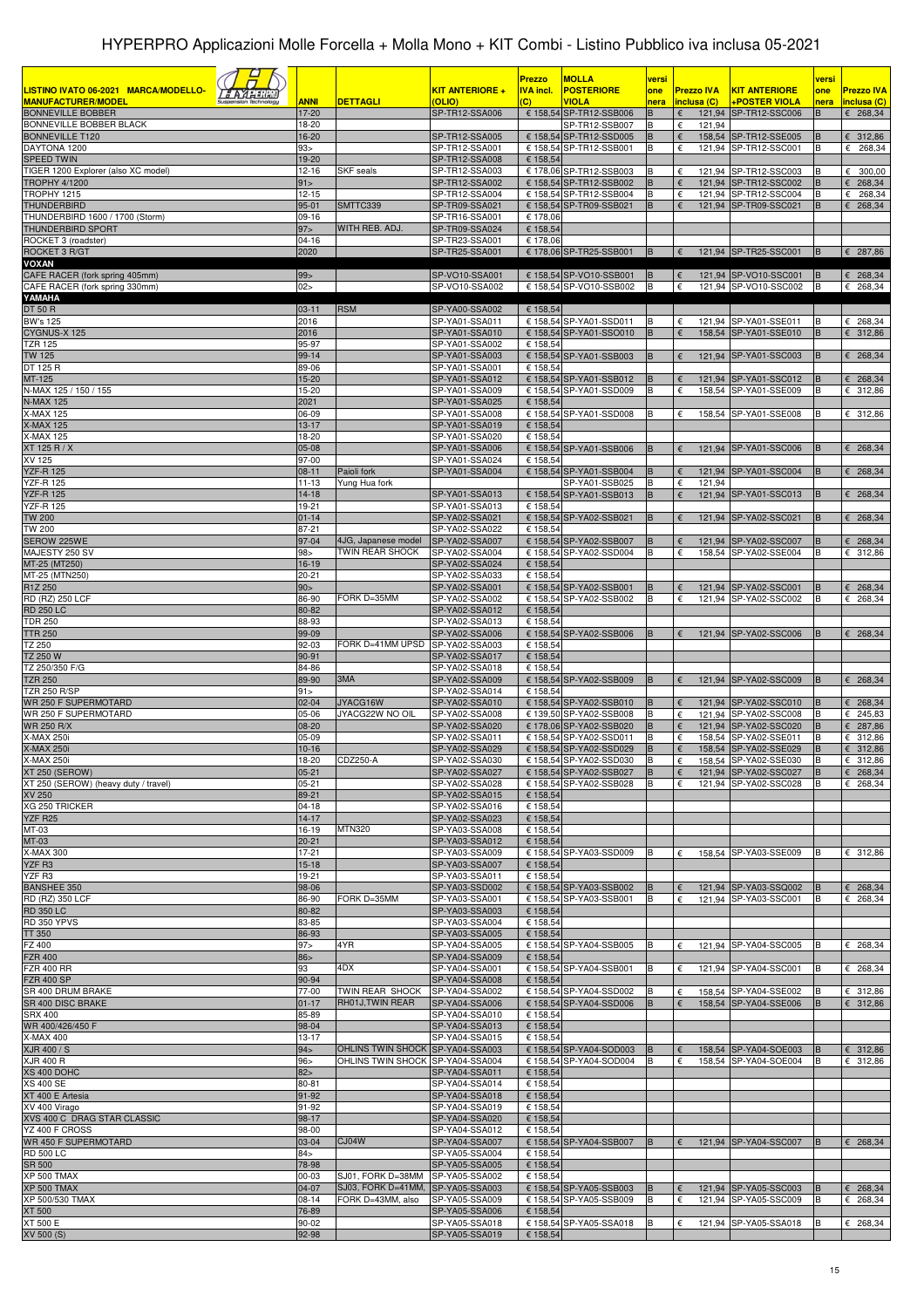|                                                                   |                      |                                         |                                  | Prezzo                  | <b>MOLLA</b>                                       | versi  |                            |                                                | versi  |                               |
|-------------------------------------------------------------------|----------------------|-----------------------------------------|----------------------------------|-------------------------|----------------------------------------------------|--------|----------------------------|------------------------------------------------|--------|-------------------------------|
| LISTINO IVATO 06-2021 MARCA/MODELLO-<br><b>MANUFACTURER/MODEL</b> |                      |                                         | <b>KIT ANTERIORE +</b><br>(OLIO) | <u>IVA incl.</u><br>(C) | <b>POSTERIORE</b><br>VIOLA                         | one    | <b>Prezzo IVA</b>          | <b>KIT ANTERIORE</b>                           | one    | <b>Prezzo IVA</b>             |
| <b>XP 530 TMAX</b>                                                | <u>ANNI</u><br>15-16 | DETTAGLI<br><b>UPSD FORK</b>            |                                  |                         | SP-YA05-SSB016                                     | nera   | inclusa (C)<br>121,94<br>€ | <b>+POSTER VIOLA</b>                           | nera   | inclusa (C)                   |
| XP 530 (and SX) Tmax                                              | 17-19                |                                         | SP-YA05-SSA014                   |                         | € 158,54 SP-YA05-SSB014                            | в      | €                          | 121,94 SP-YA05-SSC014                          | B      | $E$ 268,34                    |
| XP 530 DX Tmax (ABS)<br>XV 535 Virago                             | 17-19<br>88-01       |                                         | SP-YA05-SSA012<br>SP-YA05-SSA001 | € 158,54                | € 158,54 SP-YA05-SSB012                            | в      | €                          | 121,94 SP-YA05-SSC012                          | B      | € 268,34                      |
| XJ 550                                                            | 81 >                 |                                         | SP-YA05-SSA007                   | € 158,54                |                                                    |        |                            |                                                |        |                               |
| XZ 550 /S                                                         | 82-84                |                                         | SP-YA05-SSA008                   | € 158,54                |                                                    |        |                            |                                                |        |                               |
| XP 560 D TMAX (tech max)<br>XP 560 E TMAX                         | 2020<br>2020         |                                         | SP-YA05-SSA020<br>SP-YA05-SSA017 | € 158,54                | € 158,54 SP-YA05-SSB020                            |        | €                          | 121,94 SP-YA05-SSC020                          | B      | € 268,34                      |
| Z-6 FAZER                                                         | 04-09                |                                         | SP-YA06-SSA017                   |                         | € 158,54 SP-YA06-SSB017                            | в      | €                          | 121,94 SP-YA06-SSC017                          | B      | € 268,34                      |
| FZ-6R                                                             | $08 - 15$            |                                         | SP-YA06-SSA042                   |                         | € 158,54 SP-YA06-SSB042                            | B      | €                          | 121,94 SP-YA06-SSC042                          | B      | 268,34<br>€                   |
| ZR 600 GENESIS<br>FZR 600 GENESIS                                 | 89-93<br>94          | 3HE, OHLINS SHOCK<br>4JH                | SP-YA06-SSA001<br>SP-YA06-SSA002 |                         | € 158,54 SP-YA06-SOB001<br>€ 158,54 SP-YA06-SSB002 | В<br>B | €<br>€                     | 121,94 SP-YA06-SOC001<br>121,94 SP-YA06-SSC002 | в<br>B | € 268,34<br>€ 268,34          |
| ZR 600 GENESIS                                                    | 94                   | 4JH, OHLINS SHOCK                       | SP-YA06-SSA002                   |                         | € 158,54 SP-YA06-SOB002                            | В      | €                          | 121,94 SP-YA06-SOC002                          | B      | € 268,34                      |
| <b>FZR 600 R</b>                                                  | 95-01                |                                         | SP-YA06-SSA003                   |                         | € 158,54 SP-YA06-SSB003                            | B      | €                          | 121,94 SP-YA06-SSC003                          | B      | € 268,34                      |
| ZR 600 R<br>FZS 600 FAZER                                         | 94-01<br>98-03       | OHLINS SHOCK                            | SP-YA06-SSA003<br>SP-YA06-SSA004 |                         | € 158,54 SP-YA06-SOB003<br>€ 158,54 SP-YA06-SSB004 | в<br>B | €<br>€                     | 121,94 SP-YA06-SOC003<br>121,94 SP-YA06-SSC004 | B<br>B | € 268,34<br>€ 268,34          |
| <b>SRX 600</b>                                                    | 90 >                 |                                         | SP-YA06-SSA024                   | € 158,54                |                                                    |        |                            |                                                |        |                               |
| <b>SRX 600 S</b>                                                  | 86-88                |                                         | SP-YA06-SSA005                   | € 158,54                |                                                    |        |                            |                                                |        |                               |
| TT 600 /E<br>TT 600 /L/N                                          | 93-98<br>90-92       |                                         | SP-YA06-SSA026                   | € 158,54                |                                                    |        |                            |                                                |        |                               |
| <b>TTR 600</b>                                                    | $97 - 01$            |                                         | SP-YA06-SSA025<br>SP-YA06-SSA015 | € 158,54                | € 158,54 SP-YA06-SSB015                            |        | €                          | 121,94 SP-YA06-SSC015                          |        | £ 268,34                      |
| XJ 600                                                            | 84-91                |                                         | SP-YA06-SSA014                   | € 158,54                |                                                    |        |                            |                                                |        |                               |
| XJ 600 (N) DIVERSION                                              | 91-97                |                                         | SP-YA06-SSA008                   | € 158,54                |                                                    |        |                            |                                                |        |                               |
| XJ 600 DIVERSION<br>XJ 600 SECA II                                | 98-02<br>92-98       |                                         | SP-YA06-SSA013<br>SP-YA06-SSA007 |                         | € 158.54 SP-YA06-SSB013<br>€ 158,54 SP-YA06-SSB007 | B<br>в | €<br>€                     | 121.94 SP-YA06-SSC013<br>121,94 SP-YA06-SSC007 | B<br>B | 268,34<br>€<br>€<br>268,34    |
| $XJ-6$                                                            | $08 - 15$            |                                         | SP-YA06-SSA042                   |                         | € 158,54 SP-YA06-SSB042                            | B      | €                          | 121.94 SP-YA06-SSC042                          | B      | 268,34<br>€                   |
| XT 600                                                            | 84-86                |                                         | SP-YA06-SSA027                   | € 158,54                |                                                    |        |                            |                                                |        |                               |
| XT 600 E<br>XT 600 Z (Tenere)                                     | 90-02<br>88-90       | 3TB/UW<br>3AJ                           | SP-YA06-SSA009<br>SP-YA06-SSA010 |                         | € 158,54 SP-YA06-SSB009<br>€ 158,54 SP-YA06-SSB010 | в      | €<br>€                     | 121,94 SP-YA06-SSC009<br>121,94 SP-YA06-SSC010 | B<br>B | 268,34<br>€<br>€ 268,34       |
| XT 600 Z                                                          | 84-85                |                                         | SP-YA06-SSA028                   | € 158,54                |                                                    |        |                            |                                                |        |                               |
| XT 600 Z                                                          | 86-87                |                                         | SP-YA06-SSA029                   | € 158,54                |                                                    |        |                            |                                                |        |                               |
| YX 600 S RADIAN                                                   | 86-92                | <b>TWIN REAR SHOCK</b>                  | SP-YA06-SSA011<br>SP-YA06-SSA003 |                         | € 158,54 SP-YA06-SSD011<br>€ 158,54 SP-YA06-SSB003 | В<br>в | €                          | 158,54 SP-YA06-SSE011                          | B      | € 312,86                      |
| YZF 600 THUNDERCAT<br>YZF 600 THUNDERCAT                          | 95-01<br>$95 - 01$   | OHLINS SHOCK                            | SP-YA06-SSA003                   |                         | € 158,54 SP-YA06-SOB003                            | B      | €<br>€                     | 121,94 SP-YA06-SSC003<br>121,94 SP-YA06-SOC003 | B<br>B | € 268,34<br>$E$ 268,34        |
| YZF 600 THUNDERCAT                                                | 01 >                 |                                         | SP-YA06-SSA037                   |                         | € 158,54 SP-YA06-SSB037                            | B      | €                          | 121,94 SP-YA06-SSC037                          | B      | € 268,34                      |
| <b>YZF 600 R6</b>                                                 | 99-02                |                                         | SP-YA06-SSA012                   |                         | € 158,54 SP-YA06-SSB012                            | B      | €                          | 121,94 SP-YA06-SSC012                          | B      | 268,34<br>€                   |
| YZF 600 R6<br><b>YZF 600 R6</b>                                   | 03-04<br>05          |                                         | SP-YA06-SSA016<br>SP-YA06-SSA019 |                         | € 158,54 SP-YA06-SSB016<br>€ 158,54 SP-YA06-SSB019 | В<br>B | €<br>€                     | 121,94 SP-YA06-SSC016<br>121,94 SP-YA06-SSC019 | B<br>B | € 268,34<br>$E$ 268,34        |
| <b>YZF 600 R6</b>                                                 | 06-07                |                                         | SP-YA06-SSA021                   |                         | € 158,54 SP-YA06-SSB021                            | В      | €                          | 121,94 SP-YA06-SSC021                          | в      | € 268,34                      |
| <b>YZF 600 R6</b>                                                 | $08 - 15$            |                                         | SP-YA06-SSA036                   |                         | € 158,54 SP-YA06-SSB036                            | B      | €                          | 121,94 SP-YA06-SSC036                          | B      | $E$ 268,34                    |
| <b>YZF 600 R6</b><br>XJ 650                                       | 17-20                | RJ 27                                   | SP-YA06-SSA046                   |                         | € 158,54 SP-YA06-SSB046                            | в      | €                          | 121,94 SP-YA06-SSC046                          | в      | € 268,34                      |
| XJ 650 TURBO                                                      | 80 ><br>82           |                                         | SP-YA06-SSA030<br>SP-YA06-SSA031 | € 158,54<br>€ 158,54    |                                                    |        |                            |                                                |        |                               |
| <b>XS 650</b>                                                     | 76 <sub>&gt;</sub>   |                                         | SP-YA06-SSA032                   | € 158,54                |                                                    |        |                            |                                                |        |                               |
| XVS 650 DRAGSTER CUSTOM                                           | 97-00                | 4VR                                     | SP-YA06-SSA033                   | € 158,54                |                                                    |        |                            |                                                |        |                               |
| XVS 650 CLASSIC / SILVERADO<br>$\overline{MT}$ -03                | 98-16<br>06-11       |                                         | SP-YA06-SSA043<br>SP-YA06-SSA022 | € 158,54                | € 158,54 SP-YA06-SSB022                            |        | €                          | 121,94 SP-YA06-SSC022                          | в      | € 268,34                      |
| <b>SZR 660</b>                                                    | 96-01                |                                         | SP-YA06-SSA006                   |                         | € 158,54 SP-YA06-SSB006                            |        | 121,94<br>€                | SP-YA06-SSC006                                 |        | 268,34                        |
| XT 660 R                                                          | 04-11                |                                         | SP-YA06-SSA020                   |                         | € 158,54 SP-YA06-SSB020                            | B      | €                          | 121,94 SP-YA06-SSC020                          | в      | € 268,34                      |
| XT 660 X<br>XT 660 Z TENERE (no ABS)                              | $04 - 14$<br>08-13   |                                         | SP-YA06-SSA018<br>SP-YA06-SSA039 |                         | € 158,54 SP-YA06-SSB018<br>€ 158,54 SP-YA06-SSB039 | B<br>в | $\epsilon$<br>121,94<br>€  | SP-YA06-SSC018<br>121.94 SP-YA06-SSC039        | в      | 268,34<br>€<br>€ 268,34       |
| XT 660 ZA TENERE ABS                                              | $11 - 15$            |                                         | SP-YA06-SSA048                   |                         | € 158,54 SP-YA06-SSB048                            | B.     | 121,94<br>€                | SP-YA06-SSC048                                 | B      | 268,34<br>€                   |
| XTZ 660                                                           | 91-96                |                                         | SP-YA06-SSA034                   | € 178,06                |                                                    |        |                            |                                                |        |                               |
| MT-07 (USA: FZ-07)<br>MT-07 (USA: FZ-07)                          | $14-17$              |                                         | SP-YA07-SSA017                   |                         | € 158,54 SP-YA07-SSB017<br>€ 158.54 SP-YA07-SSB024 | в      | €<br>€                     | 121,94 SP-YA07-SSC017                          |        | $E$ 268,34                    |
| MT-07 TRACER (USA: FJ-07)                                         | 18-21<br>16-19       |                                         | SP-YA07-SSA024<br>SP-YA07-SSA021 |                         | € 158,54 SP-YA07-SSB021                            | B      | €                          | 121,94 SP-YA07-SSC024<br>121,94 SP-YA07-SSC021 | B<br>B | € 268,34<br>€<br>268,34       |
| TRACER 700                                                        | $20 - 21$            |                                         | SP-YA07-SSA029                   |                         | € 158,54 SP-YA07-SSB029                            | в      | €                          | 121,94 SP-YA07-SSC029                          | B      | £ 268,34                      |
| XJ 700 Maxim                                                      | 85-86                |                                         | SP-YA07-SSA028<br>SP-YA07-SSA019 | € 158,54                |                                                    |        |                            |                                                |        |                               |
| <b>XSR 700</b><br>XV 700 VIRAGO                                   | 16-20<br>84-87       |                                         | SP-YA07-SSA016                   | € 158,54<br>€ 158,54    |                                                    |        |                            |                                                |        |                               |
| TENERE 700                                                        | 19-21                |                                         | SP-YA07-SSA026                   |                         | € 178,06 SP-YA07-SSB026                            | в      | €                          | 121,94 SP-YA07-SSC026                          | B      | £ 287,86                      |
| TENERE 700 RALLY                                                  | $20 - 21$            |                                         | SP-YA07-SSA032                   |                         | € 178,06 SP-YA07-SSB032                            | B      | €                          | 121,94 SP-YA07-SSC032                          | B      | € 287,86                      |
| FZ 750<br>FZ 750 GENESIS                                          | 85-86<br>87-93       | 2KK/3KT (2MG / 3KS)                     | SP-YA07-SSA008<br>SP-YA07-SSA001 | € 158,54                | € 158,54 SP-YA07-SSB001                            | B      | €                          | 121,94 SP-YA07-SSC001                          | B      | $E$ 268,34                    |
| <b>FZR 750 R</b>                                                  | 88-92                |                                         | SP-YA07-SSA009                   | € 158,54                |                                                    |        |                            |                                                |        |                               |
| FZX 750 FAZER                                                     | 86-91                |                                         | SP-YA07-SSA010                   | € 158,54                |                                                    |        |                            |                                                |        |                               |
| XJ 750<br>XJ 750 /F                                               | 82-83<br>84 >        |                                         | SP-YA07-SSA011<br>SP-YA07-SSA012 | € 158,54<br>€ 158,54    |                                                    |        |                            |                                                |        |                               |
| XJ 750 SECA                                                       | 81 >                 |                                         | SP-YA07-SSA013                   | € 158,54                |                                                    |        |                            |                                                |        |                               |
| <b>XS 750</b>                                                     | 77-78                |                                         | SP-YA07-SSA014                   | € 158,54                |                                                    |        |                            |                                                |        |                               |
| XS 750<br>XTZ 750 SUPER TENERE                                    | $79 -$<br>89-96      |                                         | SP-YA07-SSA015<br>SP-YA07-SSA005 | € 158,54                | € 178,06 SP-YA07-SSB005                            | B      | €                          | 121,94 SP-YA07-SSC005                          | B      | £ 287,86                      |
| XV 750 SE                                                         | 81-84                |                                         | SP-YA07-SSA007                   | € 158.54                |                                                    |        |                            |                                                |        |                               |
| XV 750 VIRAGO                                                     | 88-97                | (USA)                                   | SP-YA07-SSA006                   | € 158,54                |                                                    |        |                            |                                                |        |                               |
| <b>YZF 750 R</b><br><b>YZF 750 R</b>                              | 93<br>94>            | STREET VERSION<br><b>STREET VERSION</b> | SP-YA07-SSA002                   |                         | € 158,54 SP-YA07-SSB002<br>€ 158,54 SP-YA07-SSB003 |        | €                          | 121,94 SP-YA07-SSC002                          | B      | £ 268,34<br>£ 268,34          |
| <b>YZF 750 SP</b>                                                 | 93 <sub>2</sub>      | RACE VERSION                            | SP-YA07-SSA003<br>SP-YA07-SSA004 |                         | € 158,54 SP-YA07-SSB004                            | B<br>в | $\epsilon$<br>€            | 121,94 SP-YA07-SSC003<br>121,94 SP-YA07-SSC004 | B<br>в | 268,34<br>€                   |
| <b>YZF 750 SP</b>                                                 | 93>                  | RACE VERSION WITH SP-YA07-SSA004        |                                  |                         | € 158,54 SP-YA07-SOB004                            | B      | $\epsilon$                 | 121,94 SP-YA07-SOC004                          | B      | 268,34<br>€                   |
| FZ-8                                                              | $11 - 12$            |                                         | SP-YA08-SSA006                   |                         | € 158,54 SP-YA08-SSB006                            | B      | €                          | 121,94 SP-YA08-SSC006                          | B      | $\overline{\epsilon}$ 268,34  |
| FZ-8<br><b>TDM 850</b>                                            | $13-15$<br>91-95     | 3VD                                     | SP-YA08-SSA007<br>SP-YA08-SSA001 |                         | € 158,54 SP-YA08-SSB007<br>€ 158,54 SP-YA08-SSB001 | в<br>R | €<br>€                     | 121,94 SP-YA08-SSC007<br>121,94 SP-YA08-SSC001 | B<br>в | $E$ 268,34<br>£ 268,34        |
| <b>TDM 850</b>                                                    | 96-03                |                                         | SP-YA08-SSA002                   |                         | € 158,54 SP-YA08-SSB002                            | B      | €                          | 121,94 SP-YA08-SSC002                          | B      | $E$ 268,34                    |
| TRX 850 EUROPE                                                    | 96-99                |                                         | SP-YA08-SSA003                   |                         | € 158,54 SP-YA08-SSB003                            | в      | $\epsilon$                 | 121,94 SP-YA08-SSC003                          | B      | € 268,34                      |
| TRX 850 FRANCE CUP<br>TRX 850 JAPAN                               | 96-99<br>95          |                                         | SP-YA08-SSA005<br>SP-YA08-SSA004 |                         | € 158,54 SP-YA08-SSB005<br>€ 158,54 SP-YA08-SSB004 | B<br>в | €<br>€                     | 121,94 SP-YA08-SSC005<br>121,94 SP-YA08-SSC004 | B<br>в | $E$ 268,34<br>€ 268,34        |
| <b>TDM 900</b>                                                    | 02-03                |                                         | SP-YA09-SSA004                   |                         | € 158,54 SP-YA09-SSB004                            | B      | €                          | 121,94 SP-YA09-SSC004                          | B      | $E$ 268,34                    |
| <b>TDM 900</b>                                                    | $04 - 10$            |                                         | SP-YA09-SSA008                   |                         | € 158,54 SP-YA09-SSB008                            | В      | €                          | 121,94 SP-YA09-SSC008                          | B      | € 268,34                      |
| MT-09 (USA: FZ-09 also: Street Rally)<br>MT-09 (USA: FZ-09)       | 13-16<br>17-20       |                                         | SP-YA09-SSA009<br>SP-YA09-SSA015 |                         | € 158,54 SP-YA09-SSB009<br>€ 158,54 SP-YA09-SSB015 | B<br>В | €<br>€                     | 121,94 SP-YA09-SSC009<br>121,94 SP-YA09-SSC015 | B<br>В | $E$ 268,34<br>€ 268,34        |
| MT-09 Tracer (USA: FJ-09)                                         | $15 - 16$            |                                         | SP-YA09-SSA011                   |                         | € 158,54 SP-YA09-SSB011                            | B      | $\epsilon$                 | 121,94 SP-YA09-SSC011                          | B      | $E$ 268,34                    |
| MT-09 Tracer (USA: FJ-09)                                         | 17-20                |                                         | SP-YA09-SSA014                   |                         | € 158,54 SP-YA09-SSB014                            | В      | €                          | 121,94 SP-YA09-SSC014                          | В      | € 268,34                      |
| MT-09 Tracer GT                                                   | 18-20                |                                         | SP-YA09-SSA020                   |                         | € 158,54 SP-YA09-SSB020                            | в      | €                          | 121,94 SP-YA09-SSC020                          | B      | $E$ 268,34                    |
| NIKEN (GT)<br>XJ 900                                              | 19-20<br>83-84       | WITH ANTI DIVE                          | SP-YA09-SSA022<br>SP-YA09-SSA006 | € 158,54                | € 178,06 SP-YA09-SSB022                            | В      | €                          | 121,94 SP-YA09-SSC022                          | в      | € 287,86                      |
| XJ 900 F                                                          | 85-94                | NO ANTI DIVE                            | SP-YA09-SSA001                   | € 158,54                |                                                    |        |                            |                                                |        |                               |
| XJ 900 S DIVERSION                                                | 94-95                |                                         | SP-YA09-SSA002                   |                         | € 158,54 SP-YA09-SSB002                            | B      | €                          | 121,94 SP-YA09-SSC002                          | B      | $E$ 268,34                    |
| XJ 900 S DIVERSION<br><b>XSR 900</b>                              | 96-02<br>16-20       |                                         | SP-YA09-SSA003<br>SP-YA09-SSA013 |                         | € 158,54 SP-YA09-SSB003<br>€ 158,54 SP-YA09-SSB013 | В<br>B | €<br>€                     | 121,94 SP-YA09-SSC003<br>121,94 SP-YA09-SSC013 | B<br>B | € 268,34<br>$\epsilon$ 268,34 |
|                                                                   |                      |                                         |                                  |                         |                                                    |        |                            |                                                |        |                               |